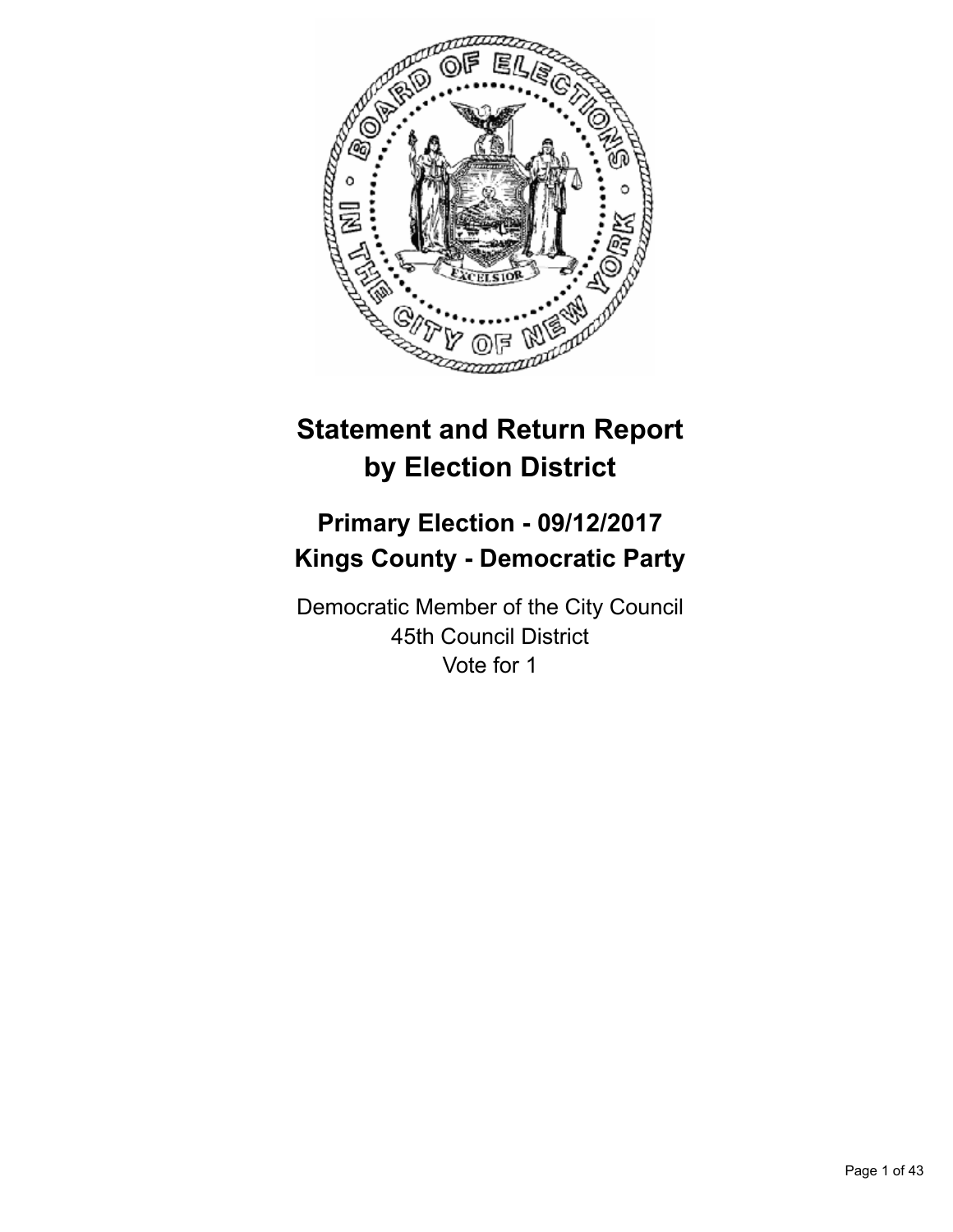

| PUBLIC COUNTER                                           | 27           |
|----------------------------------------------------------|--------------|
| MANUALLY COUNTED EMERGENCY                               | 0            |
| ABSENTEE / MILITARY                                      | 0            |
| AFFIDAVIT                                                | $\mathbf{0}$ |
| Total Ballots                                            | 27           |
| Less - Inapplicable Federal/Special Presidential Ballots | $\mathbf{0}$ |
| <b>Total Applicable Ballots</b>                          | 27           |
| JUMAANE D. WILLIAMS                                      | 16           |
| LOU CESPEDES                                             | 5            |
| <b>Total Votes</b>                                       | 21           |
| Unrecorded                                               | 6            |

## **012/41**

| <b>PUBLIC COUNTER</b>                                    | 24             |
|----------------------------------------------------------|----------------|
| <b>MANUALLY COUNTED EMERGENCY</b>                        | 0              |
| ABSENTEE / MILITARY                                      | $\overline{2}$ |
| <b>AFFIDAVIT</b>                                         | $\Omega$       |
| <b>Total Ballots</b>                                     | 26             |
| Less - Inapplicable Federal/Special Presidential Ballots | 0              |
| <b>Total Applicable Ballots</b>                          | 26             |
| <b>JUMAANE D. WILLIAMS</b>                               | 11             |
| <b>LOU CESPEDES</b>                                      | 9              |
| <b>Total Votes</b>                                       | 20             |
| Unrecorded                                               | 6              |
|                                                          |                |

# **013/41 COMBINED into: 015/41**

| <b>PUBLIC COUNTER</b>                                    | 17 |
|----------------------------------------------------------|----|
| MANUALLY COUNTED EMERGENCY                               | 0  |
| ABSENTEE / MILITARY                                      | 0  |
| AFFIDAVIT                                                | 0  |
| <b>Total Ballots</b>                                     | 17 |
| Less - Inapplicable Federal/Special Presidential Ballots | 0  |
| <b>Total Applicable Ballots</b>                          | 17 |
| <b>JUMAANE D. WILLIAMS</b>                               | 13 |
| <b>LOU CESPEDES</b>                                      |    |
| <b>Total Votes</b>                                       | 14 |
| Unrecorded                                               | 3  |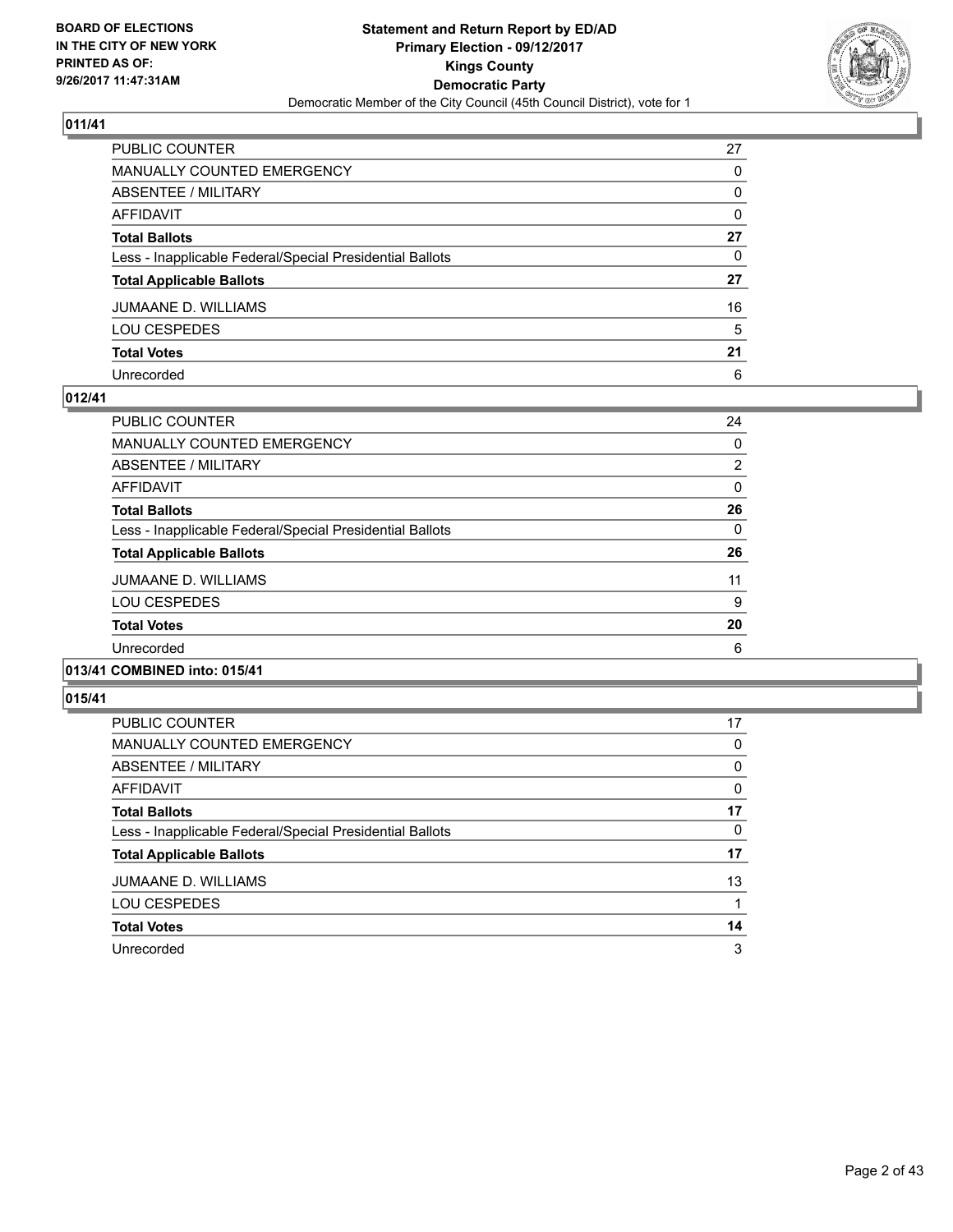

| PUBLIC COUNTER                                           | 42           |
|----------------------------------------------------------|--------------|
| MANUALLY COUNTED EMERGENCY                               | 0            |
| ABSENTEE / MILITARY                                      | 4            |
| AFFIDAVIT                                                | 0            |
| Total Ballots                                            | 46           |
| Less - Inapplicable Federal/Special Presidential Ballots | $\mathbf{0}$ |
| <b>Total Applicable Ballots</b>                          | 46           |
| JUMAANE D. WILLIAMS                                      | 18           |
| LOU CESPEDES                                             | 13           |
| <b>Total Votes</b>                                       | 31           |
| Unrecorded                                               | 15           |

#### **019/41**

| <b>PUBLIC COUNTER</b>                                    | 8 |
|----------------------------------------------------------|---|
| MANUALLY COUNTED EMERGENCY                               | 0 |
| ABSENTEE / MILITARY                                      | 0 |
| AFFIDAVIT                                                | 0 |
| <b>Total Ballots</b>                                     | 8 |
| Less - Inapplicable Federal/Special Presidential Ballots | 0 |
| <b>Total Applicable Ballots</b>                          | 8 |
| <b>JUMAANE D. WILLIAMS</b>                               | 5 |
| LOU CESPEDES                                             |   |
| <b>Total Votes</b>                                       | 6 |
| Unrecorded                                               | 2 |
|                                                          |   |

| <b>PUBLIC COUNTER</b>                                    | 63 |
|----------------------------------------------------------|----|
| <b>MANUALLY COUNTED EMERGENCY</b>                        | 0  |
| ABSENTEE / MILITARY                                      |    |
| AFFIDAVIT                                                | 0  |
| <b>Total Ballots</b>                                     | 64 |
| Less - Inapplicable Federal/Special Presidential Ballots | 0  |
| <b>Total Applicable Ballots</b>                          | 64 |
| JUMAANE D. WILLIAMS                                      | 41 |
| <b>LOU CESPEDES</b>                                      | 10 |
| <b>Total Votes</b>                                       | 51 |
| Unrecorded                                               | 13 |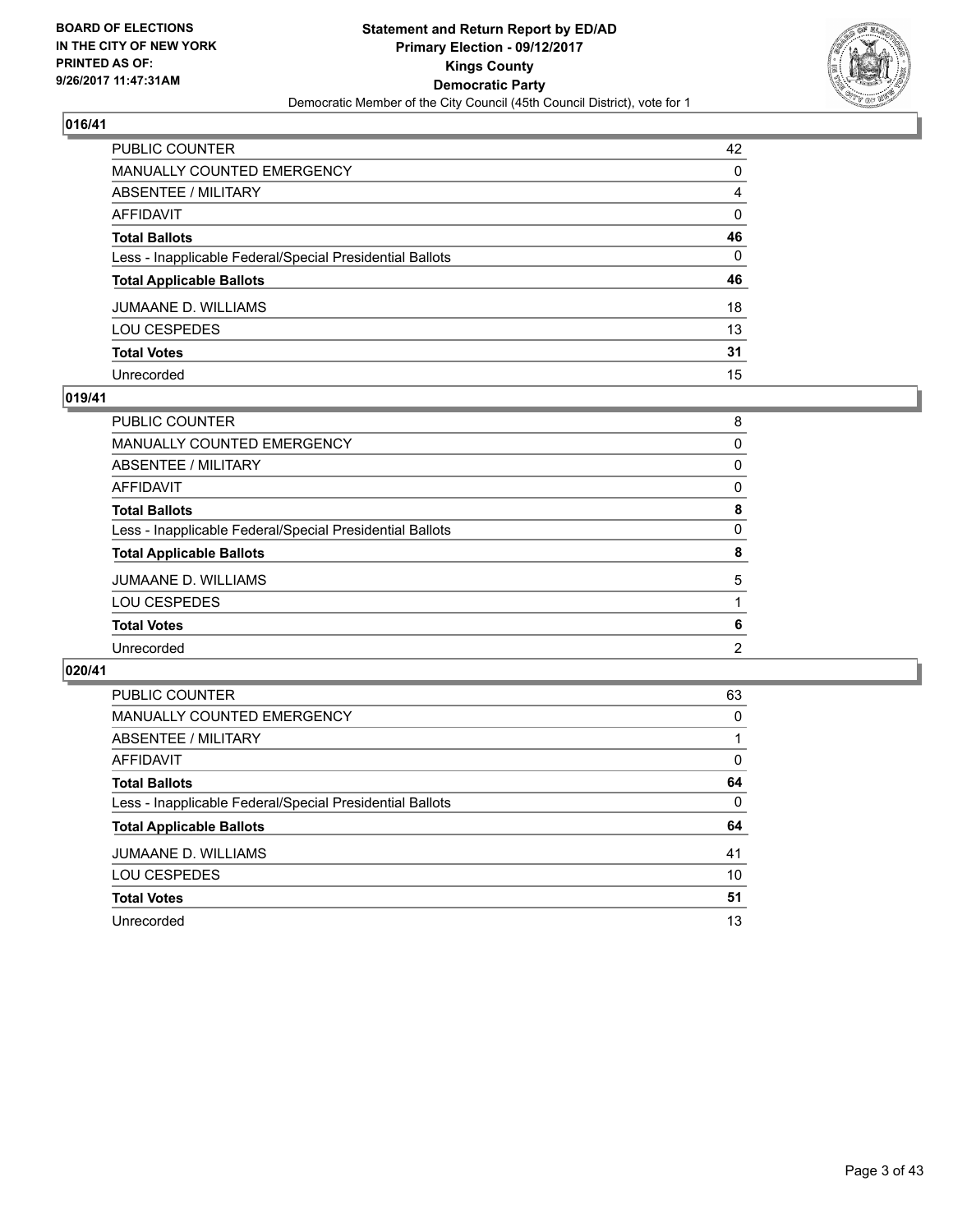

| PUBLIC COUNTER                                           | 61       |
|----------------------------------------------------------|----------|
| MANUALLY COUNTED EMERGENCY                               | 0        |
| ABSENTEE / MILITARY                                      | 6        |
| AFFIDAVIT                                                | $\Omega$ |
| Total Ballots                                            | 67       |
| Less - Inapplicable Federal/Special Presidential Ballots | 0        |
| <b>Total Applicable Ballots</b>                          | 67       |
| JUMAANE D. WILLIAMS                                      | 46       |
| LOU CESPEDES                                             | 11       |
| <b>Total Votes</b>                                       | 57       |
| Unrecorded                                               | 10       |

#### **023/41**

| PUBLIC COUNTER                                           | $12 \overline{ }$ |
|----------------------------------------------------------|-------------------|
| MANUALLY COUNTED EMERGENCY                               | 0                 |
| ABSENTEE / MILITARY                                      | 0                 |
| AFFIDAVIT                                                | 0                 |
| <b>Total Ballots</b>                                     | 12                |
| Less - Inapplicable Federal/Special Presidential Ballots | 0                 |
| <b>Total Applicable Ballots</b>                          | 12                |
| <b>JUMAANE D. WILLIAMS</b>                               | 8                 |
| <b>LOU CESPEDES</b>                                      | 2                 |
| <b>Total Votes</b>                                       | 10                |
| Unrecorded                                               | 2                 |

| <b>PUBLIC COUNTER</b>                                    | 10 |
|----------------------------------------------------------|----|
| MANUALLY COUNTED EMERGENCY                               | 0  |
| ABSENTEE / MILITARY                                      | 0  |
| AFFIDAVIT                                                | 0  |
| <b>Total Ballots</b>                                     | 10 |
| Less - Inapplicable Federal/Special Presidential Ballots | 0  |
| <b>Total Applicable Ballots</b>                          | 10 |
| JUMAANE D. WILLIAMS                                      |    |
| <b>LOU CESPEDES</b>                                      | 0  |
| <b>Total Votes</b>                                       | 7  |
| Unrecorded                                               | 3  |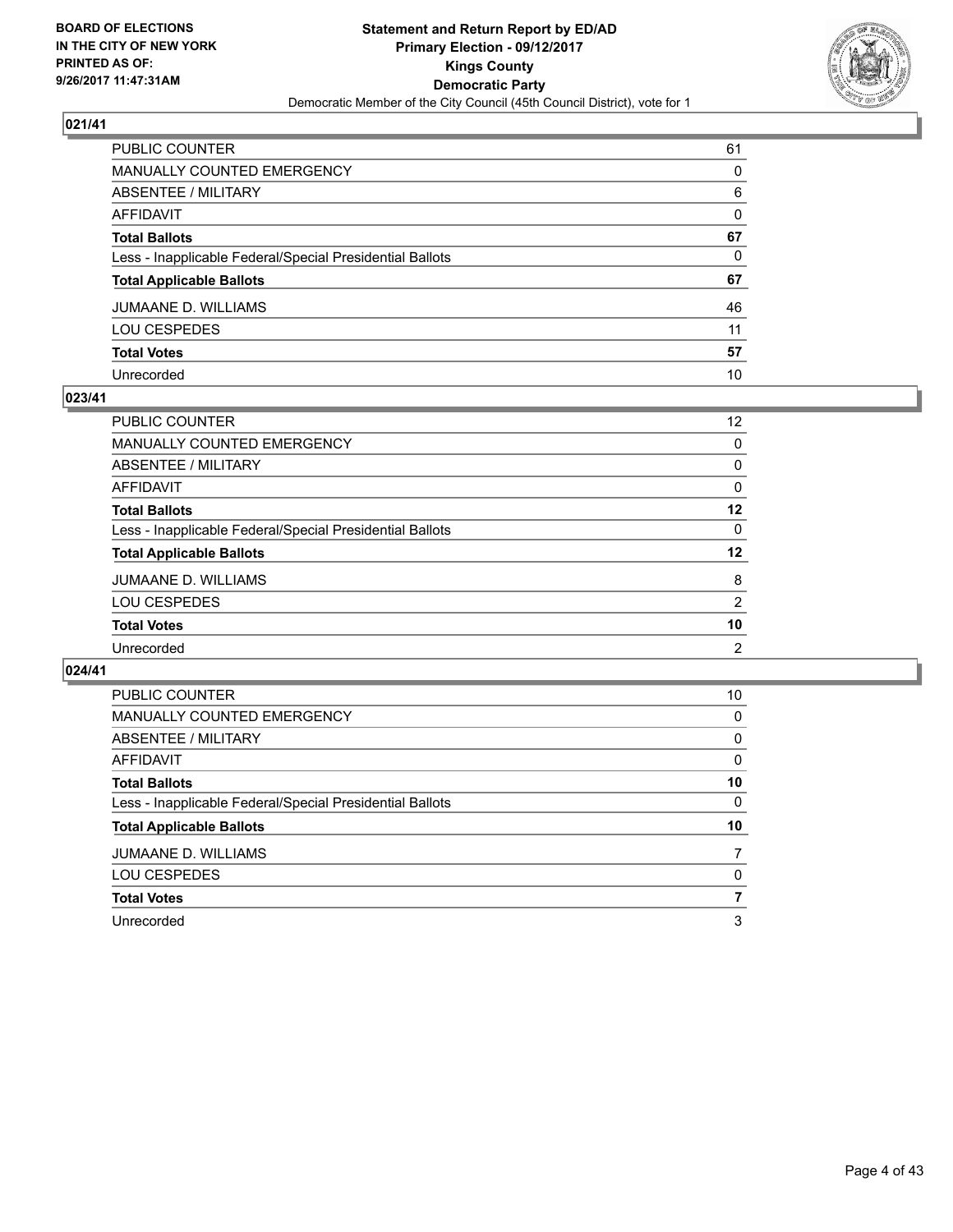

| <b>PUBLIC COUNTER</b>                                    | 9  |
|----------------------------------------------------------|----|
| MANUALLY COUNTED EMERGENCY                               | 0  |
| ABSENTEE / MILITARY                                      | 0  |
| AFFIDAVIT                                                |    |
| <b>Total Ballots</b>                                     | 10 |
| Less - Inapplicable Federal/Special Presidential Ballots | 0  |
| <b>Total Applicable Ballots</b>                          | 10 |
| <b>JUMAANE D. WILLIAMS</b>                               | 8  |
| <b>LOU CESPEDES</b>                                      | 2  |
| <b>Total Votes</b>                                       | 10 |

## **026/41 COMBINED into: 051/41**

## **027/41**

| <b>PUBLIC COUNTER</b>                                    | 58 |
|----------------------------------------------------------|----|
| <b>MANUALLY COUNTED EMERGENCY</b>                        | 0  |
| <b>ABSENTEE / MILITARY</b>                               | 2  |
| <b>AFFIDAVIT</b>                                         |    |
| <b>Total Ballots</b>                                     | 61 |
| Less - Inapplicable Federal/Special Presidential Ballots | 0  |
| <b>Total Applicable Ballots</b>                          | 61 |
| <b>JUMAANE D. WILLIAMS</b>                               | 51 |
| <b>LOU CESPEDES</b>                                      | 6  |
| <b>Total Votes</b>                                       | 57 |
| Unrecorded                                               | 4  |

| <b>PUBLIC COUNTER</b>                                    | 110      |
|----------------------------------------------------------|----------|
| <b>MANUALLY COUNTED EMERGENCY</b>                        | 0        |
| ABSENTEE / MILITARY                                      | 5        |
| <b>AFFIDAVIT</b>                                         |          |
| <b>Total Ballots</b>                                     | 116      |
| Less - Inapplicable Federal/Special Presidential Ballots | $\Omega$ |
| <b>Total Applicable Ballots</b>                          | 116      |
| <b>JUMAANE D. WILLIAMS</b>                               | 85       |
| <b>LOU CESPEDES</b>                                      | 16       |
| TOM FAHERTY (WRITE-IN)                                   |          |
| <b>Total Votes</b>                                       | 102      |
| Unrecorded                                               | 14       |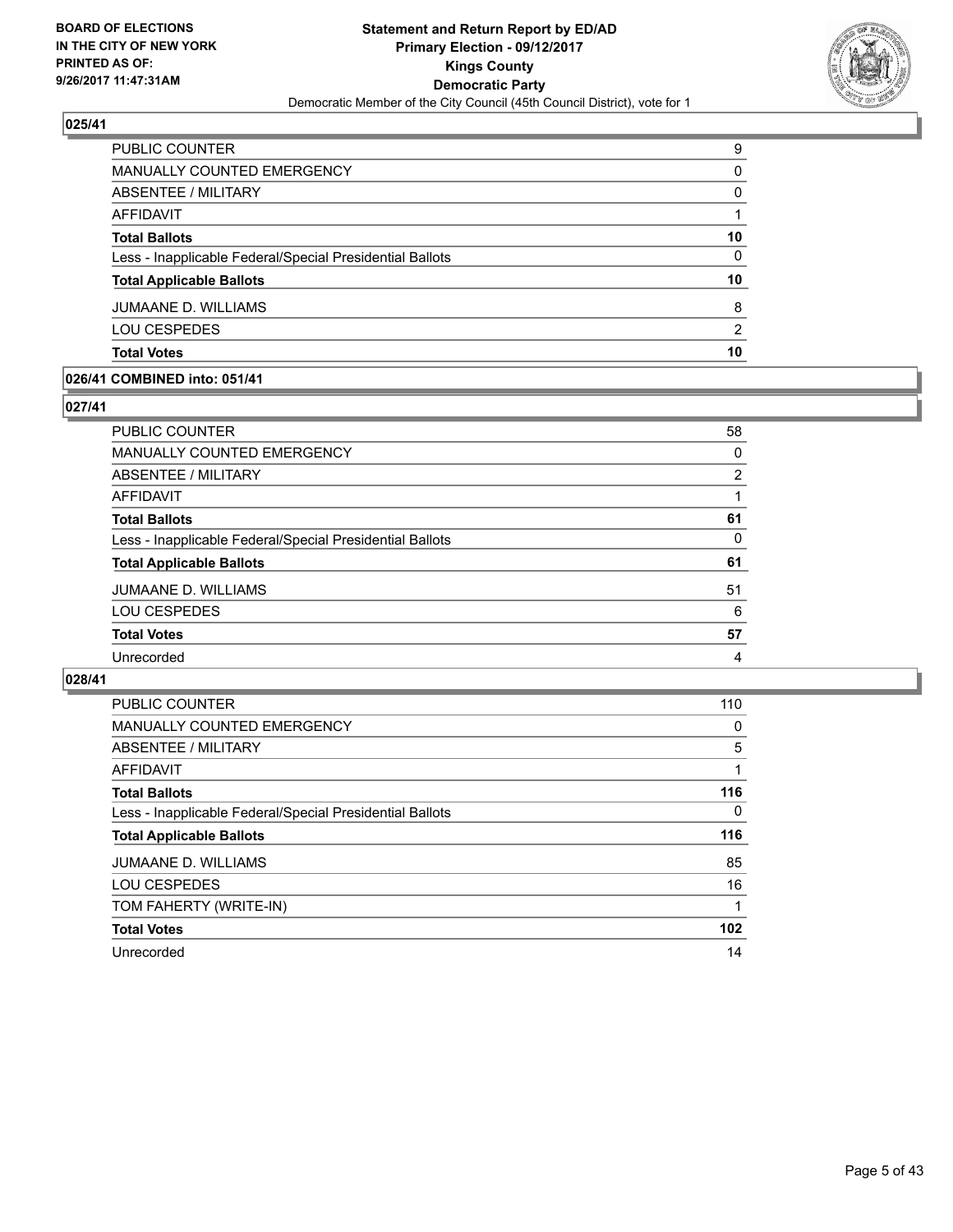

| <b>Total Votes</b>                                       |   |
|----------------------------------------------------------|---|
| <b>LOU CESPEDES</b>                                      | n |
| <b>JUMAANE D. WILLIAMS</b>                               |   |
| <b>Total Applicable Ballots</b>                          |   |
| Less - Inapplicable Federal/Special Presidential Ballots | 0 |
| <b>Total Ballots</b>                                     |   |
| AFFIDAVIT                                                | 0 |
| ABSENTEE / MILITARY                                      | 0 |
| <b>MANUALLY COUNTED EMERGENCY</b>                        | 0 |
| PUBLIC COUNTER                                           |   |

## **030/41**

| PUBLIC COUNTER                                           | 80 |
|----------------------------------------------------------|----|
| <b>MANUALLY COUNTED EMERGENCY</b>                        | 0  |
| <b>ABSENTEE / MILITARY</b>                               |    |
| <b>AFFIDAVIT</b>                                         |    |
| <b>Total Ballots</b>                                     | 82 |
| Less - Inapplicable Federal/Special Presidential Ballots | 0  |
| <b>Total Applicable Ballots</b>                          | 82 |
| <b>JUMAANE D. WILLIAMS</b>                               | 68 |
| <b>LOU CESPEDES</b>                                      | 1  |
| <b>Total Votes</b>                                       | 69 |
| Unrecorded                                               | 13 |
|                                                          |    |

| <b>PUBLIC COUNTER</b>                                    | 89       |
|----------------------------------------------------------|----------|
| <b>MANUALLY COUNTED EMERGENCY</b>                        | 0        |
| ABSENTEE / MILITARY                                      | 5        |
| AFFIDAVIT                                                | $\Omega$ |
| <b>Total Ballots</b>                                     | 94       |
| Less - Inapplicable Federal/Special Presidential Ballots | 0        |
| <b>Total Applicable Ballots</b>                          | 94       |
| JUMAANE D. WILLIAMS                                      | 77       |
| <b>LOU CESPEDES</b>                                      |          |
| <b>MATHIEU EUGENE (WRITE-IN)</b>                         |          |
| <b>Total Votes</b>                                       | 79       |
| Unrecorded                                               | 15       |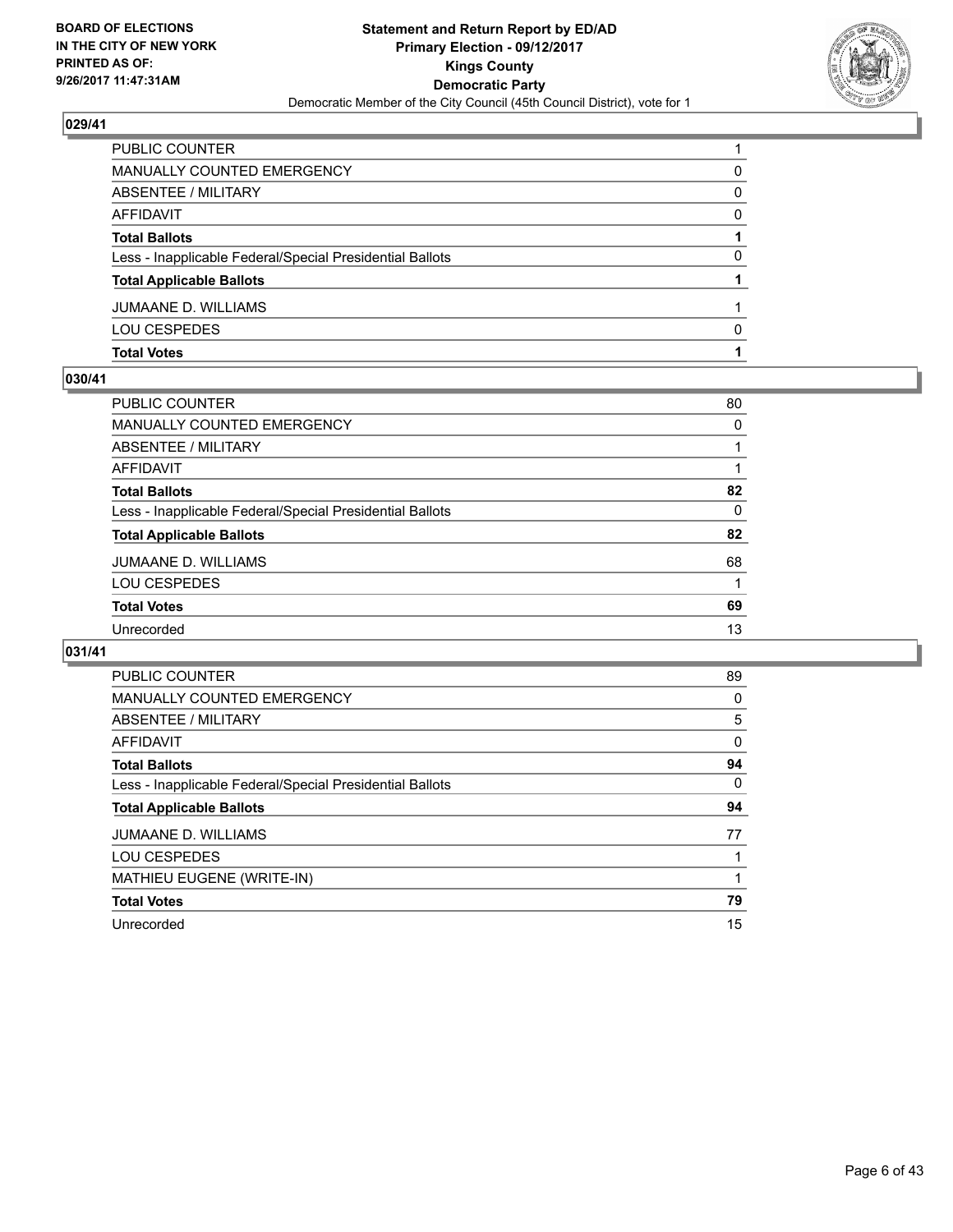

| PUBLIC COUNTER                                           | 77 |
|----------------------------------------------------------|----|
| <b>MANUALLY COUNTED EMERGENCY</b>                        | 0  |
| ABSENTEE / MILITARY                                      | 3  |
| AFFIDAVIT                                                | 0  |
| <b>Total Ballots</b>                                     | 80 |
| Less - Inapplicable Federal/Special Presidential Ballots | 0  |
| <b>Total Applicable Ballots</b>                          | 80 |
| <b>JUMAANE D. WILLIAMS</b>                               | 62 |
| <b>LOU CESPEDES</b>                                      | 5  |
| BRIAN CUNNINGHAM (WRITE-IN)                              |    |
| <b>Total Votes</b>                                       | 68 |
| Unrecorded                                               | 12 |

## **033/41**

| <b>PUBLIC COUNTER</b>                                    | 91 |
|----------------------------------------------------------|----|
| MANUALLY COUNTED EMERGENCY                               | 0  |
| ABSENTEE / MILITARY                                      | 5  |
| AFFIDAVIT                                                | 0  |
| <b>Total Ballots</b>                                     | 96 |
| Less - Inapplicable Federal/Special Presidential Ballots | 0  |
| <b>Total Applicable Ballots</b>                          | 96 |
| <b>JUMAANE D. WILLIAMS</b>                               | 71 |
| <b>LOU CESPEDES</b>                                      | 8  |
| <b>Total Votes</b>                                       | 79 |
| Unrecorded                                               | 17 |

| PUBLIC COUNTER                                           | 108 |
|----------------------------------------------------------|-----|
| MANUALLY COUNTED EMERGENCY                               | 0   |
| ABSENTEE / MILITARY                                      | 3   |
| AFFIDAVIT                                                | 0   |
| <b>Total Ballots</b>                                     | 111 |
| Less - Inapplicable Federal/Special Presidential Ballots | 0   |
| <b>Total Applicable Ballots</b>                          | 111 |
| <b>JUMAANE D. WILLIAMS</b>                               | 88  |
| <b>LOU CESPEDES</b>                                      | 6   |
|                                                          |     |
| <b>Total Votes</b>                                       | 94  |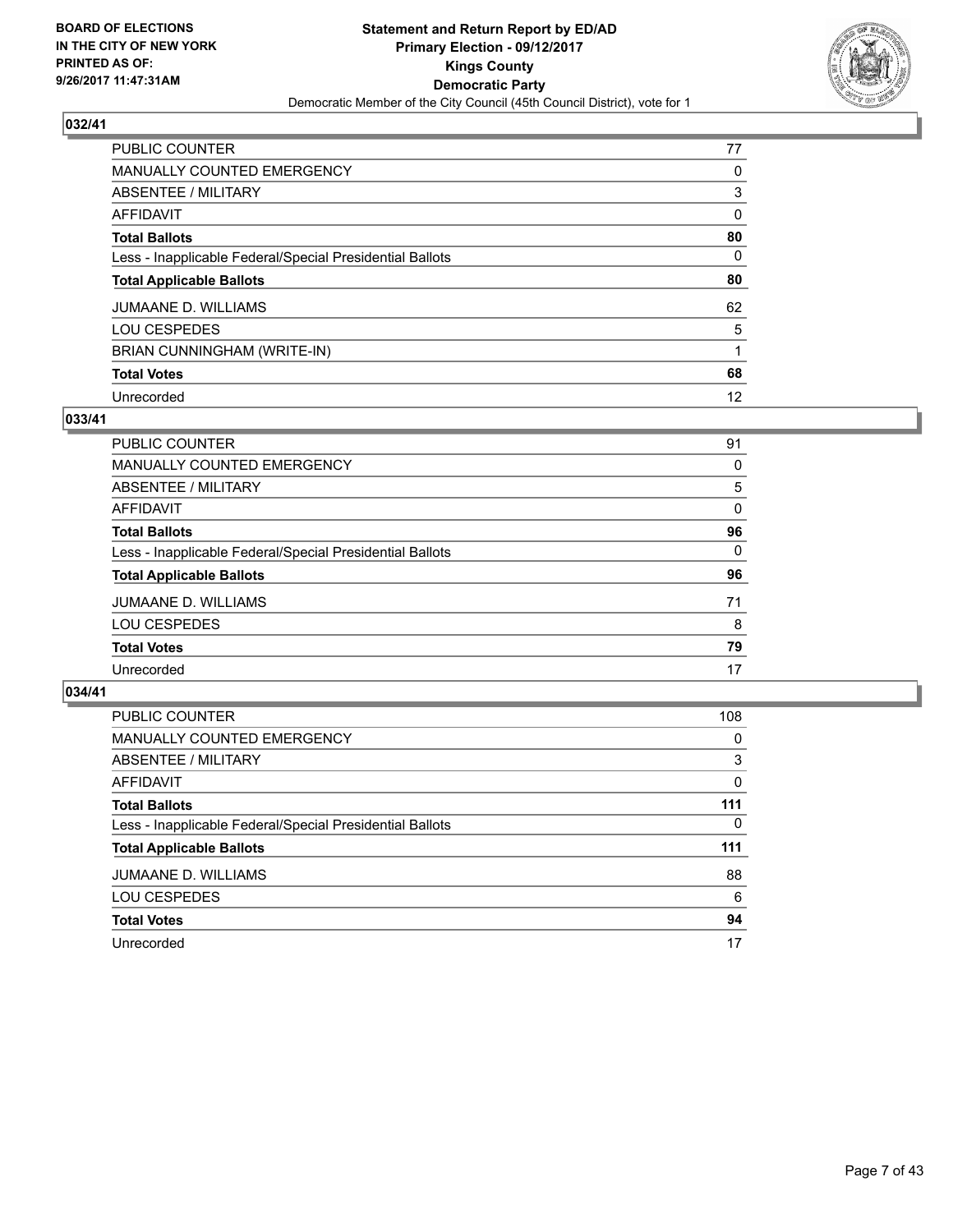

| PUBLIC COUNTER                                           | 130          |
|----------------------------------------------------------|--------------|
| MANUALLY COUNTED EMERGENCY                               | 0            |
| ABSENTEE / MILITARY                                      | 4            |
| AFFIDAVIT                                                |              |
| Total Ballots                                            | 135          |
| Less - Inapplicable Federal/Special Presidential Ballots | $\mathbf{0}$ |
| <b>Total Applicable Ballots</b>                          | 135          |
| JUMAANE D. WILLIAMS                                      | 107          |
| LOU CESPEDES                                             | 14           |
| <b>Total Votes</b>                                       | 121          |
| Unrecorded                                               | 14           |

#### **040/41**

| PUBLIC COUNTER                                           | 120 |
|----------------------------------------------------------|-----|
| <b>MANUALLY COUNTED EMERGENCY</b>                        | 0   |
| ABSENTEE / MILITARY                                      | 3   |
| AFFIDAVIT                                                | 0   |
| <b>Total Ballots</b>                                     | 123 |
| Less - Inapplicable Federal/Special Presidential Ballots | 0   |
| <b>Total Applicable Ballots</b>                          | 123 |
| JUMAANE D. WILLIAMS                                      | 104 |
| <b>LOU CESPEDES</b>                                      | 9   |
| <b>Total Votes</b>                                       | 113 |
| Unrecorded                                               | 10  |

| <b>PUBLIC COUNTER</b>                                    | 108   |
|----------------------------------------------------------|-------|
| MANUALLY COUNTED EMERGENCY                               | 0     |
| ABSENTEE / MILITARY                                      | 4     |
| AFFIDAVIT                                                | 0     |
| <b>Total Ballots</b>                                     | $112$ |
| Less - Inapplicable Federal/Special Presidential Ballots | 0     |
| <b>Total Applicable Ballots</b>                          | $112$ |
| JUMAANE D. WILLIAMS                                      | 98    |
| <b>LOU CESPEDES</b>                                      |       |
| <b>Total Votes</b>                                       | 99    |
| Unrecorded                                               | 13    |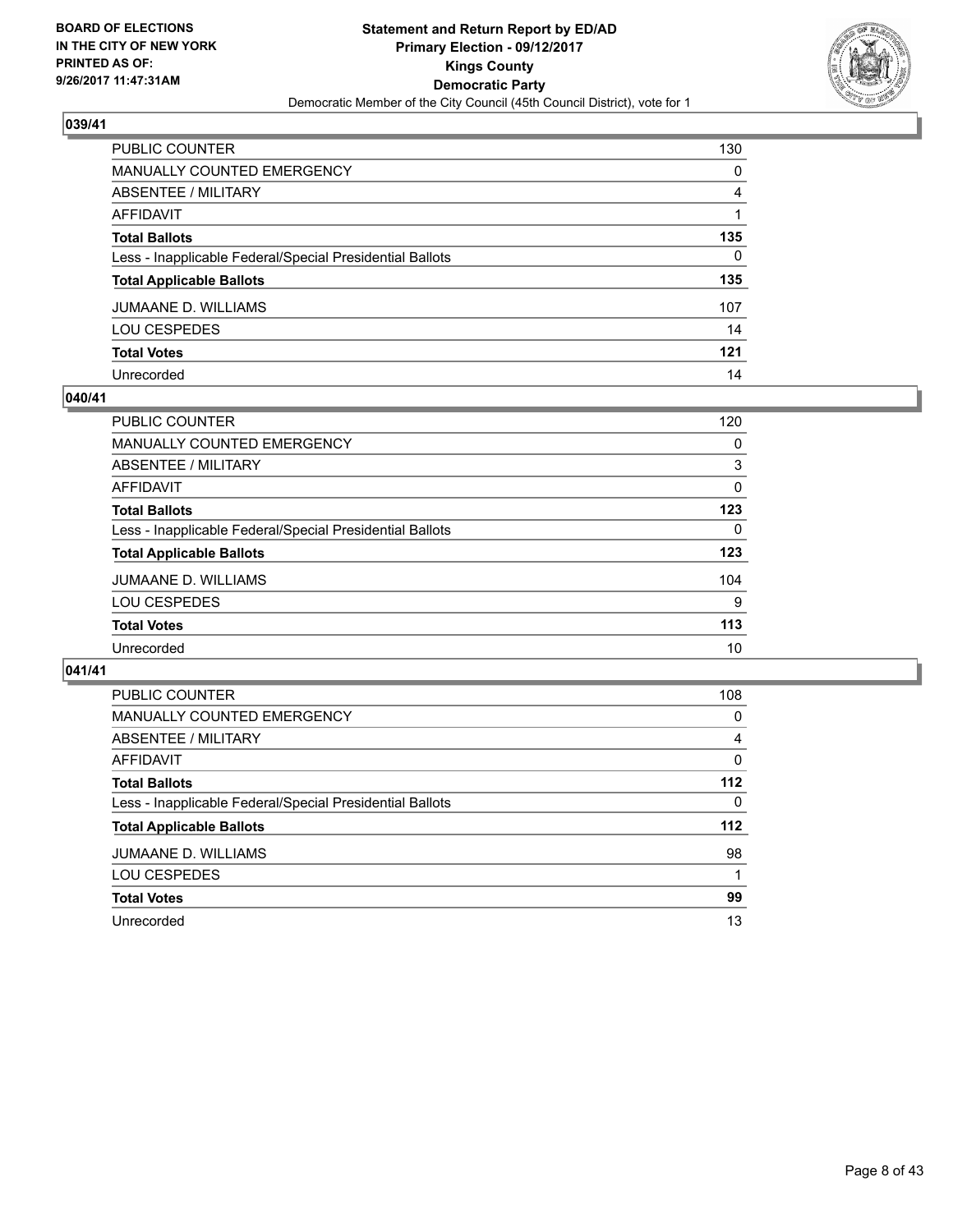

| PUBLIC COUNTER                                           | 85           |
|----------------------------------------------------------|--------------|
| MANUALLY COUNTED EMERGENCY                               | 0            |
| ABSENTEE / MILITARY                                      |              |
| AFFIDAVIT                                                | $\mathbf{0}$ |
| Total Ballots                                            | 86           |
| Less - Inapplicable Federal/Special Presidential Ballots | 0            |
| <b>Total Applicable Ballots</b>                          | 86           |
| JUMAANE D. WILLIAMS                                      | 72           |
| LOU CESPEDES                                             | 7            |
| <b>Total Votes</b>                                       | 79           |
| Unrecorded                                               | 7            |

## **045/41**

| <b>PUBLIC COUNTER</b>                                    | 121   |
|----------------------------------------------------------|-------|
| <b>MANUALLY COUNTED EMERGENCY</b>                        | 0     |
| ABSENTEE / MILITARY                                      | 3     |
| AFFIDAVIT                                                | 0     |
| <b>Total Ballots</b>                                     | 124   |
| Less - Inapplicable Federal/Special Presidential Ballots | 0     |
| <b>Total Applicable Ballots</b>                          | 124   |
| JUMAANE D. WILLIAMS                                      | 102   |
| <b>LOU CESPEDES</b>                                      | 10    |
| <b>Total Votes</b>                                       | $112$ |
| Unrecorded                                               | 12    |

| <b>PUBLIC COUNTER</b>                                    | 119 |
|----------------------------------------------------------|-----|
| <b>MANUALLY COUNTED EMERGENCY</b>                        | 0   |
| <b>ABSENTEE / MILITARY</b>                               | 2   |
| AFFIDAVIT                                                |     |
| <b>Total Ballots</b>                                     | 122 |
| Less - Inapplicable Federal/Special Presidential Ballots | 0   |
| <b>Total Applicable Ballots</b>                          | 122 |
| <b>JUMAANE D. WILLIAMS</b>                               | 107 |
| <b>LOU CESPEDES</b>                                      | 6   |
| <b>Total Votes</b>                                       | 113 |
| Unrecorded                                               | 9   |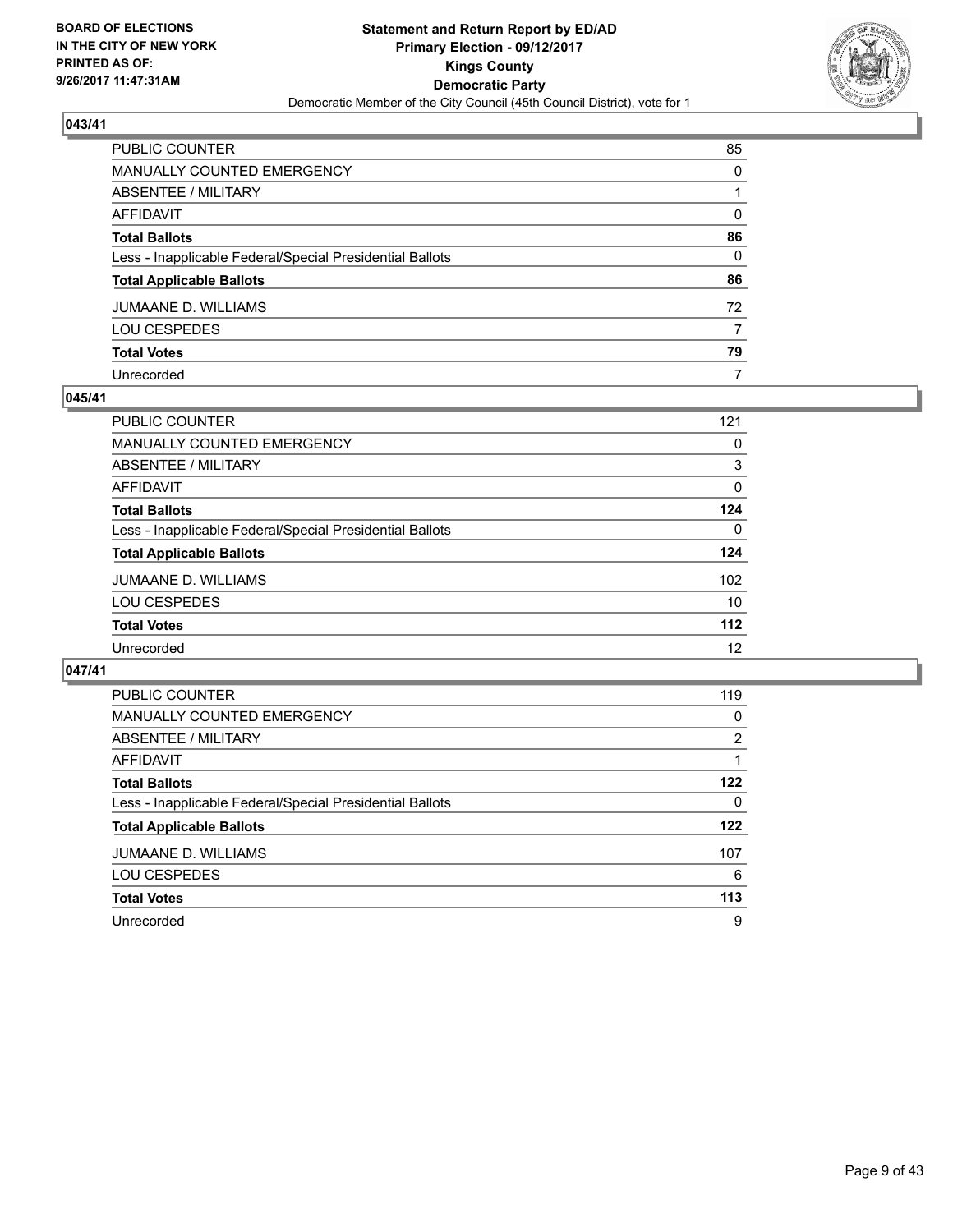

| PUBLIC COUNTER                                           | 74           |
|----------------------------------------------------------|--------------|
| MANUALLY COUNTED EMERGENCY                               | 0            |
| ABSENTEE / MILITARY                                      | 0            |
| AFFIDAVIT                                                |              |
| Total Ballots                                            | 75           |
| Less - Inapplicable Federal/Special Presidential Ballots | $\mathbf{0}$ |
| <b>Total Applicable Ballots</b>                          | 75           |
| JUMAANE D. WILLIAMS                                      | 67           |
| LOU CESPEDES                                             | 3            |
| <b>Total Votes</b>                                       | 70           |
| Unrecorded                                               | 5            |

## **050/41**

| <b>PUBLIC COUNTER</b>                                    | 79 |
|----------------------------------------------------------|----|
| <b>MANUALLY COUNTED EMERGENCY</b>                        | 0  |
| ABSENTEE / MILITARY                                      | 0  |
| AFFIDAVIT                                                | 0  |
| <b>Total Ballots</b>                                     | 79 |
| Less - Inapplicable Federal/Special Presidential Ballots | 0  |
| <b>Total Applicable Ballots</b>                          | 79 |
| JUMAANE D. WILLIAMS                                      | 33 |
| <b>LOU CESPEDES</b>                                      | 29 |
| UNATTRIBUTABLE WRITE-IN (WRITE-IN)                       |    |
| <b>Total Votes</b>                                       | 63 |
| Unrecorded                                               | 16 |

| <b>PUBLIC COUNTER</b>                                    | 32 |
|----------------------------------------------------------|----|
| MANUALLY COUNTED EMERGENCY                               | 0  |
| ABSENTEE / MILITARY                                      |    |
| <b>AFFIDAVIT</b>                                         | 0  |
| <b>Total Ballots</b>                                     | 33 |
| Less - Inapplicable Federal/Special Presidential Ballots | 0  |
| <b>Total Applicable Ballots</b>                          | 33 |
| <b>JUMAANE D. WILLIAMS</b>                               | 26 |
| <b>LOU CESPEDES</b>                                      | 4  |
| <b>Total Votes</b>                                       | 30 |
| Unrecorded                                               | 3  |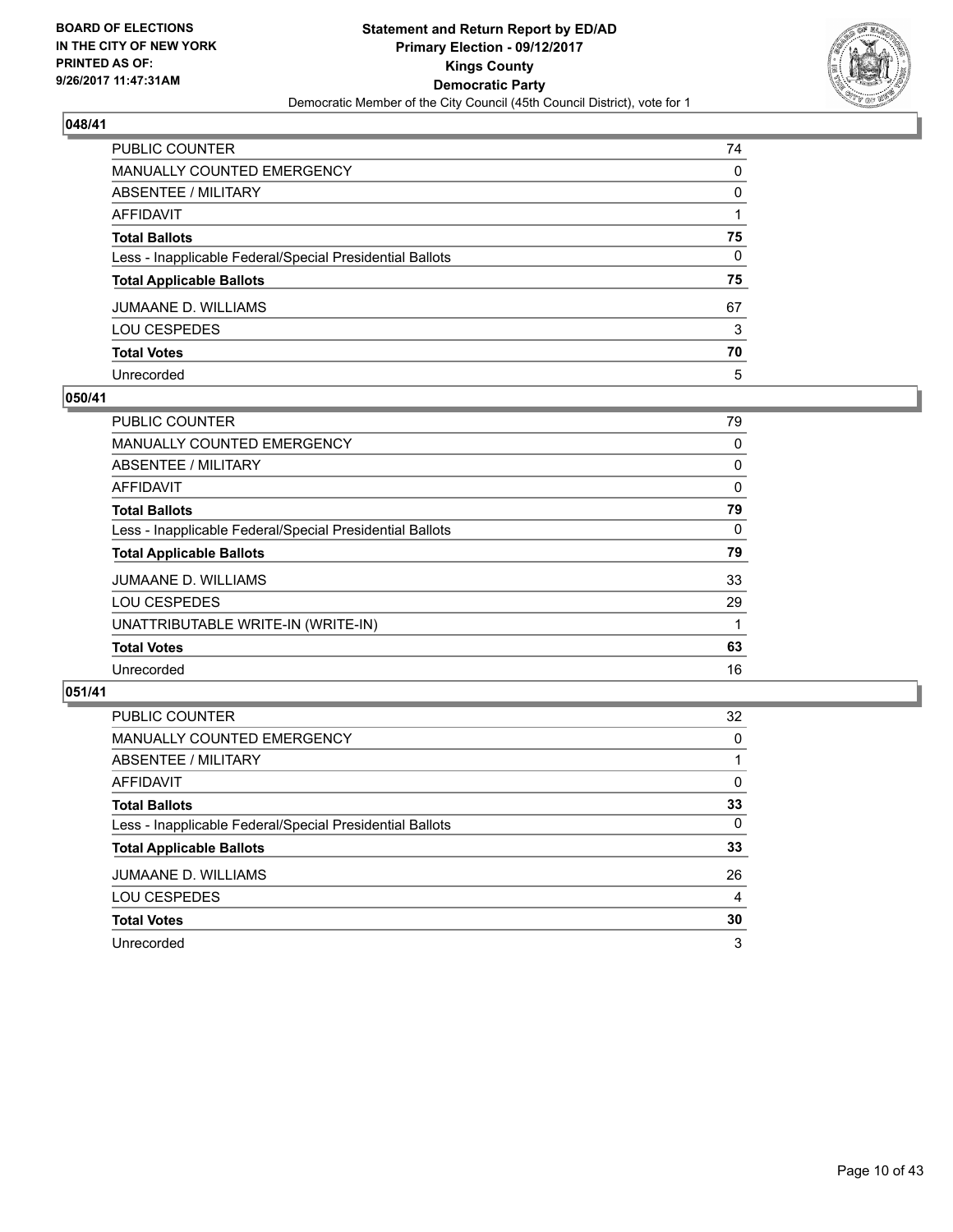

| PUBLIC COUNTER                                           | 20              |
|----------------------------------------------------------|-----------------|
| MANUALLY COUNTED EMERGENCY                               | 0               |
| ABSENTEE / MILITARY                                      | 0               |
| AFFIDAVIT                                                | $\mathbf{0}$    |
| Total Ballots                                            | 20              |
| Less - Inapplicable Federal/Special Presidential Ballots | $\mathbf{0}$    |
| <b>Total Applicable Ballots</b>                          | 20              |
| JUMAANE D. WILLIAMS                                      | 12 <sup>2</sup> |
| LOU CESPEDES                                             | 3               |
| <b>Total Votes</b>                                       | 15              |
| Unrecorded                                               | 5               |

## **053/41**

| <b>PUBLIC COUNTER</b>                                    | 57             |
|----------------------------------------------------------|----------------|
| MANUALLY COUNTED EMERGENCY                               | 0              |
| <b>ABSENTEE / MILITARY</b>                               | $\overline{2}$ |
| AFFIDAVIT                                                | $\Omega$       |
| <b>Total Ballots</b>                                     | 59             |
| Less - Inapplicable Federal/Special Presidential Ballots | 0              |
| <b>Total Applicable Ballots</b>                          | 59             |
| <b>JUMAANE D. WILLIAMS</b>                               | 47             |
| <b>LOU CESPEDES</b>                                      | 3              |
| <b>Total Votes</b>                                       | 50             |
| Unrecorded                                               | 9              |

| PUBLIC COUNTER                                           | 87 |
|----------------------------------------------------------|----|
| MANUALLY COUNTED EMERGENCY                               | 0  |
| ABSENTEE / MILITARY                                      | 3  |
| AFFIDAVIT                                                | 0  |
| <b>Total Ballots</b>                                     | 90 |
| Less - Inapplicable Federal/Special Presidential Ballots | 0  |
| <b>Total Applicable Ballots</b>                          | 90 |
| JUMAANE D. WILLIAMS                                      | 71 |
| <b>LOU CESPEDES</b>                                      | 9  |
| <b>Total Votes</b>                                       | 80 |
| Unrecorded                                               | 10 |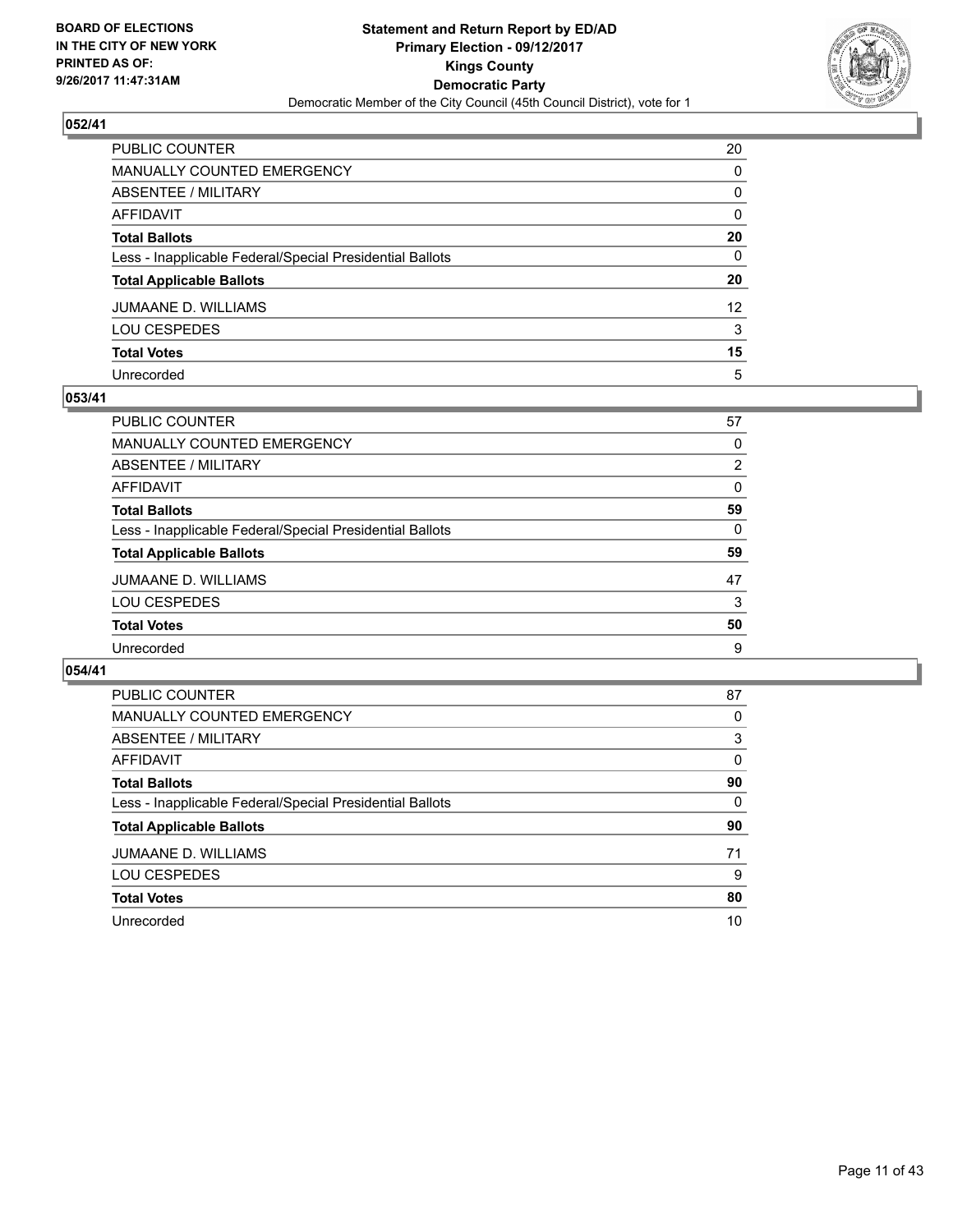

| PUBLIC COUNTER                                           | 127 |
|----------------------------------------------------------|-----|
| MANUALLY COUNTED EMERGENCY                               | 0   |
| ABSENTEE / MILITARY                                      | 6   |
| AFFIDAVIT                                                | 0   |
| Total Ballots                                            | 133 |
| Less - Inapplicable Federal/Special Presidential Ballots | 0   |
| <b>Total Applicable Ballots</b>                          | 133 |
| JUMAANE D. WILLIAMS                                      | 112 |
| LOU CESPEDES                                             | 8   |
| <b>Total Votes</b>                                       | 120 |
| Unrecorded                                               | 13  |

## **091/41**

| PUBLIC COUNTER                                           | 40 |
|----------------------------------------------------------|----|
| <b>MANUALLY COUNTED EMERGENCY</b>                        | 0  |
| ABSENTEE / MILITARY                                      |    |
| AFFIDAVIT                                                | 0  |
| <b>Total Ballots</b>                                     | 41 |
| Less - Inapplicable Federal/Special Presidential Ballots | 0  |
| <b>Total Applicable Ballots</b>                          | 41 |
| JUMAANE D. WILLIAMS                                      | 31 |
| <b>LOU CESPEDES</b>                                      | 0  |
| <b>Total Votes</b>                                       | 31 |
| Unrecorded                                               | 10 |

| <b>PUBLIC COUNTER</b>                                    | 30 |
|----------------------------------------------------------|----|
| MANUALLY COUNTED EMERGENCY                               | 0  |
| ABSENTEE / MILITARY                                      | 0  |
| AFFIDAVIT                                                | 0  |
| <b>Total Ballots</b>                                     | 30 |
| Less - Inapplicable Federal/Special Presidential Ballots | 0  |
| <b>Total Applicable Ballots</b>                          | 30 |
| <b>JUMAANE D. WILLIAMS</b>                               | 12 |
| <b>LOU CESPEDES</b>                                      | 9  |
| <b>Total Votes</b>                                       | 21 |
| Unrecorded                                               | 9  |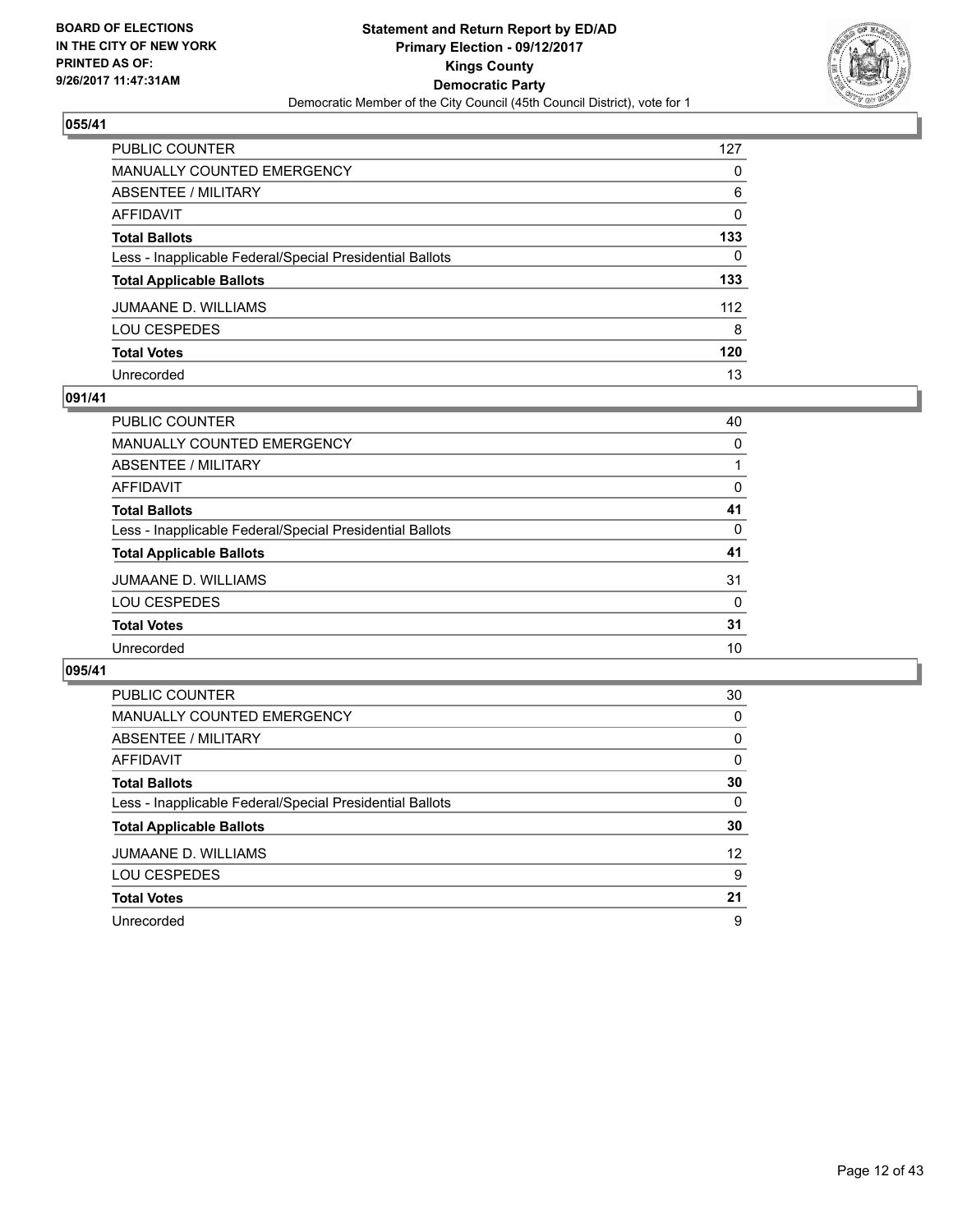

| PUBLIC COUNTER                                           | 88           |
|----------------------------------------------------------|--------------|
| MANUALLY COUNTED EMERGENCY                               | 0            |
| ABSENTEE / MILITARY                                      | 7            |
| AFFIDAVIT                                                | $\mathbf{0}$ |
| Total Ballots                                            | 95           |
| Less - Inapplicable Federal/Special Presidential Ballots | $\mathbf{0}$ |
| <b>Total Applicable Ballots</b>                          | 95           |
| JUMAANE D. WILLIAMS                                      | 82           |
| LOU CESPEDES                                             | 7            |
| <b>Total Votes</b>                                       | 89           |
| Unrecorded                                               | 6            |

## **097/41**

| PUBLIC COUNTER                                           | 94 |
|----------------------------------------------------------|----|
| <b>MANUALLY COUNTED EMERGENCY</b>                        | 0  |
| ABSENTEE / MILITARY                                      | 3  |
| AFFIDAVIT                                                | 0  |
| <b>Total Ballots</b>                                     | 97 |
| Less - Inapplicable Federal/Special Presidential Ballots | 0  |
| <b>Total Applicable Ballots</b>                          | 97 |
| <b>JUMAANE D. WILLIAMS</b>                               | 87 |
| <b>LOU CESPEDES</b>                                      | 4  |
| <b>KRISTEN GILLBERT (WRITE-IN)</b>                       |    |
| <b>Total Votes</b>                                       | 92 |
| Unrecorded                                               | 5  |

| <b>PUBLIC COUNTER</b>                                    | 48 |
|----------------------------------------------------------|----|
| MANUALLY COUNTED EMERGENCY                               | 0  |
| ABSENTEE / MILITARY                                      |    |
| <b>AFFIDAVIT</b>                                         | 0  |
| <b>Total Ballots</b>                                     | 49 |
| Less - Inapplicable Federal/Special Presidential Ballots | 0  |
| <b>Total Applicable Ballots</b>                          | 49 |
| <b>JUMAANE D. WILLIAMS</b>                               | 42 |
| <b>LOU CESPEDES</b>                                      | 5  |
| <b>Total Votes</b>                                       | 47 |
| Unrecorded                                               | 2  |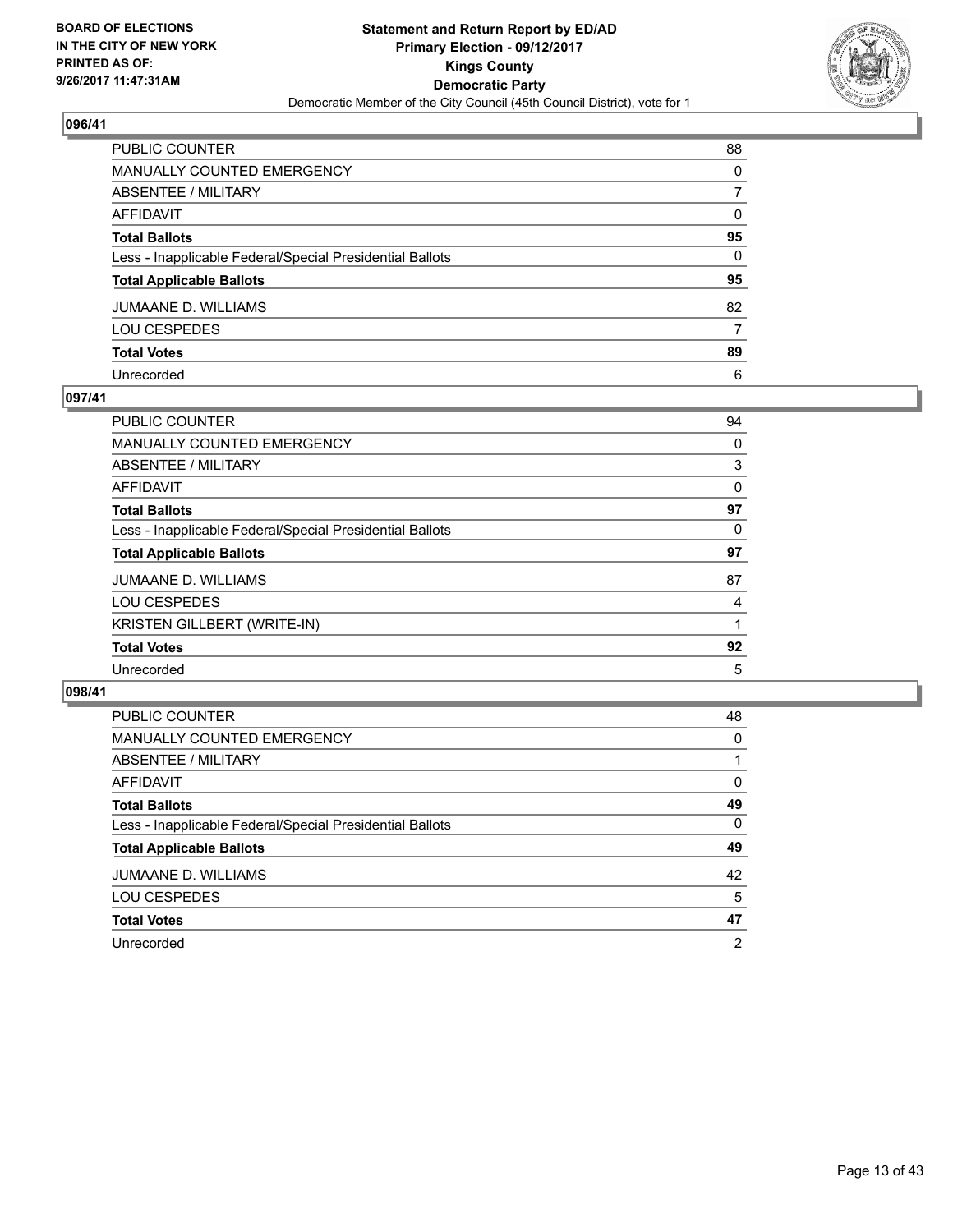

| <b>Total Votes</b>                                       | 0        |
|----------------------------------------------------------|----------|
| <b>LOU CESPEDES</b>                                      | 0        |
| <b>JUMAANE D. WILLIAMS</b>                               | 0        |
| <b>Total Applicable Ballots</b>                          | 0        |
| Less - Inapplicable Federal/Special Presidential Ballots | 0        |
| <b>Total Ballots</b>                                     | 0        |
| AFFIDAVIT                                                | 0        |
| ABSENTEE / MILITARY                                      | 0        |
| MANUALLY COUNTED EMERGENCY                               | 0        |
| PUBLIC COUNTER                                           | $\Omega$ |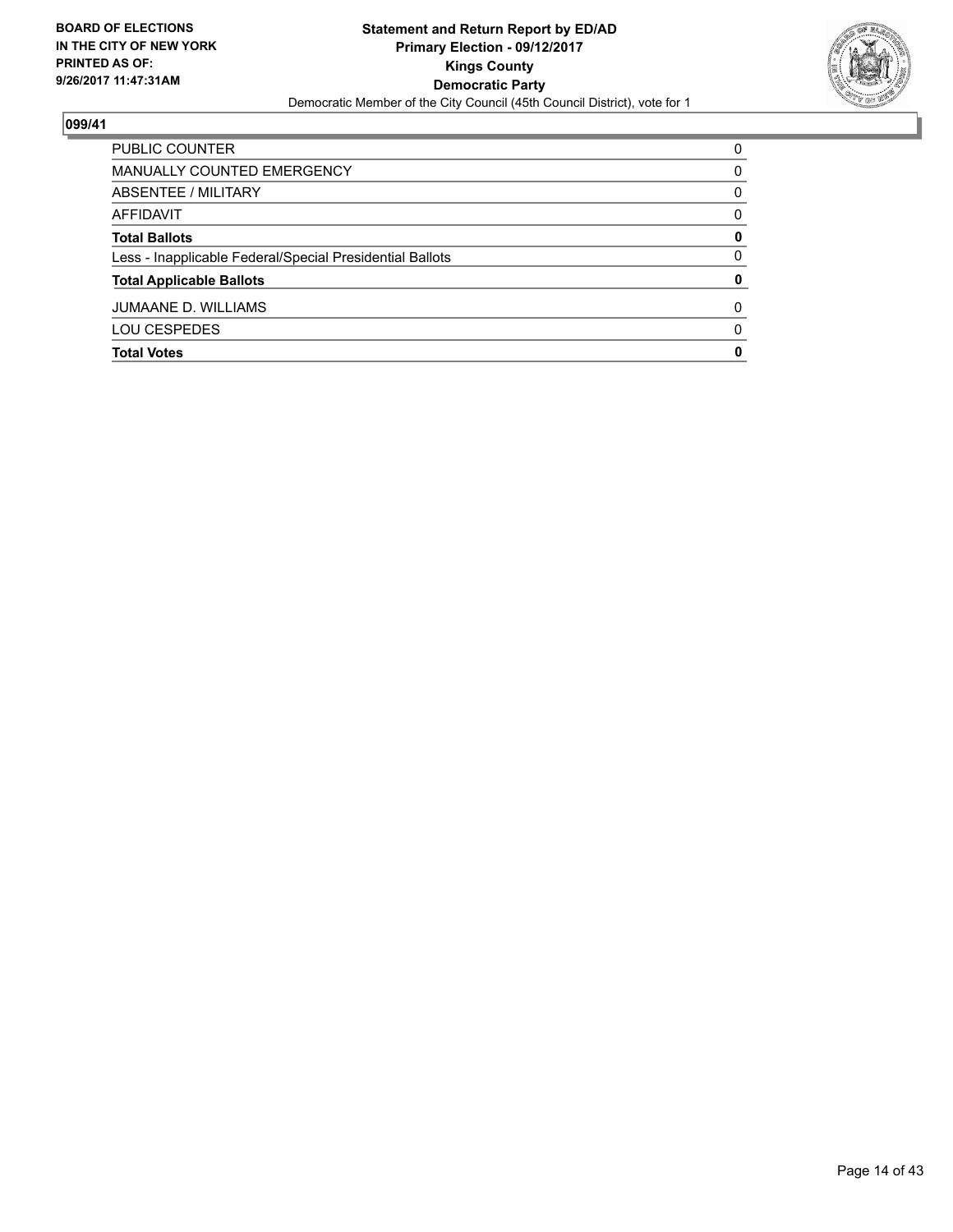

| <b>PUBLIC COUNTER</b>                                    | 139            |
|----------------------------------------------------------|----------------|
| <b>MANUALLY COUNTED EMERGENCY</b>                        | 0              |
| ABSENTEE / MILITARY                                      | $\overline{2}$ |
| AFFIDAVIT                                                |                |
| <b>Total Ballots</b>                                     | 142            |
| Less - Inapplicable Federal/Special Presidential Ballots | 0              |
| <b>Total Applicable Ballots</b>                          | 142            |
| <b>JUMAANE D. WILLIAMS</b>                               | 81             |
| <b>LOU CESPEDES</b>                                      | 28             |
|                                                          |                |
| OZZIE J GREENBERG (WRITE-IN)                             | $\overline{2}$ |
| <b>Total Votes</b>                                       | 111            |

## **037/42**

| <b>PUBLIC COUNTER</b>                                    | 83 |
|----------------------------------------------------------|----|
| MANUALLY COUNTED EMERGENCY                               | 0  |
| ABSENTEE / MILITARY                                      | 4  |
| AFFIDAVIT                                                | 0  |
| <b>Total Ballots</b>                                     | 87 |
| Less - Inapplicable Federal/Special Presidential Ballots | 0  |
| <b>Total Applicable Ballots</b>                          | 87 |
| <b>JUMAANE D. WILLIAMS</b>                               | 64 |
| <b>LOU CESPEDES</b>                                      | 8  |
| <b>Total Votes</b>                                       | 72 |
| Unrecorded                                               | 15 |

| <b>PUBLIC COUNTER</b>                                    | 61 |
|----------------------------------------------------------|----|
| MANUALLY COUNTED EMERGENCY                               | 0  |
| ABSENTEE / MILITARY                                      | 2  |
| AFFIDAVIT                                                | 0  |
| <b>Total Ballots</b>                                     | 63 |
| Less - Inapplicable Federal/Special Presidential Ballots | 0  |
| <b>Total Applicable Ballots</b>                          | 63 |
| JUMAANE D. WILLIAMS                                      | 25 |
| <b>LOU CESPEDES</b>                                      | 24 |
| <b>Total Votes</b>                                       | 49 |
| Unrecorded                                               | 14 |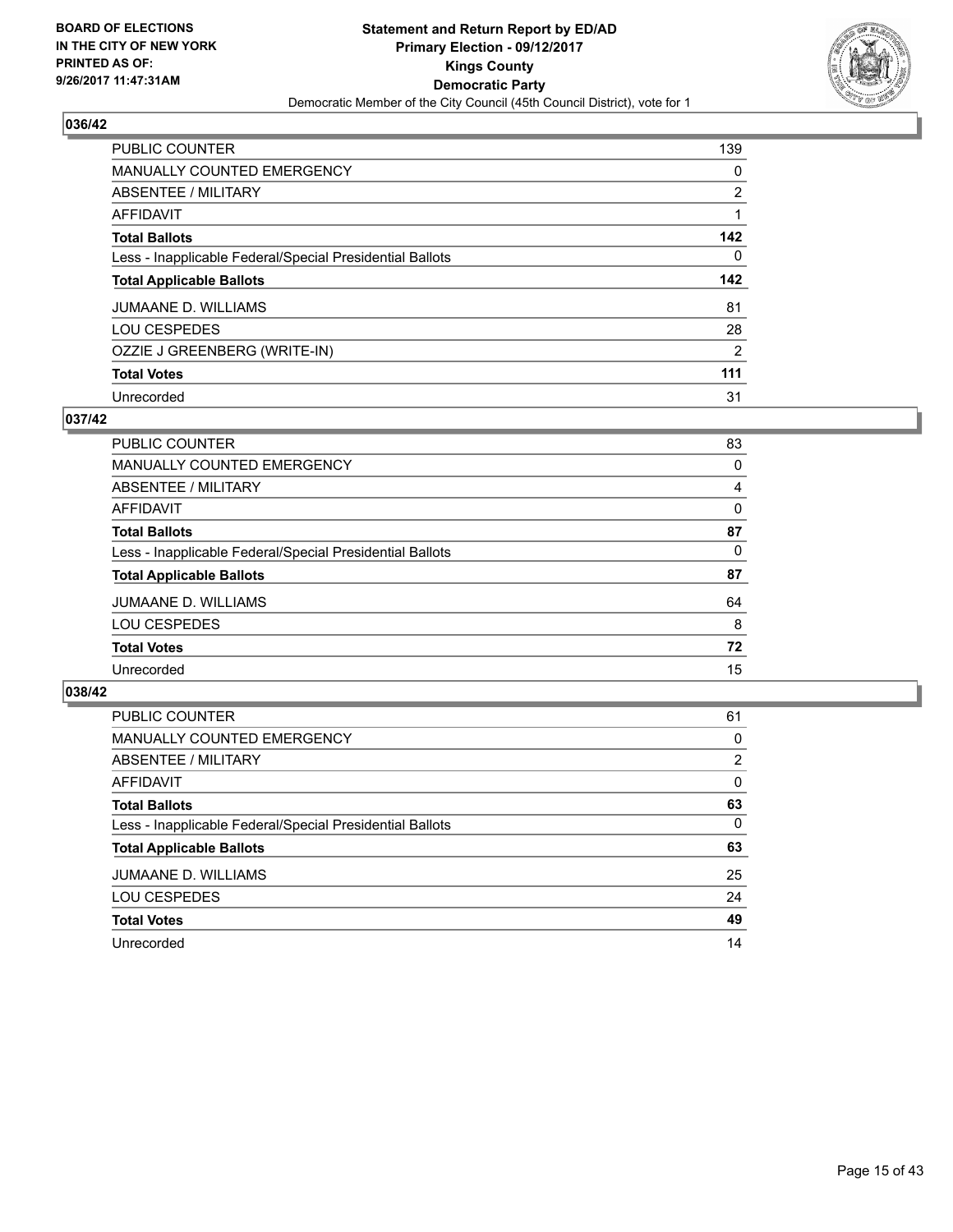

| <b>PUBLIC COUNTER</b>                                    | 163            |
|----------------------------------------------------------|----------------|
| <b>MANUALLY COUNTED EMERGENCY</b>                        | 0              |
| ABSENTEE / MILITARY                                      | 3              |
| AFFIDAVIT                                                | 0              |
| <b>Total Ballots</b>                                     | 166            |
| Less - Inapplicable Federal/Special Presidential Ballots | 0              |
| <b>Total Applicable Ballots</b>                          | 166            |
| <b>JUMAANE D. WILLIAMS</b>                               | 146            |
| <b>LOU CESPEDES</b>                                      | 7              |
| ANTHONY BECKFORD (WRITE-IN)                              | $\overline{2}$ |
| <b>Total Votes</b>                                       | 155            |
| Unrecorded                                               | 11             |

#### **040/42**

| <b>PUBLIC COUNTER</b>                                    | 181      |
|----------------------------------------------------------|----------|
| <b>MANUALLY COUNTED EMERGENCY</b>                        | 0        |
| ABSENTEE / MILITARY                                      | 3        |
| AFFIDAVIT                                                |          |
| <b>Total Ballots</b>                                     | 185      |
| Less - Inapplicable Federal/Special Presidential Ballots | $\Omega$ |
| <b>Total Applicable Ballots</b>                          | 185      |
| <b>JUMAANE D. WILLIAMS</b>                               | 140      |
| <b>LOU CESPEDES</b>                                      | 22       |
| <b>Total Votes</b>                                       | 162      |
| Unrecorded                                               | 23       |

| <b>PUBLIC COUNTER</b>                                    | 182      |
|----------------------------------------------------------|----------|
| MANUALLY COUNTED EMERGENCY                               | 0        |
| ABSENTEE / MILITARY                                      | 4        |
| AFFIDAVIT                                                | 0        |
| <b>Total Ballots</b>                                     | 186      |
| Less - Inapplicable Federal/Special Presidential Ballots | $\Omega$ |
| <b>Total Applicable Ballots</b>                          | 186      |
| <b>JUMAANE D. WILLIAMS</b>                               | 160      |
| <b>LOU CESPEDES</b>                                      | 12       |
| <b>Total Votes</b>                                       | 172      |
| Unrecorded                                               | 14       |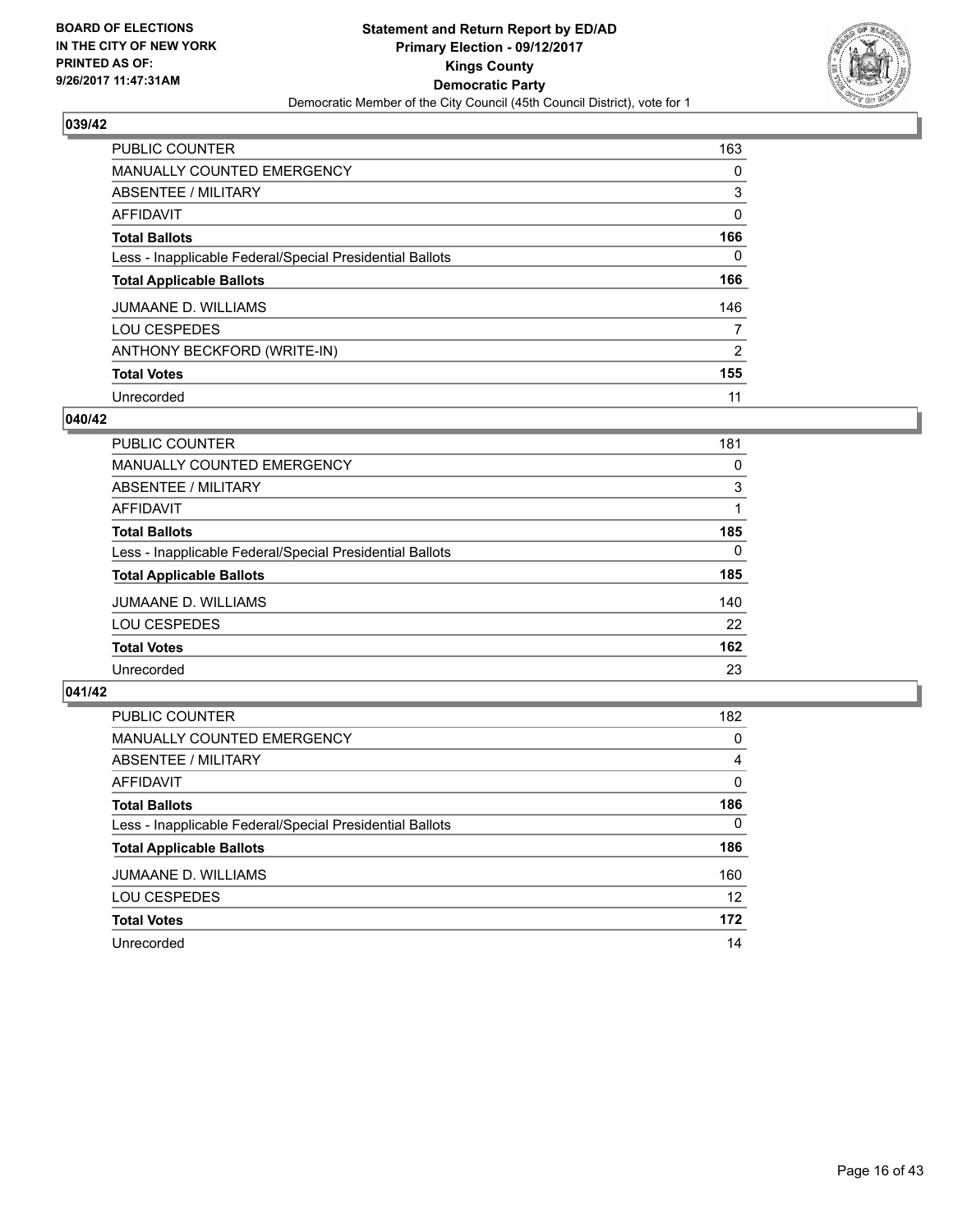

| <b>PUBLIC COUNTER</b>                                    | 138 |
|----------------------------------------------------------|-----|
| <b>MANUALLY COUNTED EMERGENCY</b>                        | 0   |
| ABSENTEE / MILITARY                                      | 4   |
| AFFIDAVIT                                                |     |
| <b>Total Ballots</b>                                     | 143 |
| Less - Inapplicable Federal/Special Presidential Ballots | 0   |
| <b>Total Applicable Ballots</b>                          | 143 |
| JUMAANE D. WILLIAMS                                      | 121 |
| <b>LOU CESPEDES</b>                                      | 12  |
| BRIAN CUNNINGHAM (WRITE-IN)                              |     |
| <b>Total Votes</b>                                       | 134 |
| Unrecorded                                               | 9   |

## **043/42**

| <b>PUBLIC COUNTER</b>                                    | 95 |
|----------------------------------------------------------|----|
| MANUALLY COUNTED EMERGENCY                               | 0  |
| ABSENTEE / MILITARY                                      | 3  |
| AFFIDAVIT                                                | 0  |
| <b>Total Ballots</b>                                     | 98 |
| Less - Inapplicable Federal/Special Presidential Ballots | 0  |
| <b>Total Applicable Ballots</b>                          | 98 |
| JUMAANE D. WILLIAMS                                      | 86 |
| <b>LOU CESPEDES</b>                                      | 8  |
| <b>Total Votes</b>                                       | 94 |
| Unrecorded                                               | 4  |

| <b>PUBLIC COUNTER</b>                                    | 90 |
|----------------------------------------------------------|----|
| MANUALLY COUNTED EMERGENCY                               | 0  |
| ABSENTEE / MILITARY                                      |    |
| AFFIDAVIT                                                |    |
| <b>Total Ballots</b>                                     | 92 |
| Less - Inapplicable Federal/Special Presidential Ballots | 0  |
| <b>Total Applicable Ballots</b>                          | 92 |
| JUMAANE D. WILLIAMS                                      | 79 |
| <b>LOU CESPEDES</b>                                      | 6  |
| <b>Total Votes</b>                                       | 85 |
| Unrecorded                                               | 7  |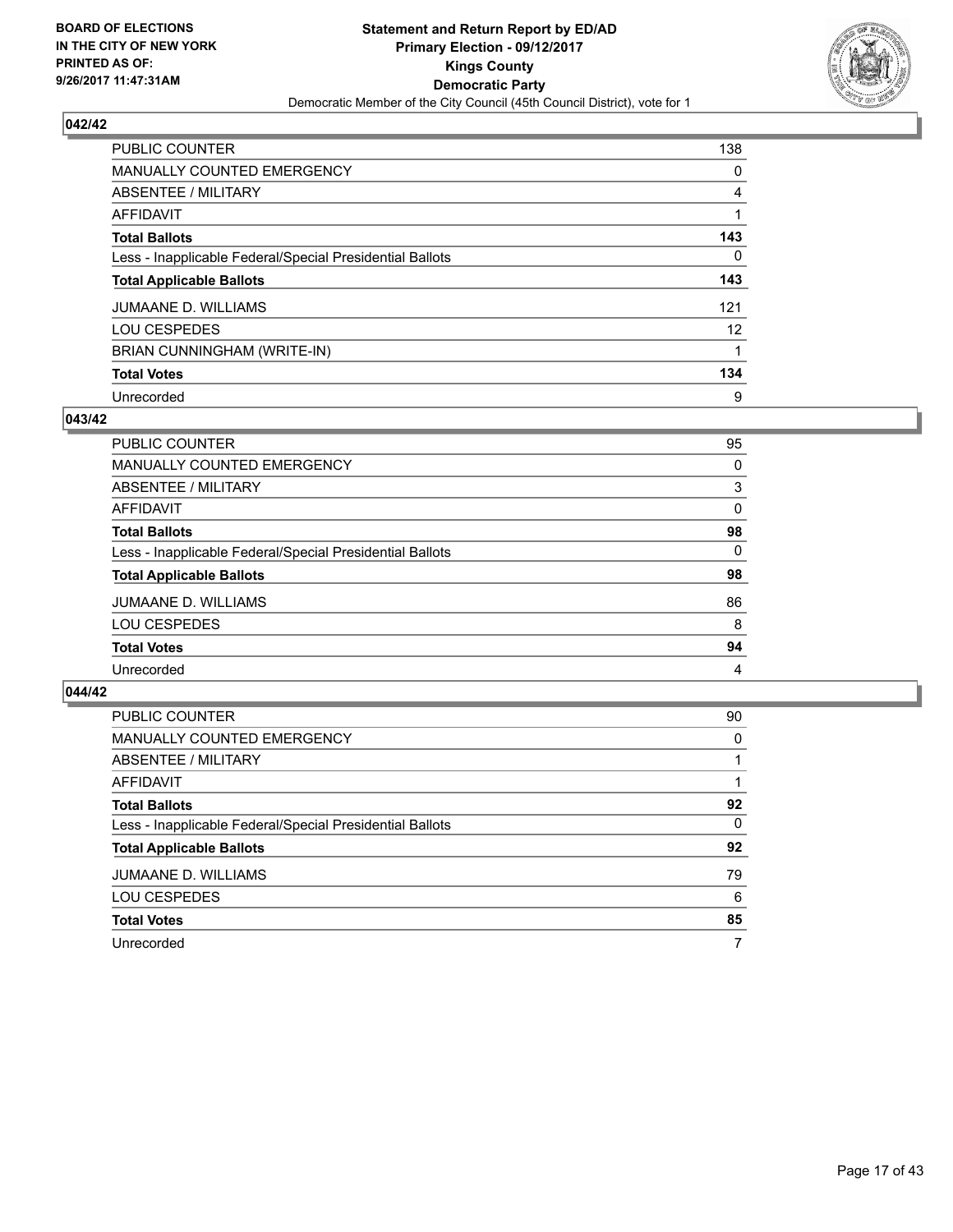

| PUBLIC COUNTER                                           | 137          |
|----------------------------------------------------------|--------------|
| MANUALLY COUNTED EMERGENCY                               | 0            |
| ABSENTEE / MILITARY                                      |              |
| AFFIDAVIT                                                | 0            |
| <b>Total Ballots</b>                                     | 138          |
| Less - Inapplicable Federal/Special Presidential Ballots | $\mathbf{0}$ |
| <b>Total Applicable Ballots</b>                          | 138          |
| JUMAANE D. WILLIAMS                                      | 117          |
| LOU CESPEDES                                             | 6            |
| <b>Total Votes</b>                                       | 123          |
| Unrecorded                                               | 15           |

#### **046/42**

| <b>PUBLIC COUNTER</b>                                    | 138 |
|----------------------------------------------------------|-----|
| <b>MANUALLY COUNTED EMERGENCY</b>                        | 0   |
| ABSENTEE / MILITARY                                      | 4   |
| AFFIDAVIT                                                | 3   |
| <b>Total Ballots</b>                                     | 145 |
| Less - Inapplicable Federal/Special Presidential Ballots | 0   |
| <b>Total Applicable Ballots</b>                          | 145 |
| <b>JUMAANE D. WILLIAMS</b>                               | 123 |
| <b>LOU CESPEDES</b>                                      | 11  |
| LETITIA JAMES (WRITE-IN)                                 |     |
| PAUL AINSWORTH FRANCIS (WRITE-IN)                        |     |
| <b>Total Votes</b>                                       | 136 |
| Unrecorded                                               | 9   |

| <b>PUBLIC COUNTER</b>                                    | 114 |
|----------------------------------------------------------|-----|
| <b>MANUALLY COUNTED EMERGENCY</b>                        | 0   |
| ABSENTEE / MILITARY                                      |     |
| <b>AFFIDAVIT</b>                                         | 0   |
| <b>Total Ballots</b>                                     | 115 |
| Less - Inapplicable Federal/Special Presidential Ballots | 0   |
| <b>Total Applicable Ballots</b>                          | 115 |
| <b>JUMAANE D. WILLIAMS</b>                               | 98  |
| <b>LOU CESPEDES</b>                                      | 4   |
| ANTHONY BECKFORD (WRITE-IN)                              |     |
| UNATTRIBUTABLE WRITE-IN (WRITE-IN)                       |     |
| <b>Total Votes</b>                                       | 104 |
| Unrecorded                                               | 11  |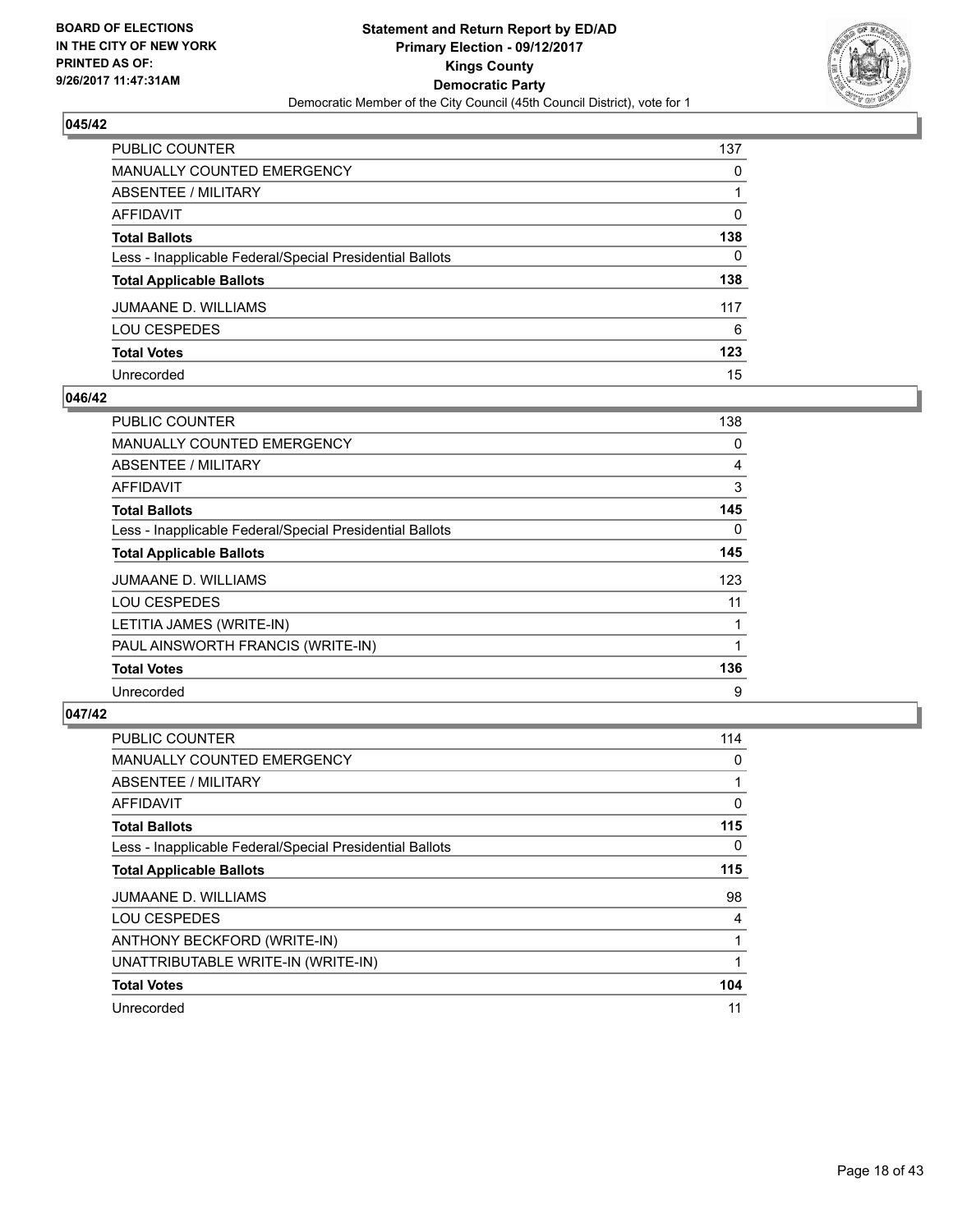

| <b>PUBLIC COUNTER</b>                                    | 147 |
|----------------------------------------------------------|-----|
| MANUALLY COUNTED EMERGENCY                               | 0   |
| ABSENTEE / MILITARY                                      | 5   |
| <b>AFFIDAVIT</b>                                         | 0   |
| <b>Total Ballots</b>                                     | 152 |
| Less - Inapplicable Federal/Special Presidential Ballots | 0   |
| <b>Total Applicable Ballots</b>                          | 152 |
| <b>JUMAANE D. WILLIAMS</b>                               | 123 |
| <b>LOU CESPEDES</b>                                      | 11  |
| LAURIE COMBO (WRITE-IN)                                  |     |
| MATHIEU EUGENE (WRITE-IN)                                | 3   |
| <b>Total Votes</b>                                       | 138 |
| Unrecorded                                               | 14  |

## **049/42**

| <b>PUBLIC COUNTER</b>                                    | 137 |
|----------------------------------------------------------|-----|
| <b>MANUALLY COUNTED EMERGENCY</b>                        | 0   |
| <b>ABSENTEE / MILITARY</b>                               |     |
| <b>AFFIDAVIT</b>                                         | 0   |
| <b>Total Ballots</b>                                     | 138 |
| Less - Inapplicable Federal/Special Presidential Ballots | 0   |
| <b>Total Applicable Ballots</b>                          | 138 |
| <b>JUMAANE D. WILLIAMS</b>                               | 110 |
| <b>LOU CESPEDES</b>                                      | 11  |
| <b>Total Votes</b>                                       | 121 |
| Unrecorded                                               | 17  |

| <b>PUBLIC COUNTER</b>                                    | 119 |
|----------------------------------------------------------|-----|
| MANUALLY COUNTED EMERGENCY                               | 0   |
| ABSENTEE / MILITARY                                      | 4   |
| AFFIDAVIT                                                | 0   |
| <b>Total Ballots</b>                                     | 123 |
| Less - Inapplicable Federal/Special Presidential Ballots | 0   |
| <b>Total Applicable Ballots</b>                          | 123 |
| JUMAANE D. WILLIAMS                                      | 100 |
| <b>LOU CESPEDES</b>                                      | 5   |
| <b>Total Votes</b>                                       | 105 |
| Unrecorded                                               | 18  |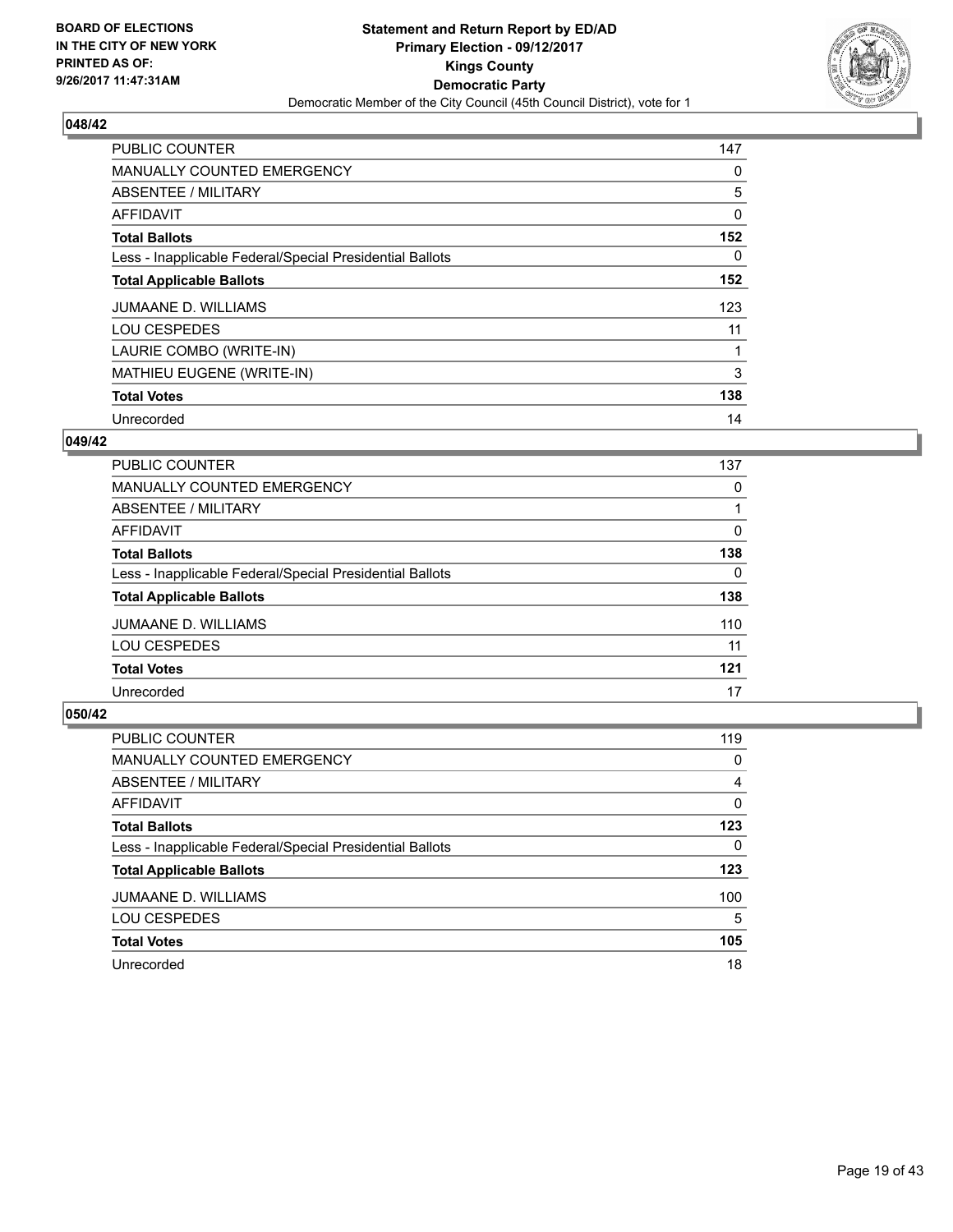

| PUBLIC COUNTER                                           | 79           |
|----------------------------------------------------------|--------------|
| MANUALLY COUNTED EMERGENCY                               | 0            |
| ABSENTEE / MILITARY                                      | 2            |
| AFFIDAVIT                                                | $\mathbf{0}$ |
| Total Ballots                                            | 81           |
| Less - Inapplicable Federal/Special Presidential Ballots | $\mathbf{0}$ |
| <b>Total Applicable Ballots</b>                          | 81           |
| JUMAANE D. WILLIAMS                                      | 55           |
| LOU CESPEDES                                             | 15           |
| <b>Total Votes</b>                                       | 70           |
| Unrecorded                                               | 11           |

#### **052/42**

| <b>PUBLIC COUNTER</b>                                    | 99  |
|----------------------------------------------------------|-----|
| <b>MANUALLY COUNTED EMERGENCY</b>                        | 0   |
| ABSENTEE / MILITARY                                      | 5   |
| AFFIDAVIT                                                | 0   |
| <b>Total Ballots</b>                                     | 104 |
| Less - Inapplicable Federal/Special Presidential Ballots | 0   |
| <b>Total Applicable Ballots</b>                          | 104 |
| JUMAANE D. WILLIAMS                                      | 76  |
| <b>LOU CESPEDES</b>                                      | 16  |
| BRIAN CUNNINGHAM (WRITE-IN)                              |     |
| <b>Total Votes</b>                                       | 93  |
| Unrecorded                                               | 11  |

| <b>PUBLIC COUNTER</b>                                    | 80       |
|----------------------------------------------------------|----------|
| MANUALLY COUNTED EMERGENCY                               | 0        |
| ABSENTEE / MILITARY                                      | 5        |
| AFFIDAVIT                                                |          |
| <b>Total Ballots</b>                                     | 86       |
| Less - Inapplicable Federal/Special Presidential Ballots | $\Omega$ |
| <b>Total Applicable Ballots</b>                          | 86       |
| <b>JUMAANE D. WILLIAMS</b>                               | 63       |
| <b>LOU CESPEDES</b>                                      | 9        |
| ERNEST EMMANUEL (WRITE-IN)                               |          |
| <b>Total Votes</b>                                       | 73       |
| Unrecorded                                               | 13       |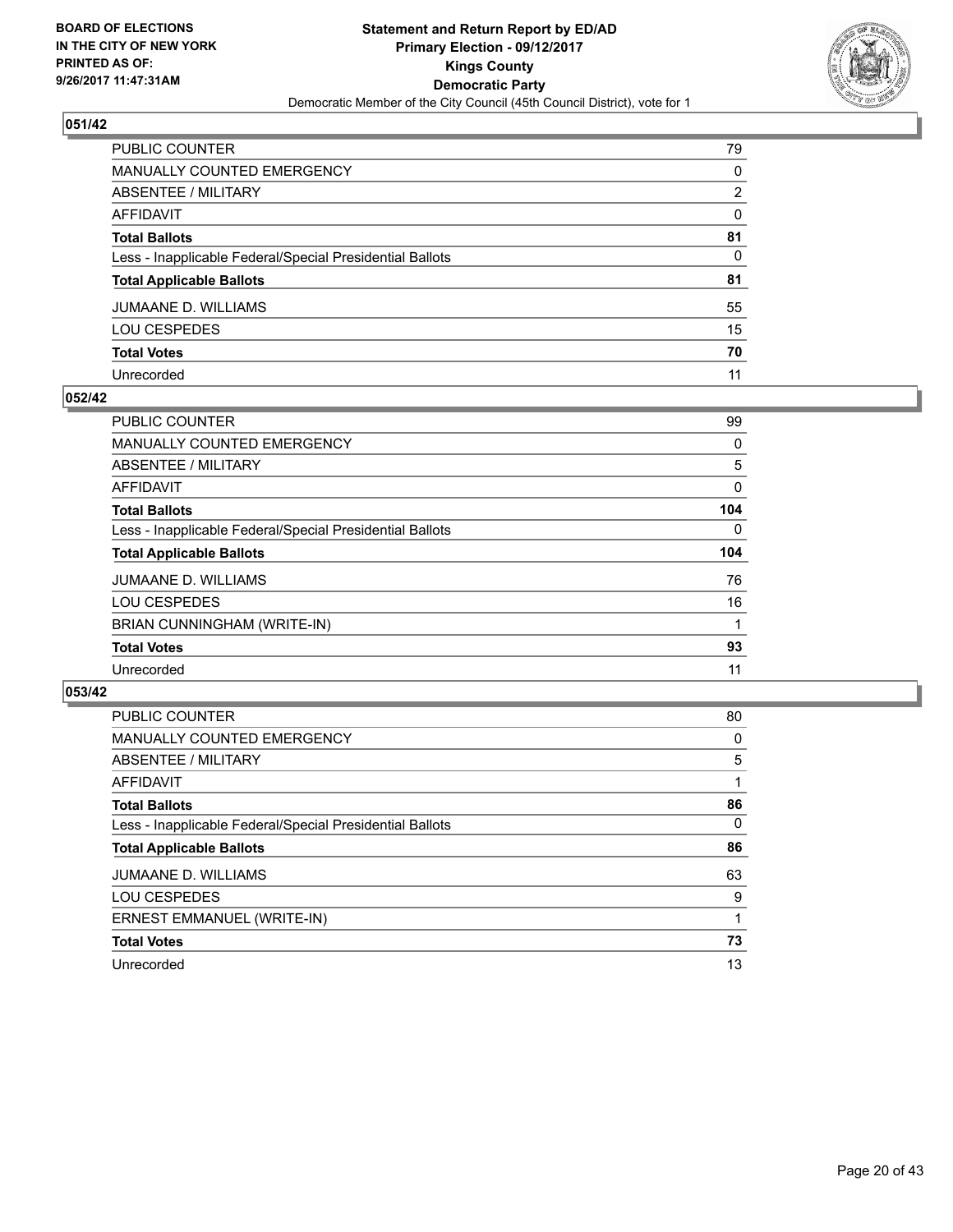

| PUBLIC COUNTER                                           | 147             |
|----------------------------------------------------------|-----------------|
| <b>MANUALLY COUNTED EMERGENCY</b>                        | $\mathbf{0}$    |
| <b>ABSENTEE / MILITARY</b>                               | 6               |
| <b>AFFIDAVIT</b>                                         |                 |
| <b>Total Ballots</b>                                     | 154             |
| Less - Inapplicable Federal/Special Presidential Ballots | $\Omega$        |
| <b>Total Applicable Ballots</b>                          | 154             |
| JUMAANE D. WILLIAMS                                      | 117             |
| <b>LOU CESPEDES</b>                                      | 12 <sup>2</sup> |
| <b>Total Votes</b>                                       | 129             |
| Unrecorded                                               | 25              |

#### **055/42**

| PUBLIC COUNTER                                           | 122      |
|----------------------------------------------------------|----------|
| <b>MANUALLY COUNTED EMERGENCY</b>                        | 0        |
| ABSENTEE / MILITARY                                      | 2        |
| AFFIDAVIT                                                | 0        |
| <b>Total Ballots</b>                                     | 124      |
| Less - Inapplicable Federal/Special Presidential Ballots | $\Omega$ |
| <b>Total Applicable Ballots</b>                          | 124      |
| JUMAANE D. WILLIAMS                                      | 105      |
| <b>LOU CESPEDES</b>                                      | 10       |
| <b>Total Votes</b>                                       | 115      |
| Unrecorded                                               | 9        |

| PUBLIC COUNTER                                           | 121 |
|----------------------------------------------------------|-----|
| <b>MANUALLY COUNTED EMERGENCY</b>                        | 0   |
| ABSENTEE / MILITARY                                      | 4   |
| AFFIDAVIT                                                | 0   |
| <b>Total Ballots</b>                                     | 125 |
| Less - Inapplicable Federal/Special Presidential Ballots | 0   |
| <b>Total Applicable Ballots</b>                          | 125 |
| <b>JUMAANE D. WILLIAMS</b>                               | 100 |
| <b>LOU CESPEDES</b>                                      | 10  |
| ANTHONY BECKFORD (WRITE-IN)                              |     |
| <b>Total Votes</b>                                       | 111 |
| Unrecorded                                               | 14  |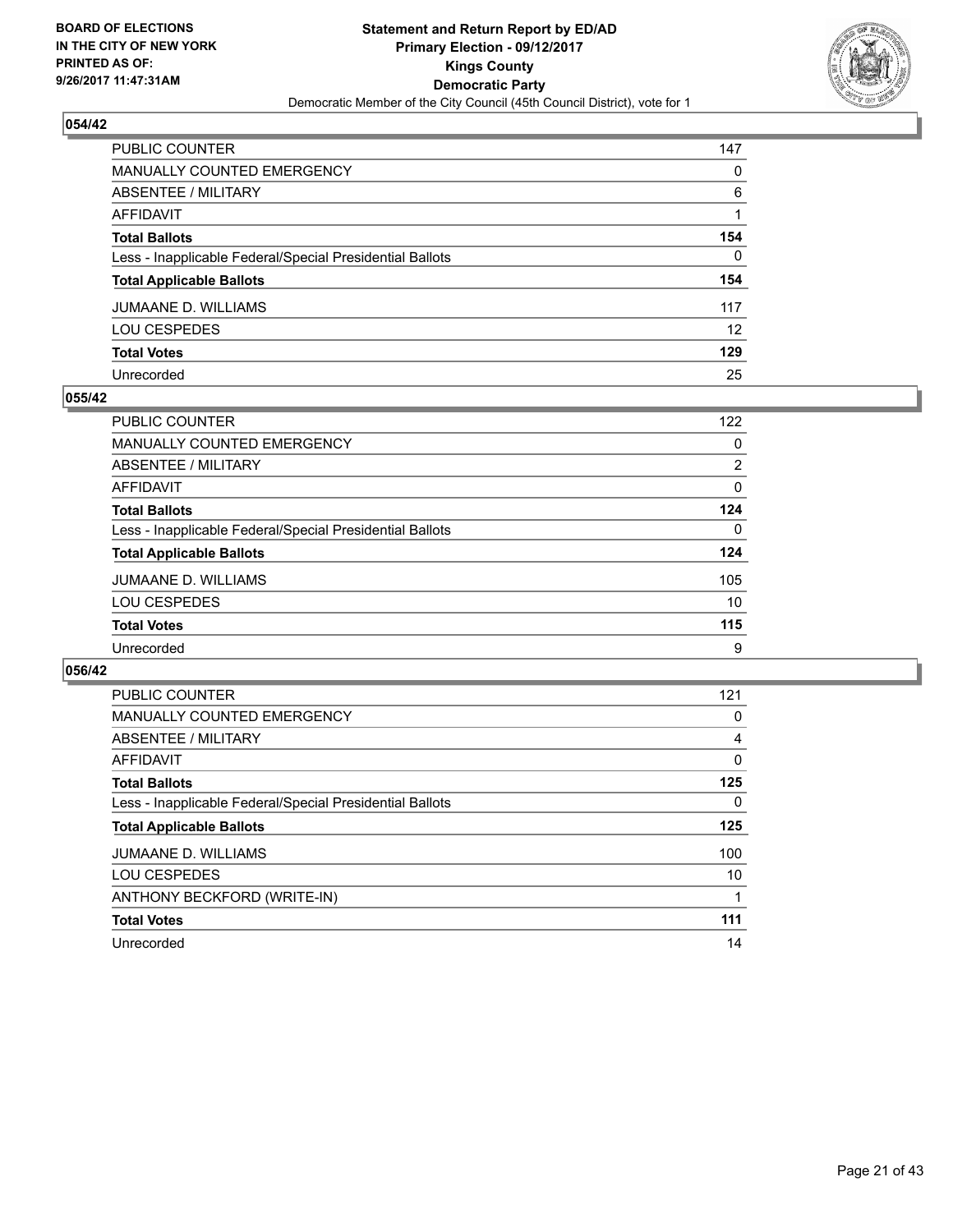

| PUBLIC COUNTER                                           | 158 |
|----------------------------------------------------------|-----|
| <b>MANUALLY COUNTED EMERGENCY</b>                        | 0   |
| ABSENTEE / MILITARY                                      | 6   |
| AFFIDAVIT                                                | 0   |
| <b>Total Ballots</b>                                     | 164 |
| Less - Inapplicable Federal/Special Presidential Ballots | 0   |
| <b>Total Applicable Ballots</b>                          | 164 |
| <b>JUMAANE D. WILLIAMS</b>                               | 146 |
| <b>LOU CESPEDES</b>                                      | 10  |
| UNCOUNTED WRITE-IN PER STATUTE (WRITE-IN)                |     |
| <b>Total Votes</b>                                       | 157 |
| Unrecorded                                               | 7   |

#### **058/42**

| <b>PUBLIC COUNTER</b>                                    | 87             |
|----------------------------------------------------------|----------------|
| <b>MANUALLY COUNTED EMERGENCY</b>                        | 0              |
| ABSENTEE / MILITARY                                      | $\overline{2}$ |
| AFFIDAVIT                                                | 0              |
| <b>Total Ballots</b>                                     | 89             |
| Less - Inapplicable Federal/Special Presidential Ballots | 0              |
| <b>Total Applicable Ballots</b>                          | 89             |
| JUMAANE D. WILLIAMS                                      | 69             |
| <b>LOU CESPEDES</b>                                      | 7              |
| BRIAN CUMMINGHAM (WRITE-IN)                              | 3              |
| UNCOUNTED WRITE-IN PER STATUTE (WRITE-IN)                | 1              |
| <b>Total Votes</b>                                       | 80             |
| Unrecorded                                               | 9              |

| PUBLIC COUNTER                                           | 9        |
|----------------------------------------------------------|----------|
| <b>MANUALLY COUNTED EMERGENCY</b>                        | 0        |
| <b>ABSENTEE / MILITARY</b>                               | $\Omega$ |
| <b>AFFIDAVIT</b>                                         | 0        |
| <b>Total Ballots</b>                                     | 9        |
| Less - Inapplicable Federal/Special Presidential Ballots | $\Omega$ |
| <b>Total Applicable Ballots</b>                          | 9        |
| <b>JUMAANE D. WILLIAMS</b>                               | 4        |
| <b>LOU CESPEDES</b>                                      | 5        |
| <b>Total Votes</b>                                       | 9        |
|                                                          |          |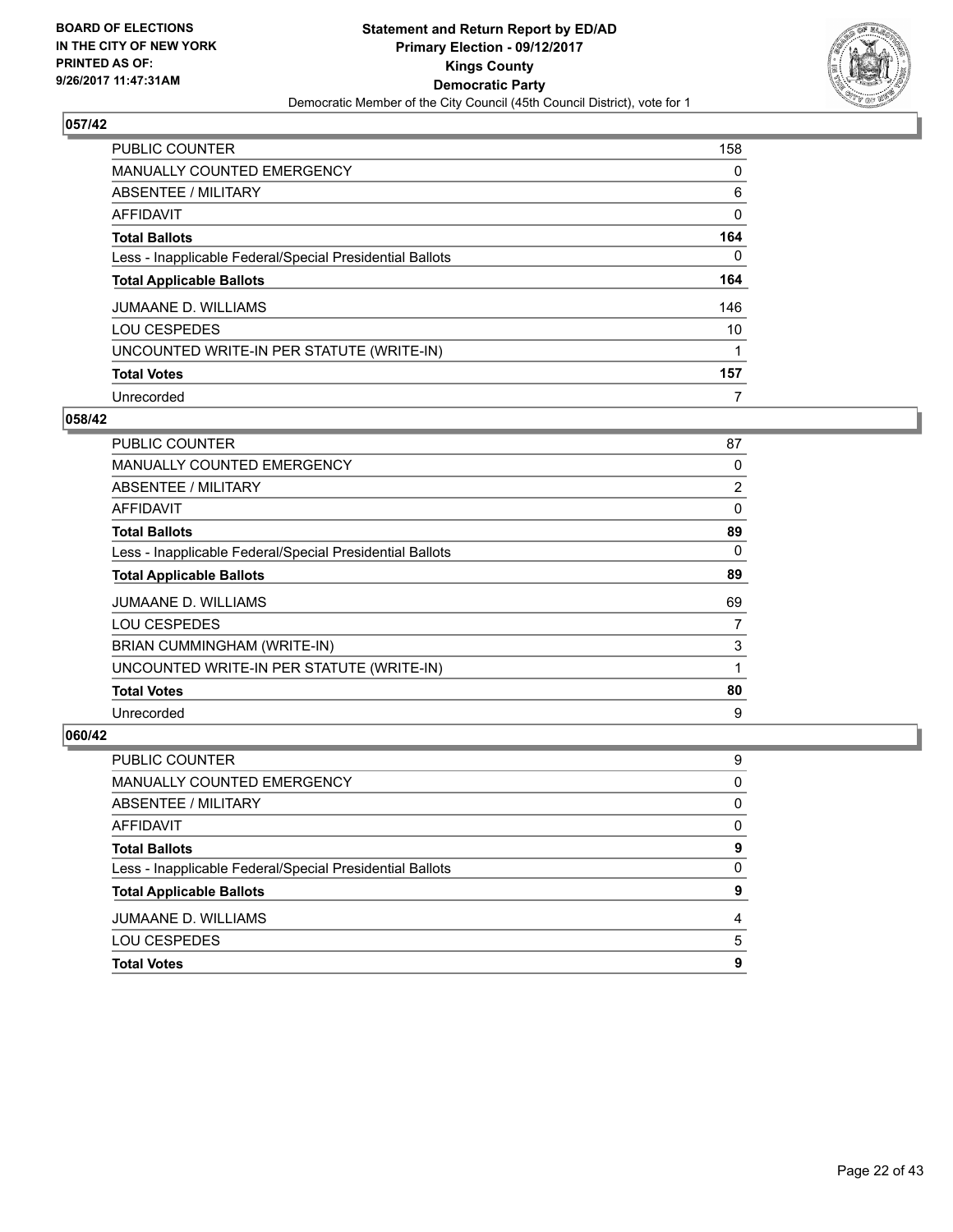

| PUBLIC COUNTER                                           | 55           |
|----------------------------------------------------------|--------------|
| MANUALLY COUNTED EMERGENCY                               | 0            |
| ABSENTEE / MILITARY                                      | 0            |
| AFFIDAVIT                                                |              |
| Total Ballots                                            | 56           |
| Less - Inapplicable Federal/Special Presidential Ballots | $\mathbf{0}$ |
| <b>Total Applicable Ballots</b>                          | 56           |
| JUMAANE D. WILLIAMS                                      | 31           |
| LOU CESPEDES                                             | 11           |
| <b>Total Votes</b>                                       | 42           |
| Unrecorded                                               | 14           |

## **062/42**

| <b>PUBLIC COUNTER</b>                                    | 43 |
|----------------------------------------------------------|----|
| <b>MANUALLY COUNTED EMERGENCY</b>                        | 0  |
| ABSENTEE / MILITARY                                      |    |
| AFFIDAVIT                                                | 0  |
| <b>Total Ballots</b>                                     | 44 |
| Less - Inapplicable Federal/Special Presidential Ballots | 0  |
| <b>Total Applicable Ballots</b>                          | 44 |
| JUMAANE D. WILLIAMS                                      | 24 |
| <b>LOU CESPEDES</b>                                      | 11 |
| TAMAR S APFELDORF (WRITE-IN)                             |    |
| <b>Total Votes</b>                                       | 36 |
| Unrecorded                                               | 8  |

| <b>PUBLIC COUNTER</b>                                    | 97 |
|----------------------------------------------------------|----|
| MANUALLY COUNTED EMERGENCY                               | 0  |
| ABSENTEE / MILITARY                                      | 0  |
| AFFIDAVIT                                                | 0  |
| <b>Total Ballots</b>                                     | 97 |
| Less - Inapplicable Federal/Special Presidential Ballots | 0  |
| <b>Total Applicable Ballots</b>                          | 97 |
| <b>JUMAANE D. WILLIAMS</b>                               | 60 |
| <b>LOU CESPEDES</b>                                      | 24 |
| CHAIM DEUTSCH (WRITE-IN)                                 |    |
| <b>Total Votes</b>                                       | 85 |
| Unrecorded                                               | 12 |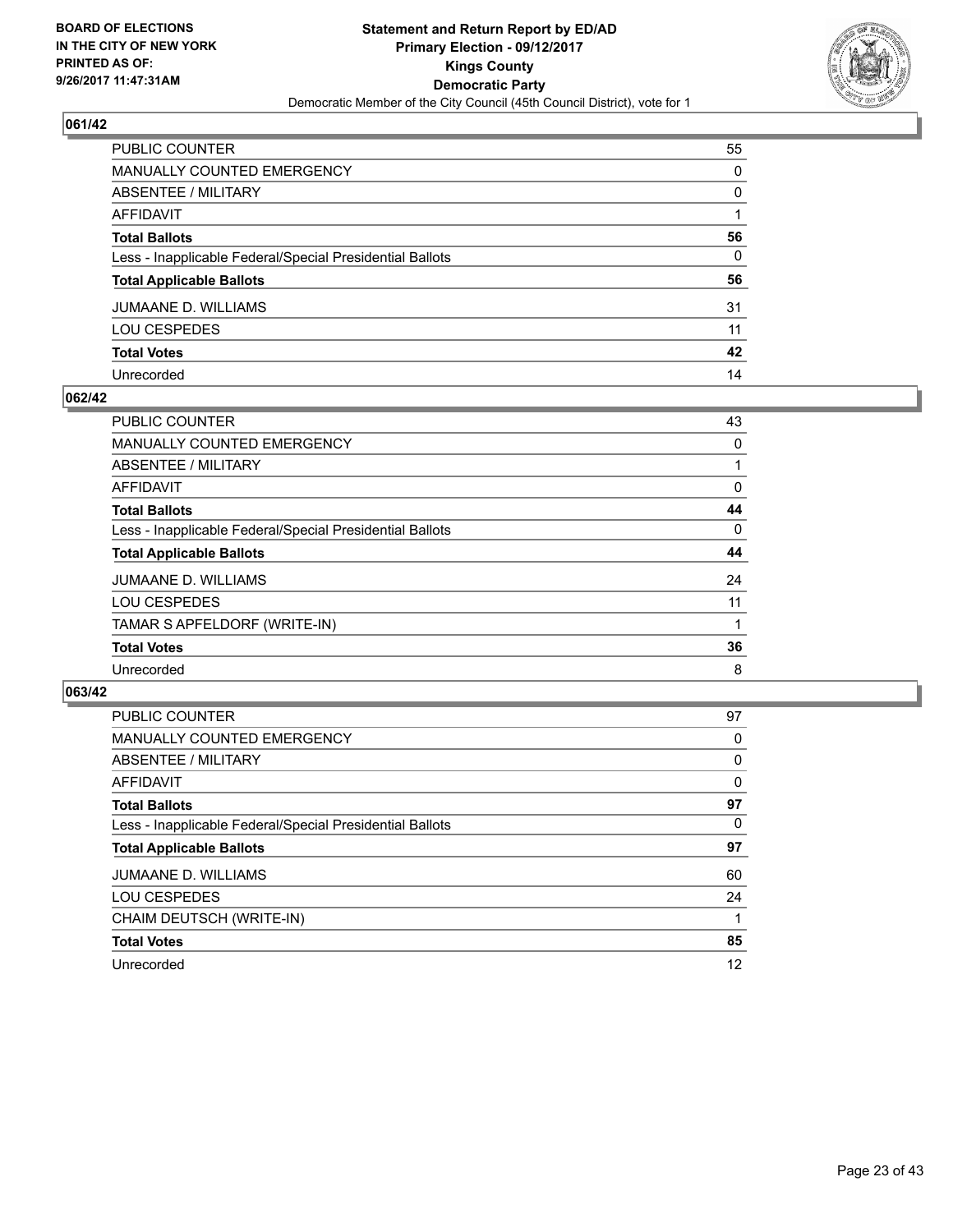

| PUBLIC COUNTER                                           | 76           |
|----------------------------------------------------------|--------------|
| MANUALLY COUNTED EMERGENCY                               | 0            |
| ABSENTEE / MILITARY                                      | 0            |
| <b>AFFIDAVIT</b>                                         | $\mathbf{0}$ |
| <b>Total Ballots</b>                                     | 76           |
| Less - Inapplicable Federal/Special Presidential Ballots | $\mathbf{0}$ |
| <b>Total Applicable Ballots</b>                          | 76           |
| JUMAANE D. WILLIAMS                                      | 40           |
| <b>LOU CESPEDES</b>                                      | 14           |
| <b>Total Votes</b>                                       | 54           |
| Unrecorded                                               | 22           |

#### **065/42**

| PUBLIC COUNTER                                           | 54       |
|----------------------------------------------------------|----------|
| MANUALLY COUNTED EMERGENCY                               | 0        |
| ABSENTEE / MILITARY                                      |          |
| AFFIDAVIT                                                | 0        |
| <b>Total Ballots</b>                                     | 55       |
| Less - Inapplicable Federal/Special Presidential Ballots | $\Omega$ |
| <b>Total Applicable Ballots</b>                          | 55       |
| <b>JUMAANE D. WILLIAMS</b>                               | 25       |
| <b>LOU CESPEDES</b>                                      | 16       |
| <b>Total Votes</b>                                       | 41       |
| Unrecorded                                               | 14       |

| <b>PUBLIC COUNTER</b>                                    | 12 |
|----------------------------------------------------------|----|
| <b>MANUALLY COUNTED EMERGENCY</b>                        | 0  |
| ABSENTEE / MILITARY                                      | 0  |
| AFFIDAVIT                                                | 0  |
| <b>Total Ballots</b>                                     | 12 |
| Less - Inapplicable Federal/Special Presidential Ballots | 0  |
| <b>Total Applicable Ballots</b>                          | 12 |
| JUMAANE D. WILLIAMS                                      | 3  |
| <b>LOU CESPEDES</b>                                      |    |
| <b>Total Votes</b>                                       | 10 |
| Unrecorded                                               | 2  |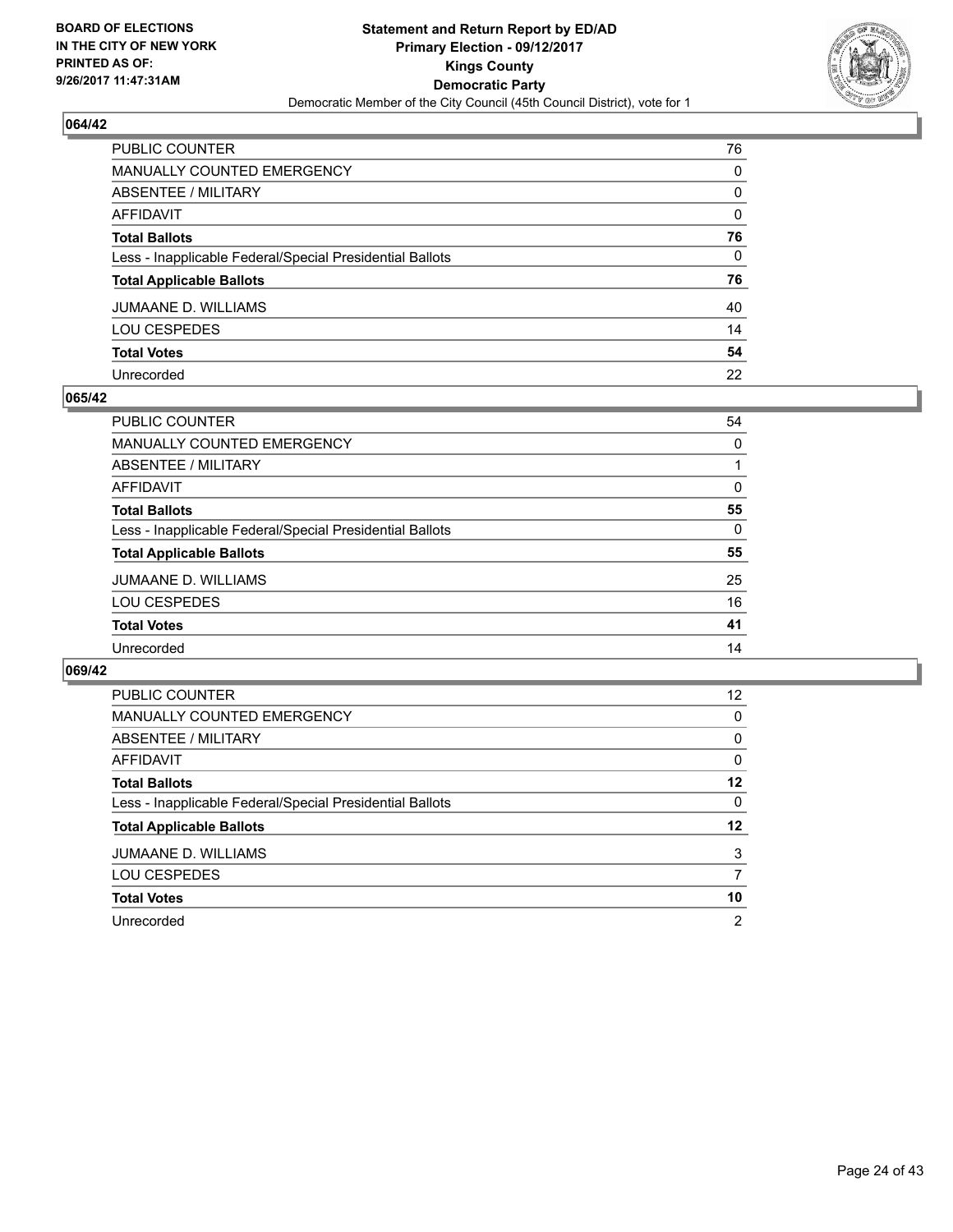

| PUBLIC COUNTER                                           | 128 |
|----------------------------------------------------------|-----|
| <b>MANUALLY COUNTED EMERGENCY</b>                        | 0   |
| <b>ABSENTEE / MILITARY</b>                               | 2   |
| <b>AFFIDAVIT</b>                                         |     |
| <b>Total Ballots</b>                                     | 131 |
| Less - Inapplicable Federal/Special Presidential Ballots | 0   |
| <b>Total Applicable Ballots</b>                          | 131 |
| JUMAANE D. WILLIAMS                                      | 113 |
| <b>LOU CESPEDES</b>                                      | 10  |
| <b>Total Votes</b>                                       | 123 |
| Unrecorded                                               | 8   |

## **073/42**

| <b>PUBLIC COUNTER</b>                                    | 134            |
|----------------------------------------------------------|----------------|
| MANUALLY COUNTED EMERGENCY                               | 0              |
| ABSENTEE / MILITARY                                      | $\overline{2}$ |
| AFFIDAVIT                                                | 0              |
| <b>Total Ballots</b>                                     | 136            |
| Less - Inapplicable Federal/Special Presidential Ballots | 0              |
| <b>Total Applicable Ballots</b>                          | 136            |
| <b>JUMAANE D. WILLIAMS</b>                               | 116            |
| <b>LOU CESPEDES</b>                                      | 9              |
| MATHIEU EUGENE (WRITE-IN)                                |                |
| <b>Total Votes</b>                                       | 126            |
| Unrecorded                                               | 10             |

| <b>PUBLIC COUNTER</b>                                    | 129 |
|----------------------------------------------------------|-----|
| MANUALLY COUNTED EMERGENCY                               | 0   |
| ABSENTEE / MILITARY                                      | 0   |
| AFFIDAVIT                                                | 0   |
| <b>Total Ballots</b>                                     | 129 |
| Less - Inapplicable Federal/Special Presidential Ballots | 0   |
| <b>Total Applicable Ballots</b>                          | 129 |
| <b>JUMAANE D. WILLIAMS</b>                               | 109 |
| <b>LOU CESPEDES</b>                                      | 11  |
| <b>Total Votes</b>                                       | 120 |
| Unrecorded                                               | 9   |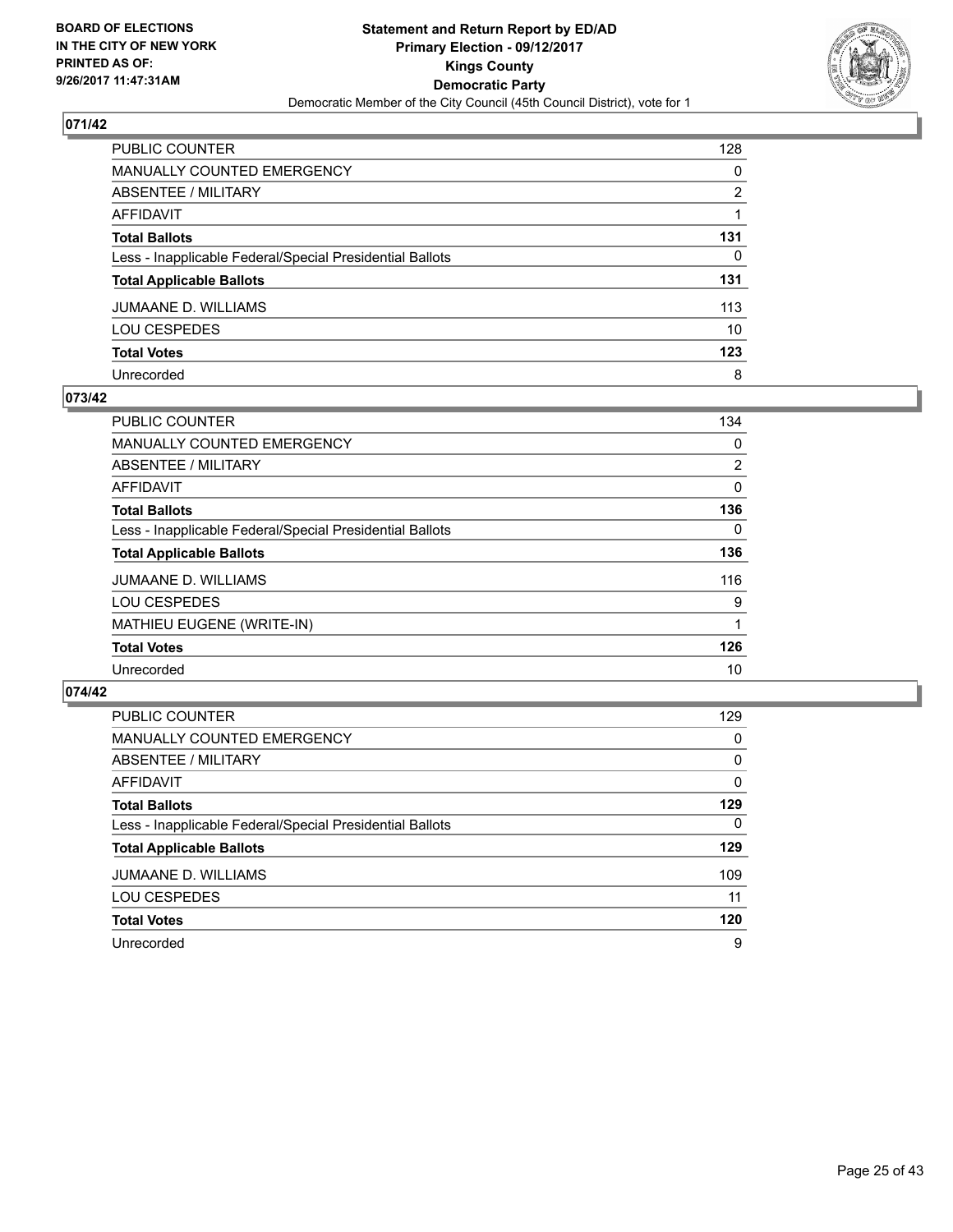

| PUBLIC COUNTER                                           | 107   |
|----------------------------------------------------------|-------|
| <b>MANUALLY COUNTED EMERGENCY</b>                        | 0     |
| <b>ABSENTEE / MILITARY</b>                               | 2     |
| <b>AFFIDAVIT</b>                                         | 3     |
| <b>Total Ballots</b>                                     | $112$ |
| Less - Inapplicable Federal/Special Presidential Ballots | 0     |
| <b>Total Applicable Ballots</b>                          | 112   |
| <b>JUMAANE D. WILLIAMS</b>                               | 101   |
| <b>LOU CESPEDES</b>                                      | 5     |
| <b>Total Votes</b>                                       | 106   |
| Unrecorded                                               | 6     |

#### **081/42**

| <b>PUBLIC COUNTER</b>                                    | 84             |
|----------------------------------------------------------|----------------|
| <b>MANUALLY COUNTED EMERGENCY</b>                        | 0              |
| ABSENTEE / MILITARY                                      | 3              |
| AFFIDAVIT                                                | $\overline{2}$ |
| <b>Total Ballots</b>                                     | 89             |
| Less - Inapplicable Federal/Special Presidential Ballots | 0              |
| <b>Total Applicable Ballots</b>                          | 89             |
| <b>JUMAANE D. WILLIAMS</b>                               | 67             |
| <b>LOU CESPEDES</b>                                      | 11             |
| <b>Total Votes</b>                                       | 78             |
| Unrecorded                                               | 11             |
|                                                          |                |

| <b>PUBLIC COUNTER</b>                                    | 48 |
|----------------------------------------------------------|----|
| <b>MANUALLY COUNTED EMERGENCY</b>                        | 0  |
| ABSENTEE / MILITARY                                      | 0  |
| AFFIDAVIT                                                | 0  |
| <b>Total Ballots</b>                                     | 48 |
| Less - Inapplicable Federal/Special Presidential Ballots | 0  |
| <b>Total Applicable Ballots</b>                          | 48 |
| <b>JUMAANE D. WILLIAMS</b>                               | 43 |
| <b>LOU CESPEDES</b>                                      | 2  |
| <b>Total Votes</b>                                       | 45 |
| Unrecorded                                               | 3  |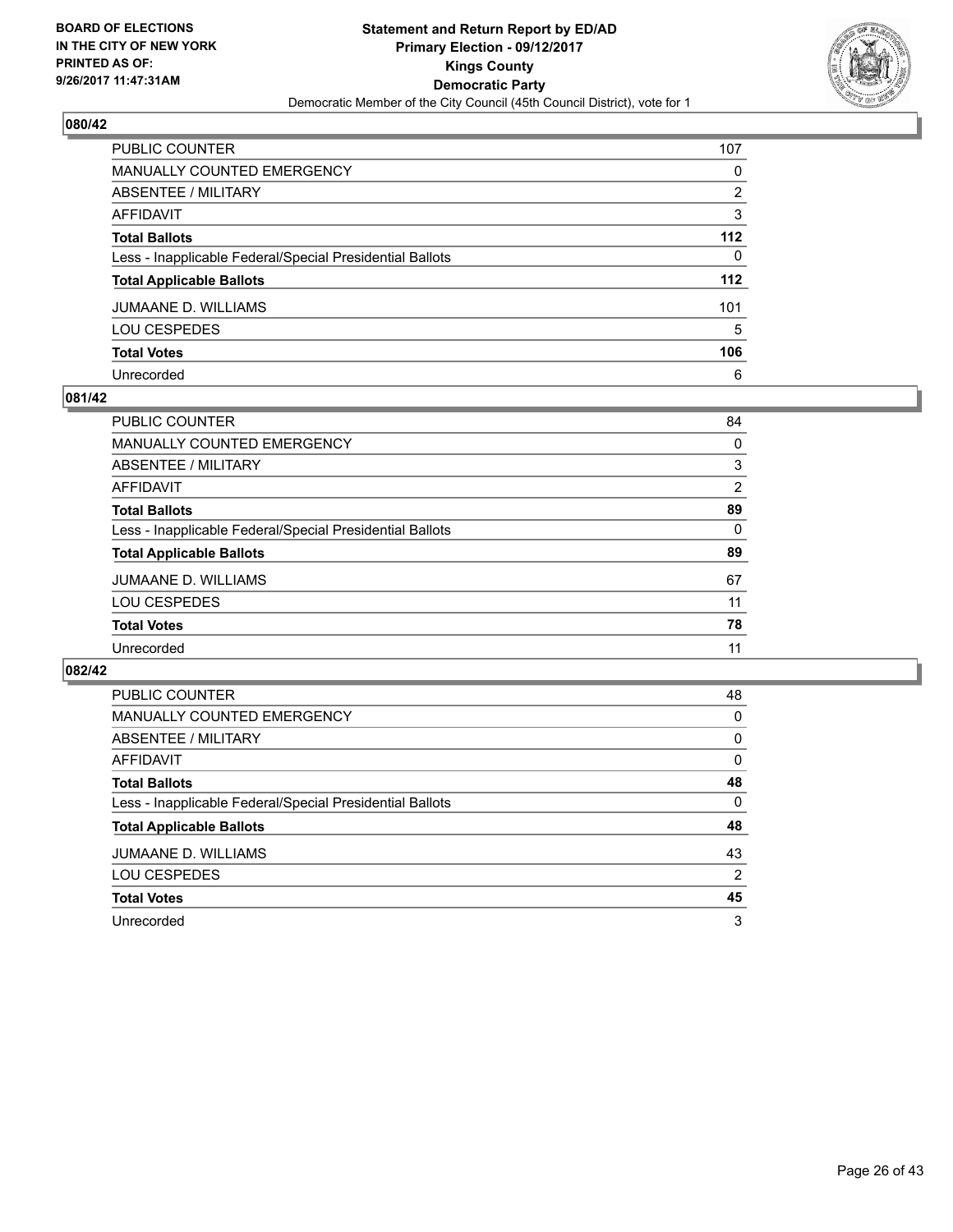

| <b>PUBLIC COUNTER</b>                                    | 102            |
|----------------------------------------------------------|----------------|
| <b>MANUALLY COUNTED EMERGENCY</b>                        |                |
| ABSENTEE / MILITARY                                      | 4              |
| AFFIDAVIT                                                | $\overline{2}$ |
| <b>Total Ballots</b>                                     | 109            |
| Less - Inapplicable Federal/Special Presidential Ballots | 0              |
| <b>Total Applicable Ballots</b>                          | 109            |
| <b>JUMAANE D. WILLIAMS</b>                               | 42             |
| <b>LOU CESPEDES</b>                                      | 30             |
| PIA RAYMOND (WRITE-IN)                                   |                |
| <b>Total Votes</b>                                       | 73             |
| Unrecorded                                               | 36             |

#### **027/44**

| <b>PUBLIC COUNTER</b>                                    | 81 |
|----------------------------------------------------------|----|
| <b>MANUALLY COUNTED EMERGENCY</b>                        | 0  |
| ABSENTEE / MILITARY                                      | 2  |
| AFFIDAVIT                                                | 0  |
| <b>Total Ballots</b>                                     | 83 |
| Less - Inapplicable Federal/Special Presidential Ballots | 0  |
| <b>Total Applicable Ballots</b>                          | 83 |
| <b>JUMAANE D. WILLIAMS</b>                               | 39 |
| <b>LOU CESPEDES</b>                                      | 21 |
| MARDECHAI DECKELBAUN (WRITE-IN)                          |    |
| UNATTRIBUTABLE WRITE-IN (WRITE-IN)                       |    |
| <b>Total Votes</b>                                       | 62 |
| Unrecorded                                               | 21 |

| PUBLIC COUNTER                                           | 176 |
|----------------------------------------------------------|-----|
| <b>MANUALLY COUNTED EMERGENCY</b>                        | 0   |
| ABSENTEE / MILITARY                                      | 2   |
| AFFIDAVIT                                                | 1   |
| <b>Total Ballots</b>                                     | 179 |
| Less - Inapplicable Federal/Special Presidential Ballots | 0   |
| <b>Total Applicable Ballots</b>                          | 179 |
| <b>JUMAANE D. WILLIAMS</b>                               | 128 |
| <b>LOU CESPEDES</b>                                      | 21  |
| BRIAN CUNNINGHAM (WRITE-IN)                              | 2   |
| MATHIEU EUGENE (WRITE-IN)                                | 1   |
| UNATTRIBUTABLE WRITE-IN (WRITE-IN)                       | 1   |
| <b>Total Votes</b>                                       | 153 |
| Unrecorded                                               | 26  |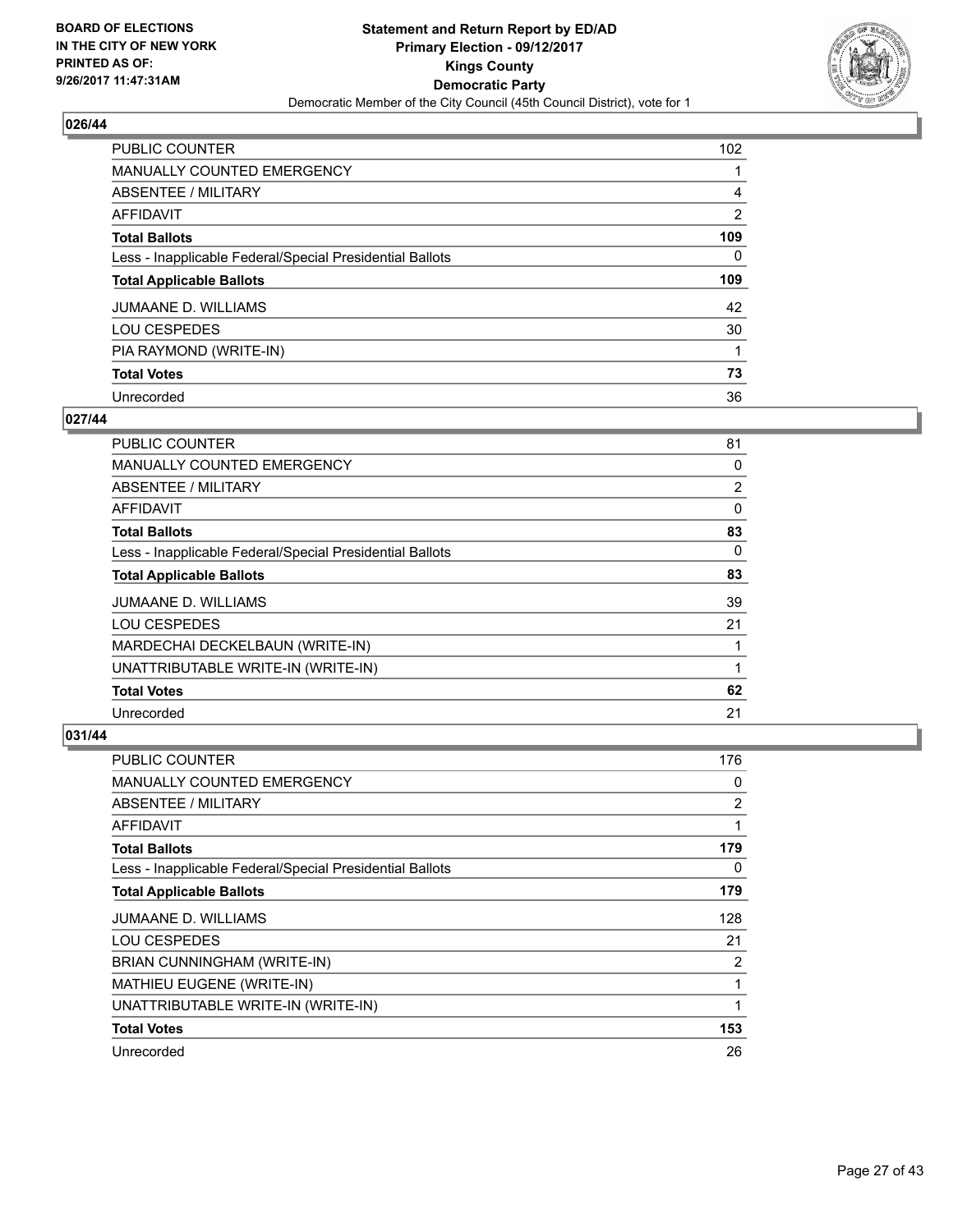

| <b>PUBLIC COUNTER</b>                                    | 36                    |
|----------------------------------------------------------|-----------------------|
| <b>MANUALLY COUNTED EMERGENCY</b>                        | 0                     |
| <b>ABSENTEE / MILITARY</b>                               | $\mathbf{2}^{\prime}$ |
| <b>AFFIDAVIT</b>                                         | 0                     |
| <b>Total Ballots</b>                                     | 38                    |
| Less - Inapplicable Federal/Special Presidential Ballots | 0                     |
| <b>Total Applicable Ballots</b>                          | 38                    |
| <b>JUMAANE D. WILLIAMS</b>                               | 33                    |
| <b>LOU CESPEDES</b>                                      |                       |
| <b>Total Votes</b>                                       | 34                    |
| Unrecorded                                               | 4                     |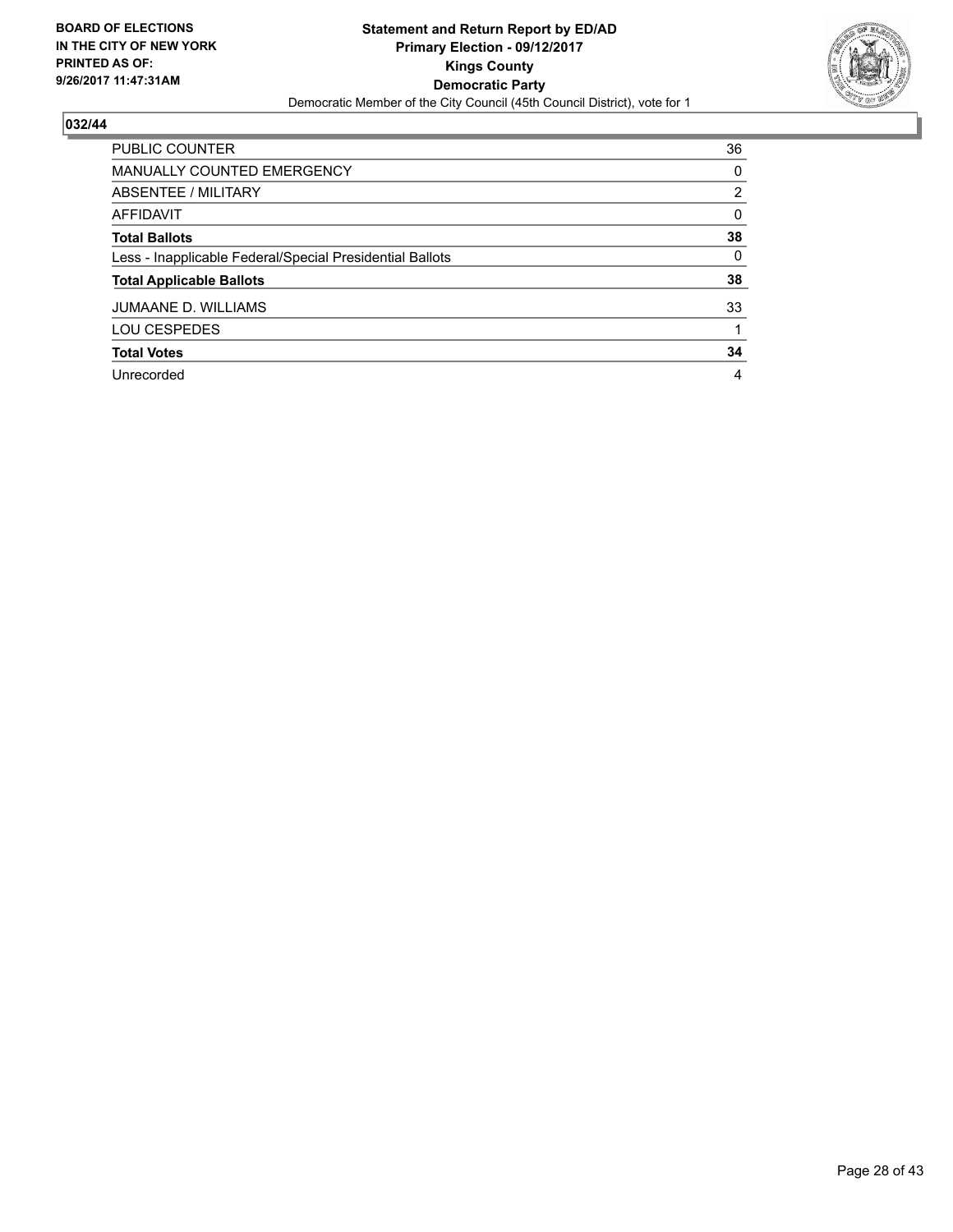

| <b>PUBLIC COUNTER</b>                                    | 69 |
|----------------------------------------------------------|----|
| <b>MANUALLY COUNTED EMERGENCY</b>                        | 0  |
| ABSENTEE / MILITARY                                      | 0  |
| AFFIDAVIT                                                |    |
| <b>Total Ballots</b>                                     | 70 |
| Less - Inapplicable Federal/Special Presidential Ballots | 0  |
| <b>Total Applicable Ballots</b>                          | 70 |
| JUMAANE D. WILLIAMS                                      | 25 |
| <b>LOU CESPEDES</b>                                      | 20 |
| BEN-SIYON YERUSNALAYIM (WRITE-IN)                        |    |
| <b>Total Votes</b>                                       | 46 |
| Unrecorded                                               | 24 |

## **057/48**

| PUBLIC COUNTER                                           | 28 |
|----------------------------------------------------------|----|
| MANUALLY COUNTED EMERGENCY                               | 0  |
| ABSENTEE / MILITARY                                      |    |
| AFFIDAVIT                                                | 0  |
| <b>Total Ballots</b>                                     | 29 |
| Less - Inapplicable Federal/Special Presidential Ballots | 0  |
| <b>Total Applicable Ballots</b>                          | 29 |
| <b>JUMAANE D. WILLIAMS</b>                               | 12 |
| <b>LOU CESPEDES</b>                                      | 7  |
| <b>Total Votes</b>                                       | 19 |
| Unrecorded                                               | 10 |

| <b>PUBLIC COUNTER</b>                                    | 93       |
|----------------------------------------------------------|----------|
| MANUALLY COUNTED EMERGENCY                               | 0        |
| ABSENTEE / MILITARY                                      | 5        |
| AFFIDAVIT                                                | $\Omega$ |
| <b>Total Ballots</b>                                     | 98       |
| Less - Inapplicable Federal/Special Presidential Ballots | $\Omega$ |
| <b>Total Applicable Ballots</b>                          | 98       |
| <b>JUMAANE D. WILLIAMS</b>                               | 46       |
| <b>LOU CESPEDES</b>                                      | 20       |
| CHAIM DEUTSCH (WRITE-IN)                                 | 3        |
| <b>Total Votes</b>                                       | 69       |
| Unrecorded                                               | 29       |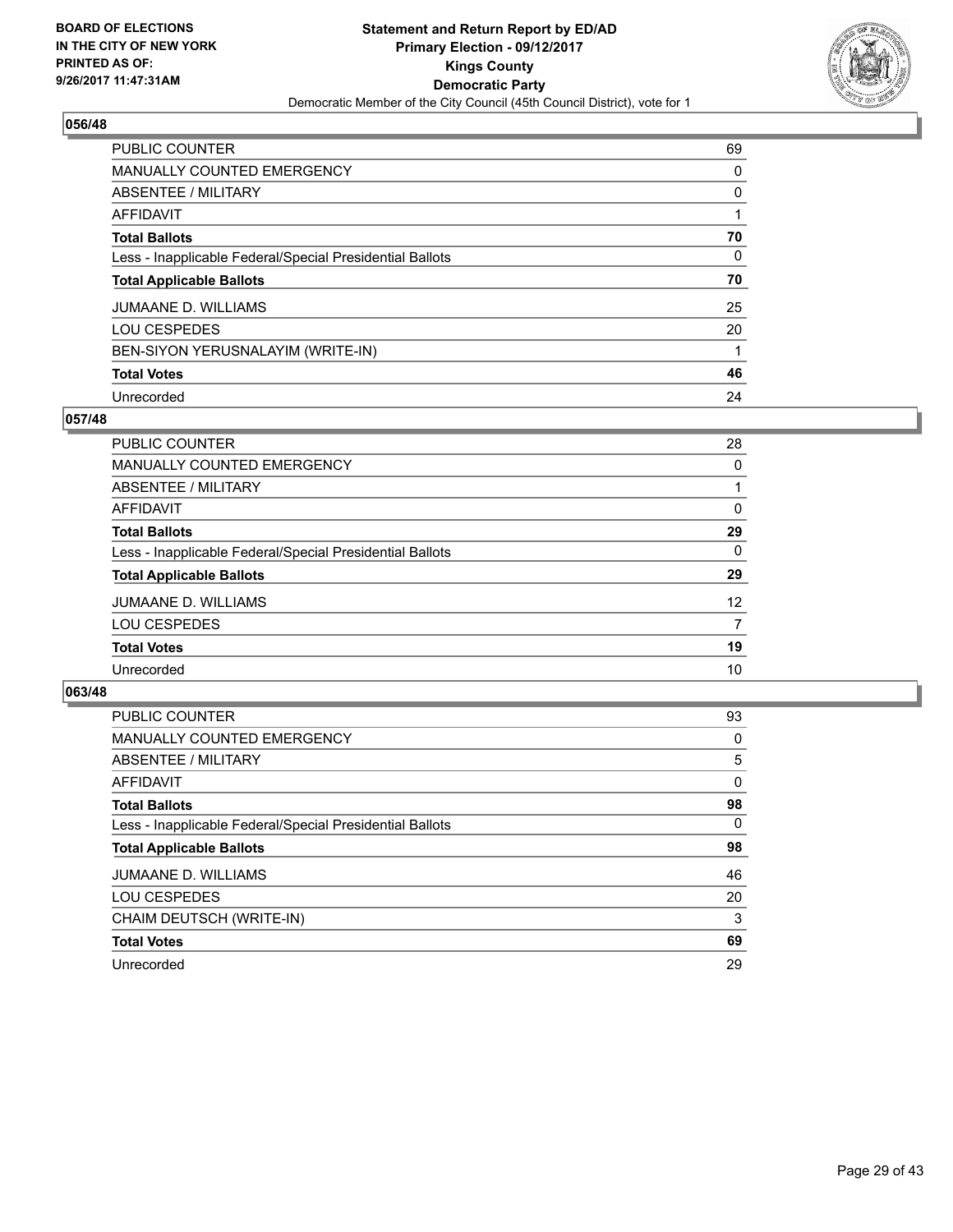

| <b>PUBLIC COUNTER</b>                                    | 85 |
|----------------------------------------------------------|----|
| <b>MANUALLY COUNTED EMERGENCY</b>                        | 0  |
| ABSENTEE / MILITARY                                      | 2  |
| AFFIDAVIT                                                | 0  |
| <b>Total Ballots</b>                                     | 87 |
| Less - Inapplicable Federal/Special Presidential Ballots | 0  |
| <b>Total Applicable Ballots</b>                          | 87 |
| <b>JUMAANE D. WILLIAMS</b>                               | 78 |
| LOU CESPEDES                                             |    |
| DANIELLE CASTOR (WRITE-IN)                               |    |
| <b>Total Votes</b>                                       | 80 |
| Unrecorded                                               | 7  |

## **017/58**

| PUBLIC COUNTER                                           | 92 |
|----------------------------------------------------------|----|
| <b>MANUALLY COUNTED EMERGENCY</b>                        | 0  |
| ABSENTEE / MILITARY                                      |    |
| AFFIDAVIT                                                |    |
| <b>Total Ballots</b>                                     | 94 |
| Less - Inapplicable Federal/Special Presidential Ballots | 0  |
| <b>Total Applicable Ballots</b>                          | 94 |
| JUMAANE D. WILLIAMS                                      | 76 |
| <b>LOU CESPEDES</b>                                      | 9  |
| <b>Total Votes</b>                                       | 85 |
| Unrecorded                                               | 9  |

| <b>PUBLIC COUNTER</b>                                    | 116      |
|----------------------------------------------------------|----------|
| MANUALLY COUNTED EMERGENCY                               | 0        |
| ABSENTEE / MILITARY                                      | 2        |
| AFFIDAVIT                                                | 0        |
| <b>Total Ballots</b>                                     | 118      |
| Less - Inapplicable Federal/Special Presidential Ballots | $\Omega$ |
| <b>Total Applicable Ballots</b>                          | 118      |
| <b>JUMAANE D. WILLIAMS</b>                               | 102      |
| <b>LOU CESPEDES</b>                                      | 6        |
| <b>Total Votes</b>                                       | 108      |
| Unrecorded                                               | 10       |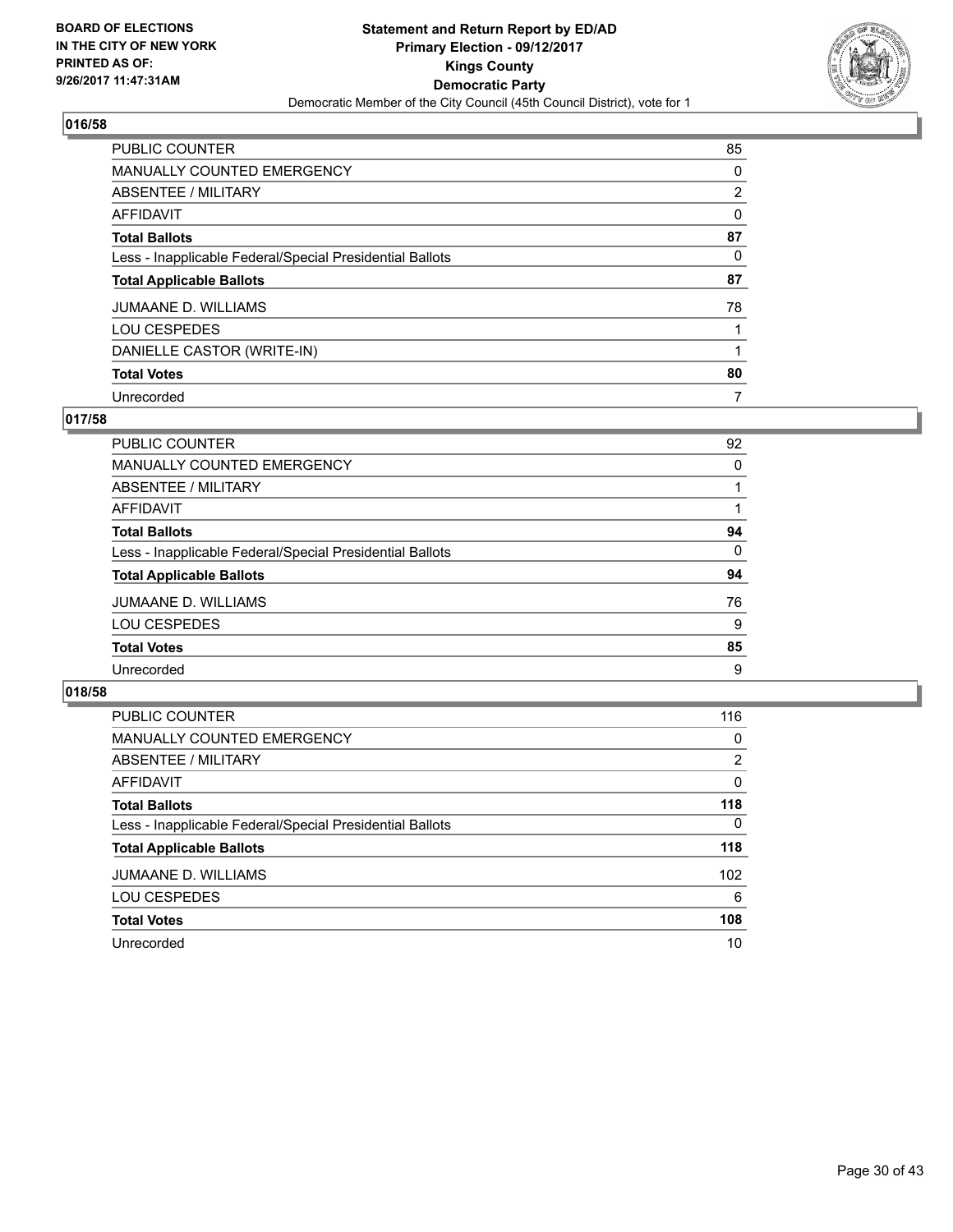

| PUBLIC COUNTER                                           | 105 |
|----------------------------------------------------------|-----|
| <b>MANUALLY COUNTED EMERGENCY</b>                        | 0   |
| <b>ABSENTEE / MILITARY</b>                               | 2   |
| <b>AFFIDAVIT</b>                                         | 0   |
| <b>Total Ballots</b>                                     | 107 |
| Less - Inapplicable Federal/Special Presidential Ballots | 0   |
| <b>Total Applicable Ballots</b>                          | 107 |
| <b>JUMAANE D. WILLIAMS</b>                               | 99  |
| <b>LOU CESPEDES</b>                                      | 4   |
| <b>Total Votes</b>                                       | 103 |
| Unrecorded                                               | 4   |

## **020/58**

| <b>PUBLIC COUNTER</b>                                    | 128 |
|----------------------------------------------------------|-----|
| <b>MANUALLY COUNTED EMERGENCY</b>                        | 0   |
| ABSENTEE / MILITARY                                      | 3   |
| <b>AFFIDAVIT</b>                                         |     |
| <b>Total Ballots</b>                                     | 132 |
| Less - Inapplicable Federal/Special Presidential Ballots | 0   |
| <b>Total Applicable Ballots</b>                          | 132 |
| <b>JUMAANE D. WILLIAMS</b>                               | 119 |
| <b>LOU CESPEDES</b>                                      | 3   |
| <b>Total Votes</b>                                       | 122 |
| Unrecorded                                               | 10  |

| PUBLIC COUNTER                                           | 121 |
|----------------------------------------------------------|-----|
| <b>MANUALLY COUNTED EMERGENCY</b>                        | 0   |
| ABSENTEE / MILITARY                                      | 3   |
| AFFIDAVIT                                                | 0   |
| <b>Total Ballots</b>                                     | 124 |
| Less - Inapplicable Federal/Special Presidential Ballots | 0   |
| <b>Total Applicable Ballots</b>                          | 124 |
| JUMAANE D. WILLIAMS                                      | 104 |
| <b>LOU CESPEDES</b>                                      | 6   |
| BRIAN CHRISTOPHER A CUNNINGHAM (WRITE-IN)                |     |
| <b>Total Votes</b>                                       | 111 |
| Unrecorded                                               | 13  |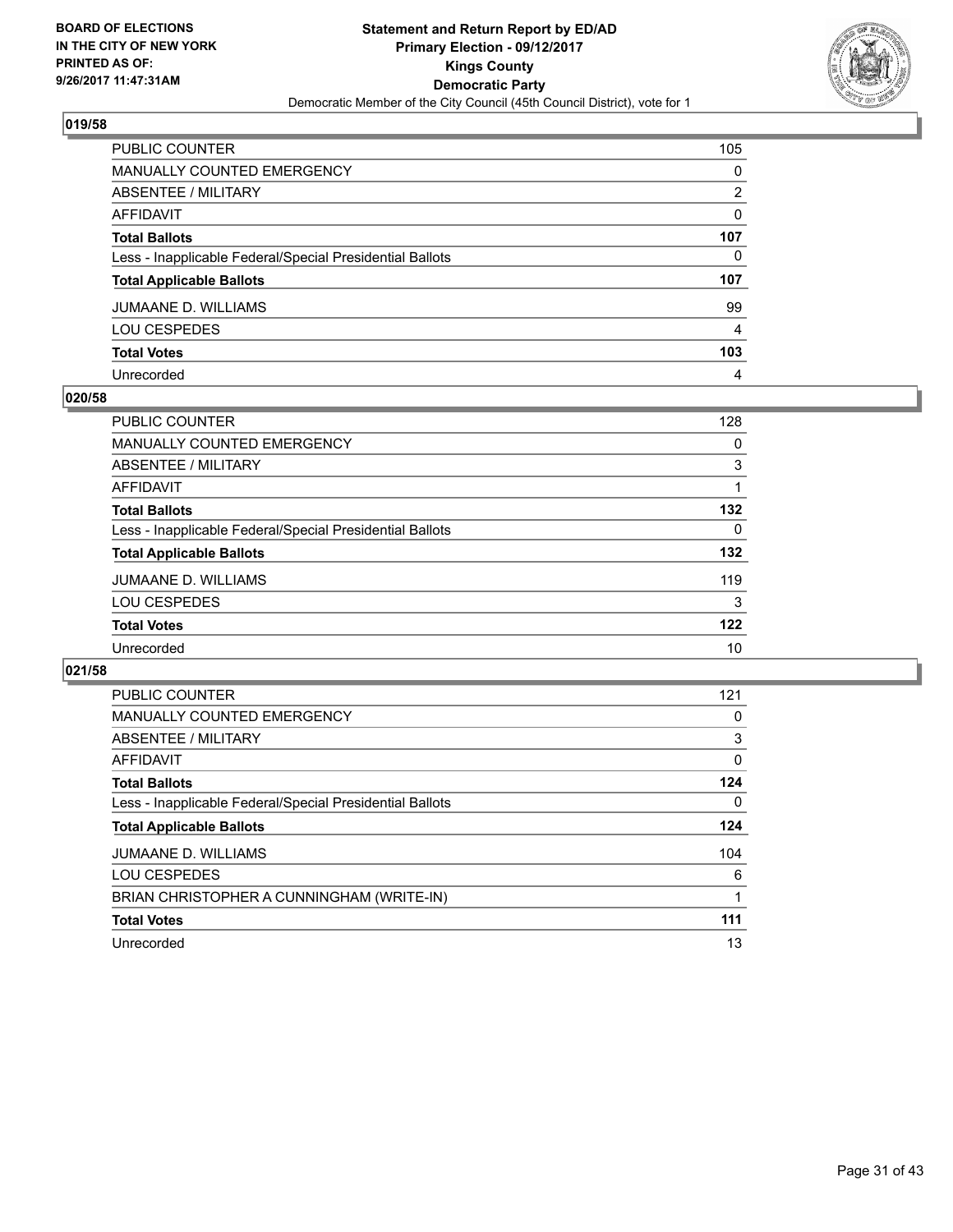

| PUBLIC COUNTER                                           | 111   |
|----------------------------------------------------------|-------|
| <b>MANUALLY COUNTED EMERGENCY</b>                        | 0     |
| <b>ABSENTEE / MILITARY</b>                               |       |
| AFFIDAVIT                                                | 0     |
| <b>Total Ballots</b>                                     | $112$ |
| Less - Inapplicable Federal/Special Presidential Ballots | 0     |
| <b>Total Applicable Ballots</b>                          | 112   |
| JUMAANE D. WILLIAMS                                      | 98    |
| <b>LOU CESPEDES</b>                                      | 7     |
| <b>Total Votes</b>                                       | 105   |
| Unrecorded                                               | 7     |

#### **023/58**

| <b>PUBLIC COUNTER</b>                                    | 83 |
|----------------------------------------------------------|----|
| <b>MANUALLY COUNTED EMERGENCY</b>                        | 0  |
| ABSENTEE / MILITARY                                      | 3  |
| AFFIDAVIT                                                | 0  |
| <b>Total Ballots</b>                                     | 86 |
| Less - Inapplicable Federal/Special Presidential Ballots | 0  |
| <b>Total Applicable Ballots</b>                          | 86 |
| <b>JUMAANE D. WILLIAMS</b>                               | 75 |
| <b>LOU CESPEDES</b>                                      | 5  |
| <b>Total Votes</b>                                       | 80 |
| Unrecorded                                               | 6  |

| <b>PUBLIC COUNTER</b>                                    | 143 |
|----------------------------------------------------------|-----|
| <b>MANUALLY COUNTED EMERGENCY</b>                        | 0   |
| ABSENTEE / MILITARY                                      | 2   |
| <b>AFFIDAVIT</b>                                         | 0   |
| <b>Total Ballots</b>                                     | 145 |
| Less - Inapplicable Federal/Special Presidential Ballots | 0   |
| <b>Total Applicable Ballots</b>                          | 145 |
| JUMAANE D. WILLIAMS                                      | 129 |
| <b>LOU CESPEDES</b>                                      | 6   |
| <b>Total Votes</b>                                       | 135 |
| Unrecorded                                               | 10  |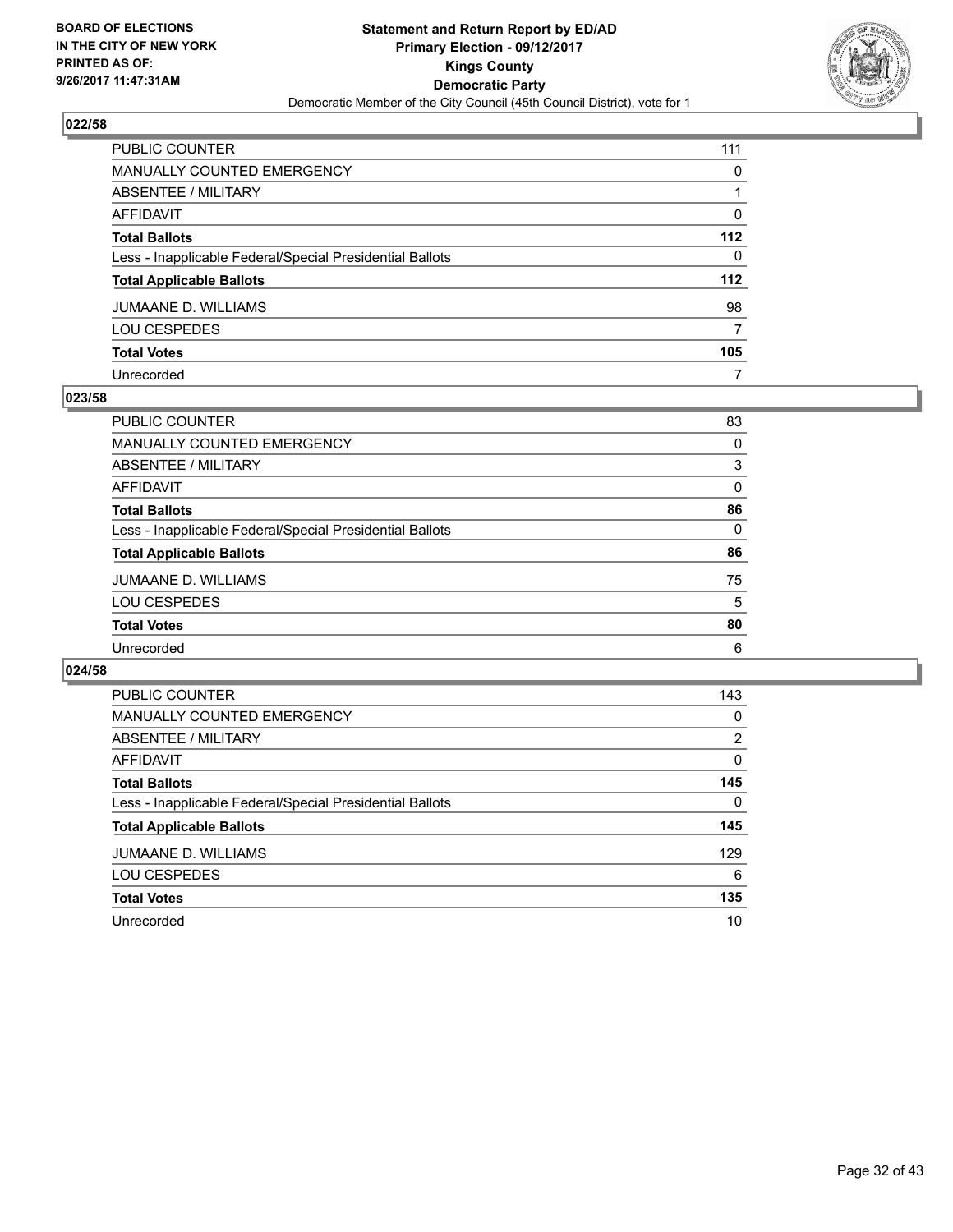

| PUBLIC COUNTER                                           | 160 |
|----------------------------------------------------------|-----|
| <b>MANUALLY COUNTED EMERGENCY</b>                        | 0   |
| <b>ABSENTEE / MILITARY</b>                               | 2   |
| AFFIDAVIT                                                | 2   |
| <b>Total Ballots</b>                                     | 164 |
| Less - Inapplicable Federal/Special Presidential Ballots | 0   |
| <b>Total Applicable Ballots</b>                          | 164 |
| JUMAANE D. WILLIAMS                                      | 143 |
| <b>LOU CESPEDES</b>                                      | 5   |
| <b>Total Votes</b>                                       | 148 |
| Unrecorded                                               | 16  |

#### **026/58**

| <b>PUBLIC COUNTER</b>                                    | 146 |
|----------------------------------------------------------|-----|
| MANUALLY COUNTED EMERGENCY                               | 0   |
| ABSENTEE / MILITARY                                      | 4   |
| AFFIDAVIT                                                |     |
| <b>Total Ballots</b>                                     | 151 |
| Less - Inapplicable Federal/Special Presidential Ballots | 0   |
| <b>Total Applicable Ballots</b>                          | 151 |
| <b>JUMAANE D. WILLIAMS</b>                               | 139 |
| <b>LOU CESPEDES</b>                                      | 5   |
| <b>Total Votes</b>                                       | 144 |
| Unrecorded                                               |     |

| <b>PUBLIC COUNTER</b>                                    | 142 |
|----------------------------------------------------------|-----|
| <b>MANUALLY COUNTED EMERGENCY</b>                        | 0   |
| ABSENTEE / MILITARY                                      | 3   |
| AFFIDAVIT                                                | 0   |
| <b>Total Ballots</b>                                     | 145 |
| Less - Inapplicable Federal/Special Presidential Ballots | 0   |
| <b>Total Applicable Ballots</b>                          | 145 |
| <b>JUMAANE D. WILLIAMS</b>                               | 121 |
| <b>LOU CESPEDES</b>                                      | 2   |
| <b>Total Votes</b>                                       | 123 |
| Unrecorded                                               | 22  |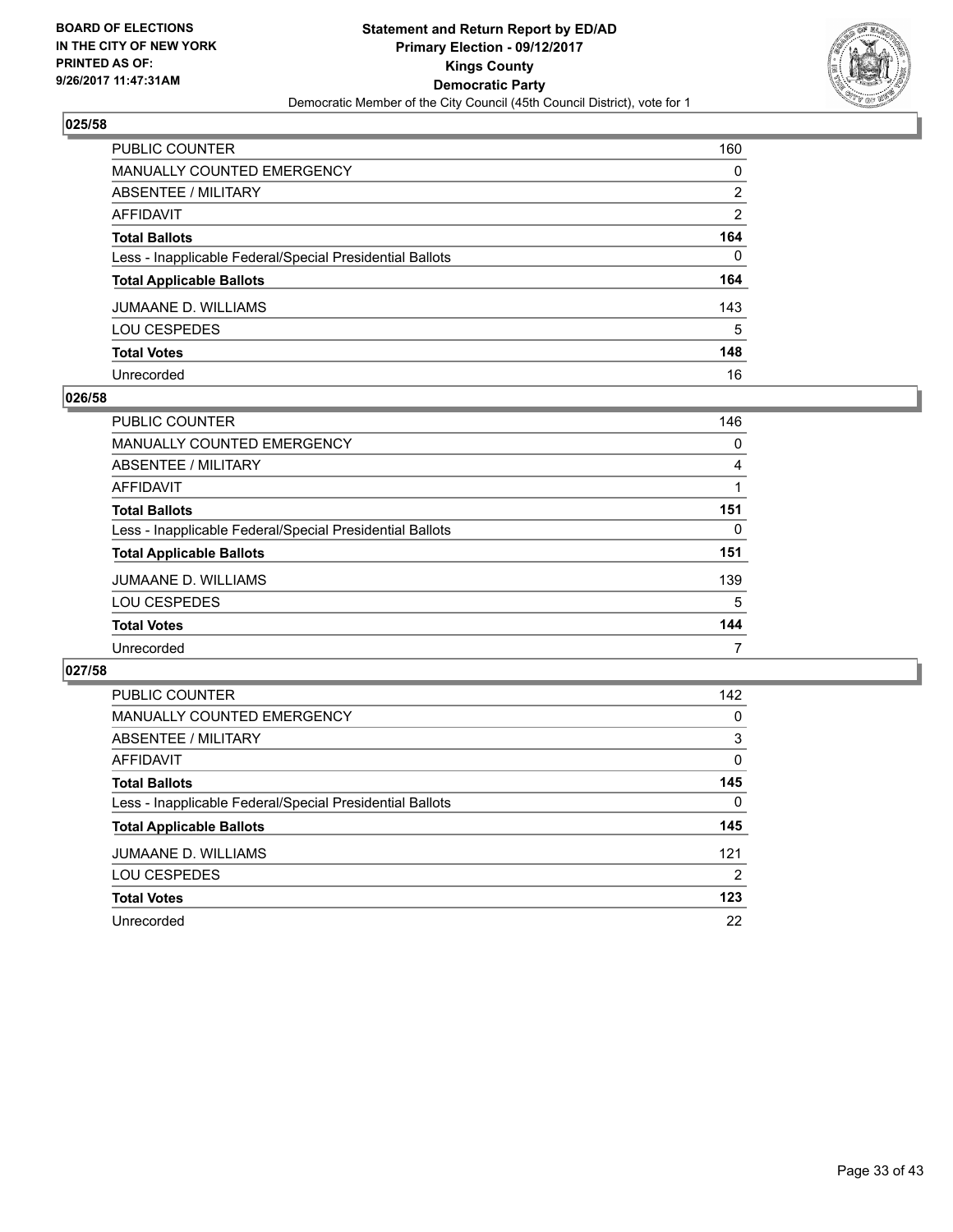

| PUBLIC COUNTER                                           | 123 |
|----------------------------------------------------------|-----|
| <b>MANUALLY COUNTED EMERGENCY</b>                        | 0   |
| <b>ABSENTEE / MILITARY</b>                               | 4   |
| <b>AFFIDAVIT</b>                                         | 0   |
| <b>Total Ballots</b>                                     | 127 |
| Less - Inapplicable Federal/Special Presidential Ballots | 0   |
| <b>Total Applicable Ballots</b>                          | 127 |
| JUMAANE D. WILLIAMS                                      | 115 |
| <b>LOU CESPEDES</b>                                      | 7   |
| <b>Total Votes</b>                                       | 122 |
| Unrecorded                                               | 5   |

#### **029/58**

| PUBLIC COUNTER                                           | 122   |
|----------------------------------------------------------|-------|
| <b>MANUALLY COUNTED EMERGENCY</b>                        | 0     |
| ABSENTEE / MILITARY                                      | 0     |
| AFFIDAVIT                                                | 0     |
| <b>Total Ballots</b>                                     | 122   |
| Less - Inapplicable Federal/Special Presidential Ballots | 0     |
| <b>Total Applicable Ballots</b>                          | 122   |
| JUMAANE D. WILLIAMS                                      | 108   |
| <b>LOU CESPEDES</b>                                      | 4     |
| <b>Total Votes</b>                                       | $112$ |
| Unrecorded                                               | 10    |

| <b>PUBLIC COUNTER</b>                                    | 177 |
|----------------------------------------------------------|-----|
| <b>MANUALLY COUNTED EMERGENCY</b>                        | 0   |
| <b>ABSENTEE / MILITARY</b>                               | 4   |
| <b>AFFIDAVIT</b>                                         | 0   |
| <b>Total Ballots</b>                                     | 181 |
| Less - Inapplicable Federal/Special Presidential Ballots | 0   |
| <b>Total Applicable Ballots</b>                          | 181 |
| <b>JUMAANE D. WILLIAMS</b>                               | 153 |
| <b>LOU CESPEDES</b>                                      | 14  |
| <b>Total Votes</b>                                       | 167 |
| Unrecorded                                               | 14  |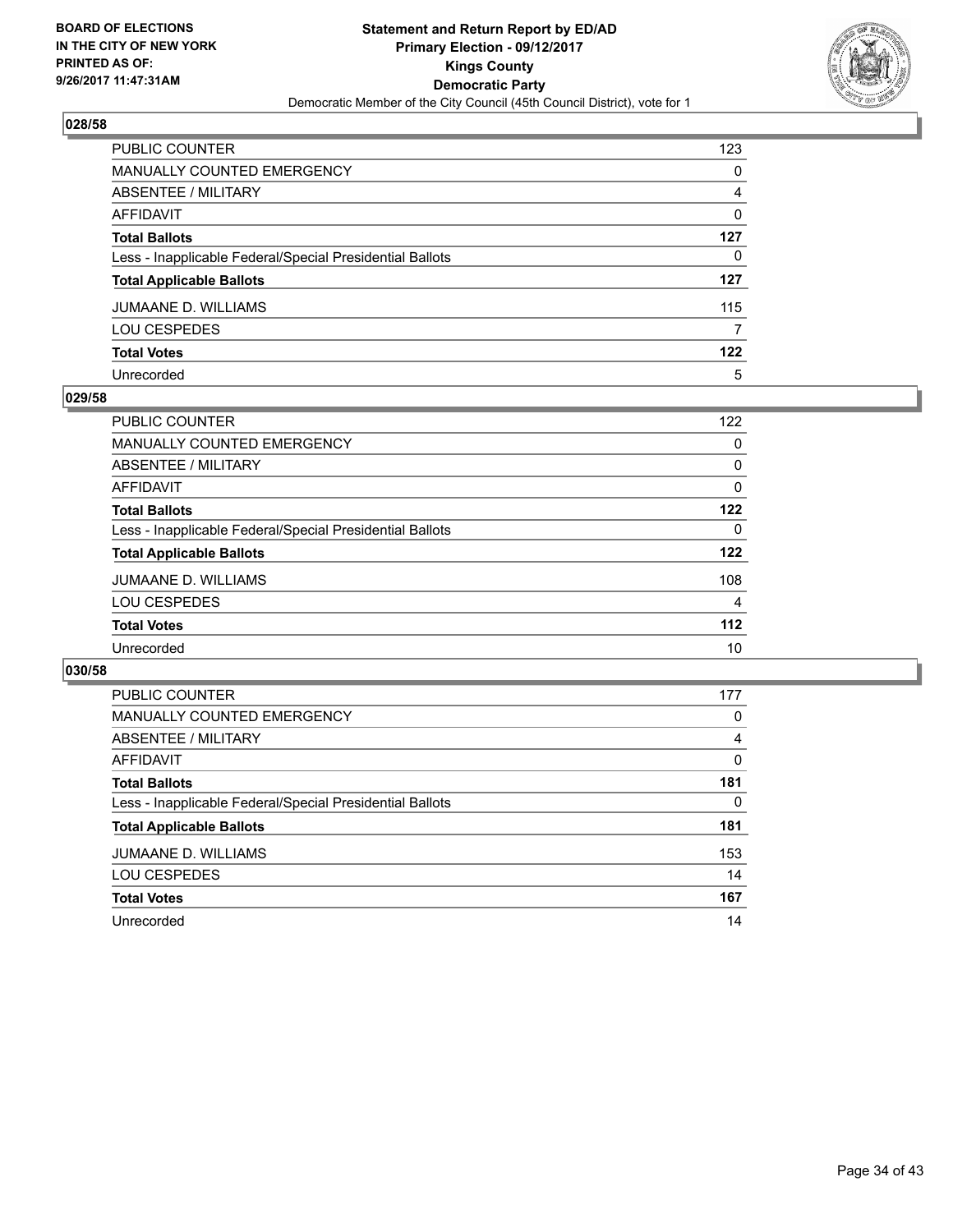

| PUBLIC COUNTER                                           | 124 |
|----------------------------------------------------------|-----|
| <b>MANUALLY COUNTED EMERGENCY</b>                        | 0   |
| ABSENTEE / MILITARY                                      | 2   |
| AFFIDAVIT                                                | 0   |
| <b>Total Ballots</b>                                     | 126 |
| Less - Inapplicable Federal/Special Presidential Ballots | 0   |
| <b>Total Applicable Ballots</b>                          | 126 |
| JUMAANE D. WILLIAMS                                      | 114 |
| <b>LOU CESPEDES</b>                                      | 5   |
| <b>Total Votes</b>                                       | 119 |
| Unrecorded                                               | 7   |

## **032/58**

| <b>PUBLIC COUNTER</b>                                    | 146      |
|----------------------------------------------------------|----------|
| MANUALLY COUNTED EMERGENCY                               | 0        |
| ABSENTEE / MILITARY                                      | 0        |
| AFFIDAVIT                                                | $\Omega$ |
| <b>Total Ballots</b>                                     | 146      |
| Less - Inapplicable Federal/Special Presidential Ballots | $\Omega$ |
| <b>Total Applicable Ballots</b>                          | 146      |
| JUMAANE D. WILLIAMS                                      | 134      |
| <b>LOU CESPEDES</b>                                      | 5        |
| <b>Total Votes</b>                                       | 139      |
| Unrecorded                                               |          |

| <b>PUBLIC COUNTER</b>                                    | 123          |
|----------------------------------------------------------|--------------|
| <b>MANUALLY COUNTED EMERGENCY</b>                        | 0            |
| ABSENTEE / MILITARY                                      | 2            |
| AFFIDAVIT                                                | 0            |
| <b>Total Ballots</b>                                     | 125          |
| Less - Inapplicable Federal/Special Presidential Ballots | 0            |
| <b>Total Applicable Ballots</b>                          | 125          |
| <b>JUMAANE D. WILLIAMS</b>                               | 108          |
| <b>LOU CESPEDES</b>                                      | 9            |
| CORY BODNOST (WRITE-IN)                                  | $\mathbf{1}$ |
| CORY PROVOST (WRITE-IN)                                  | 1            |
| <b>Total Votes</b>                                       | 119          |
| Unrecorded                                               | 6            |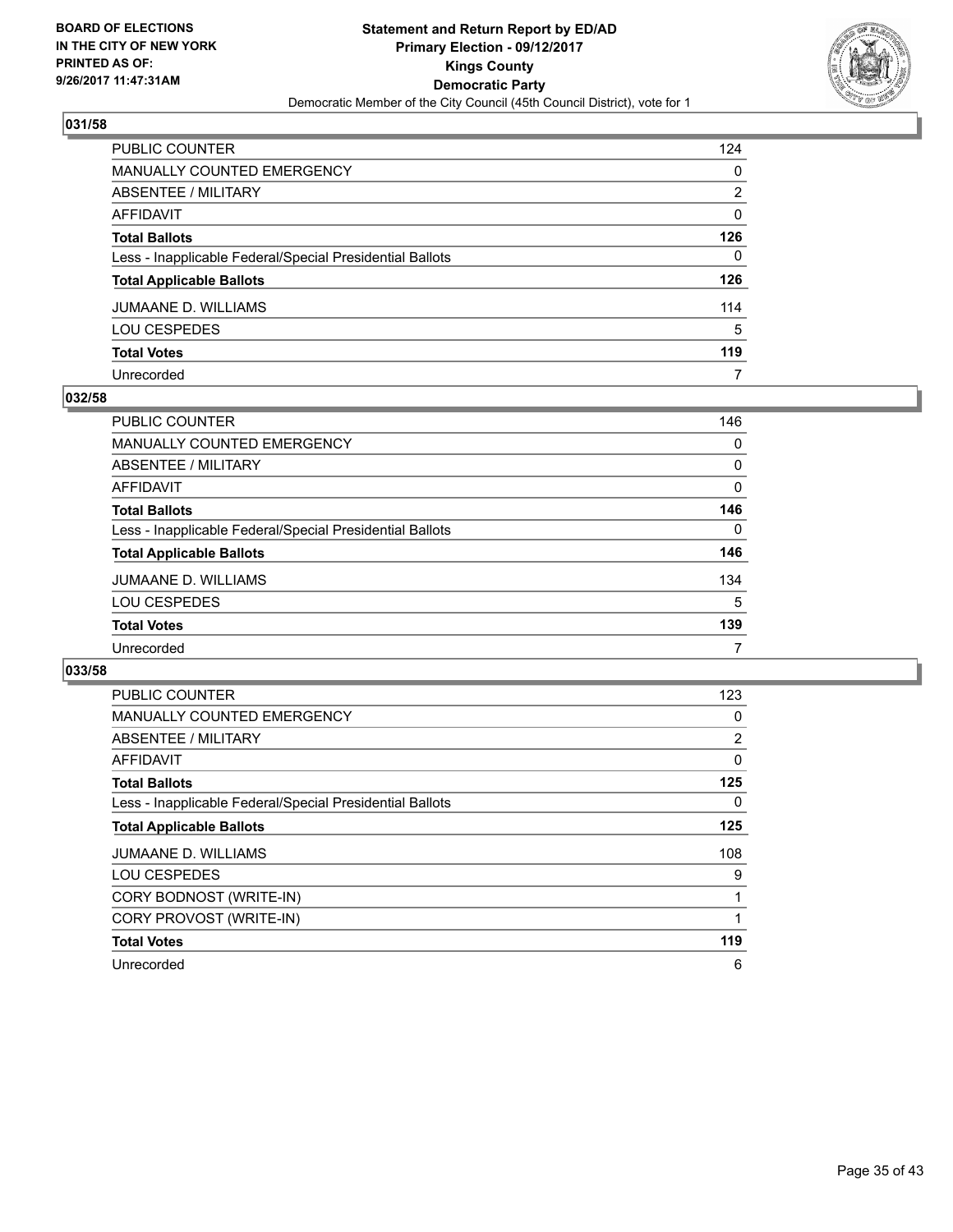

| PUBLIC COUNTER                                           | 120 |
|----------------------------------------------------------|-----|
| <b>MANUALLY COUNTED EMERGENCY</b>                        | 0   |
| <b>ABSENTEE / MILITARY</b>                               | 2   |
| AFFIDAVIT                                                |     |
| <b>Total Ballots</b>                                     | 123 |
| Less - Inapplicable Federal/Special Presidential Ballots | 0   |
| <b>Total Applicable Ballots</b>                          | 123 |
| JUMAANE D. WILLIAMS                                      | 108 |
| <b>LOU CESPEDES</b>                                      | 8   |
| <b>Total Votes</b>                                       | 116 |
| Unrecorded                                               | 7   |

#### **035/58**

| <b>PUBLIC COUNTER</b>                                    | 129 |
|----------------------------------------------------------|-----|
| <b>MANUALLY COUNTED EMERGENCY</b>                        | 0   |
| ABSENTEE / MILITARY                                      |     |
| AFFIDAVIT                                                | 0   |
| <b>Total Ballots</b>                                     | 130 |
| Less - Inapplicable Federal/Special Presidential Ballots | 0   |
| <b>Total Applicable Ballots</b>                          | 130 |
| <b>JUMAANE D. WILLIAMS</b>                               | 117 |
| <b>LOU CESPEDES</b>                                      | 5   |
| HENRY BITTLE (WRITE-IN)                                  |     |
| <b>Total Votes</b>                                       | 123 |
| Unrecorded                                               | 7   |

| <b>PUBLIC COUNTER</b>                                    | 121      |
|----------------------------------------------------------|----------|
| <b>MANUALLY COUNTED EMERGENCY</b>                        | 0        |
| ABSENTEE / MILITARY                                      | 3        |
| AFFIDAVIT                                                |          |
| <b>Total Ballots</b>                                     | 125      |
| Less - Inapplicable Federal/Special Presidential Ballots | $\Omega$ |
| <b>Total Applicable Ballots</b>                          | 125      |
| JUMAANE D. WILLIAMS                                      | 109      |
| <b>LOU CESPEDES</b>                                      | 4        |
| CORY PROVOST (WRITE-IN)                                  |          |
| <b>Total Votes</b>                                       | 114      |
| Unrecorded                                               | 11       |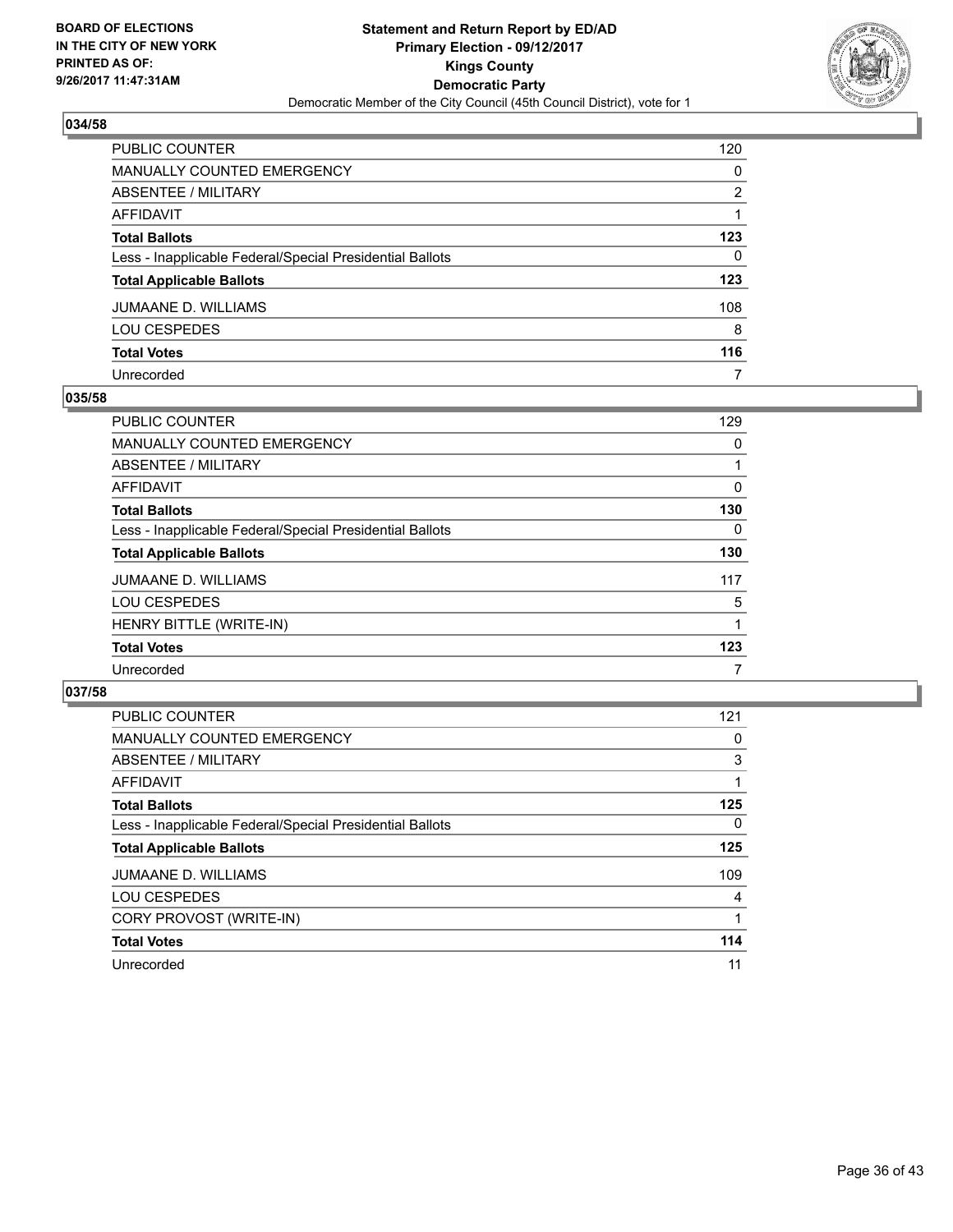

| <b>PUBLIC COUNTER</b>                                    | 127 |
|----------------------------------------------------------|-----|
| <b>MANUALLY COUNTED EMERGENCY</b>                        | 0   |
| ABSENTEE / MILITARY                                      | 0   |
| AFFIDAVIT                                                |     |
| <b>Total Ballots</b>                                     | 128 |
| Less - Inapplicable Federal/Special Presidential Ballots | 0   |
| <b>Total Applicable Ballots</b>                          | 128 |
| <b>JUMAANE D. WILLIAMS</b>                               | 114 |
| <b>LOU CESPEDES</b>                                      | 5   |
| CORY PROVOST (WRITE-IN)                                  |     |
| <b>Total Votes</b>                                       | 120 |
| Unrecorded                                               | 8   |

#### **039/58**

| PUBLIC COUNTER                                           | 139      |
|----------------------------------------------------------|----------|
| <b>MANUALLY COUNTED EMERGENCY</b>                        | 0        |
| ABSENTEE / MILITARY                                      | 0        |
| <b>AFFIDAVIT</b>                                         | $\Omega$ |
| <b>Total Ballots</b>                                     | 139      |
| Less - Inapplicable Federal/Special Presidential Ballots | 0        |
| <b>Total Applicable Ballots</b>                          | 139      |
| <b>JUMAANE D. WILLIAMS</b>                               | 124      |
| <b>LOU CESPEDES</b>                                      | 5        |
| <b>Total Votes</b>                                       | 129      |
| Unrecorded                                               | 10       |

| <b>PUBLIC COUNTER</b>                                    | 127 |
|----------------------------------------------------------|-----|
| MANUALLY COUNTED EMERGENCY                               | 0   |
| ABSENTEE / MILITARY                                      | 4   |
| AFFIDAVIT                                                | 0   |
| <b>Total Ballots</b>                                     | 131 |
| Less - Inapplicable Federal/Special Presidential Ballots | 0   |
| <b>Total Applicable Ballots</b>                          | 131 |
| JUMAANE D. WILLIAMS                                      | 120 |
| <b>LOU CESPEDES</b>                                      | 3   |
| <b>Total Votes</b>                                       | 123 |
| Unrecorded                                               | 8   |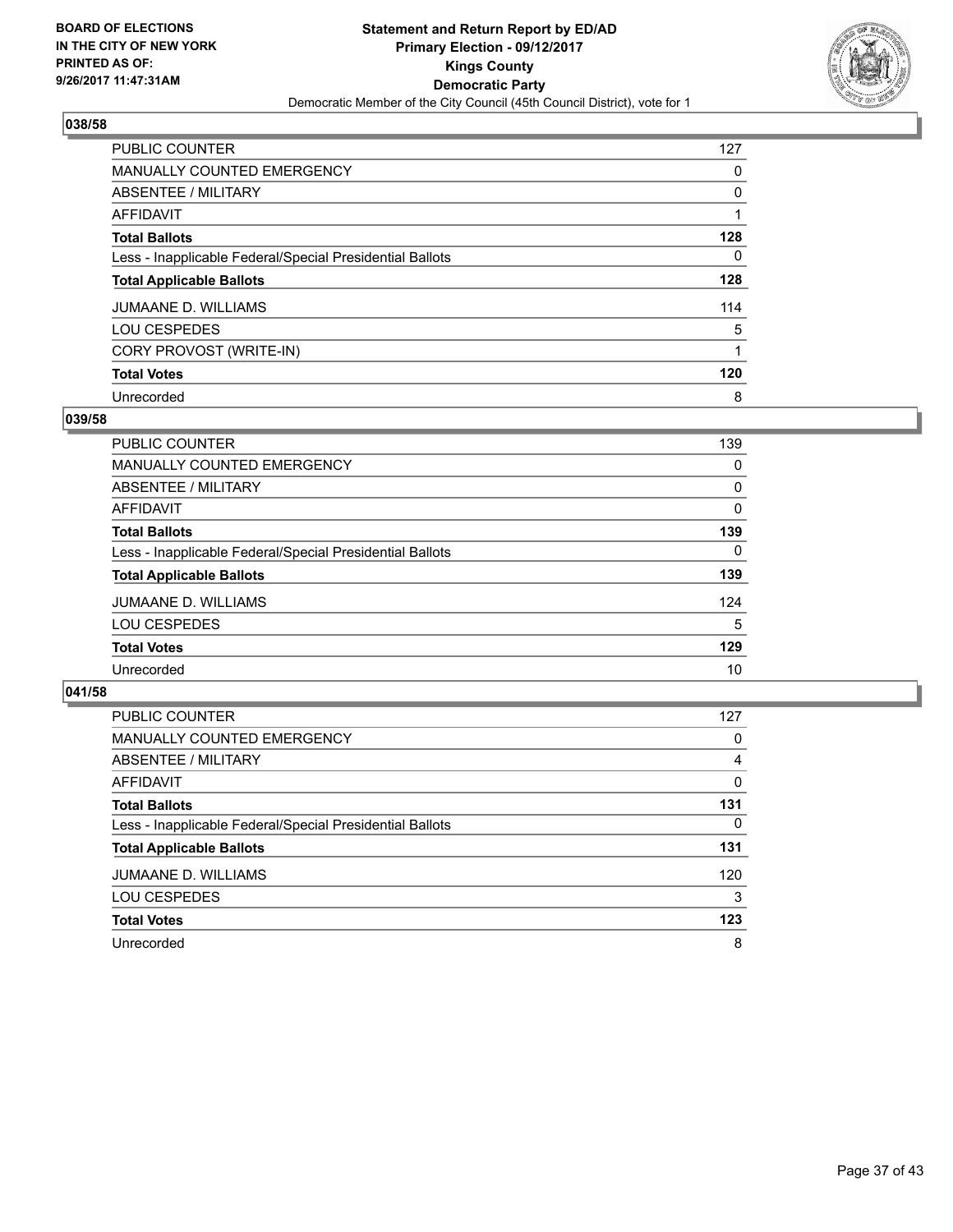

| PUBLIC COUNTER                                           | 70 |
|----------------------------------------------------------|----|
| <b>MANUALLY COUNTED EMERGENCY</b>                        | 0  |
| <b>ABSENTEE / MILITARY</b>                               |    |
| AFFIDAVIT                                                | 0  |
| <b>Total Ballots</b>                                     | 71 |
| Less - Inapplicable Federal/Special Presidential Ballots | 0  |
| <b>Total Applicable Ballots</b>                          | 71 |
| JUMAANE D. WILLIAMS                                      | 62 |
| <b>LOU CESPEDES</b>                                      | 2  |
| <b>Total Votes</b>                                       | 64 |
| Unrecorded                                               | 7  |

## **043/58**

| <b>PUBLIC COUNTER</b>                                    | 134 |
|----------------------------------------------------------|-----|
| <b>MANUALLY COUNTED EMERGENCY</b>                        | 0   |
| ABSENTEE / MILITARY                                      | 4   |
| <b>AFFIDAVIT</b>                                         | 1   |
| <b>Total Ballots</b>                                     | 139 |
| Less - Inapplicable Federal/Special Presidential Ballots | 0   |
| <b>Total Applicable Ballots</b>                          | 139 |
| JUMAANE D. WILLIAMS                                      | 120 |
| <b>LOU CESPEDES</b>                                      | 5   |
| ALICIA SAMUEL (WRITE-IN)                                 | 1   |
| INEZ BARON (WRITE-IN)                                    | 1   |
| MOREEN KING (WRITE-IN)                                   |     |
| UNATTRIBUTABLE WRITE-IN (WRITE-IN)                       | 1   |
| <b>Total Votes</b>                                       | 129 |
| Unrecorded                                               | 10  |

| PUBLIC COUNTER                                           | 73 |
|----------------------------------------------------------|----|
| <b>MANUALLY COUNTED EMERGENCY</b>                        | 0  |
| ABSENTEE / MILITARY                                      | 0  |
| AFFIDAVIT                                                | 0  |
| <b>Total Ballots</b>                                     | 73 |
| Less - Inapplicable Federal/Special Presidential Ballots | 0  |
| <b>Total Applicable Ballots</b>                          | 73 |
| JUMAANE D. WILLIAMS                                      | 62 |
| <b>LOU CESPEDES</b>                                      | 6  |
| <b>Total Votes</b>                                       | 68 |
| Unrecorded                                               | 5  |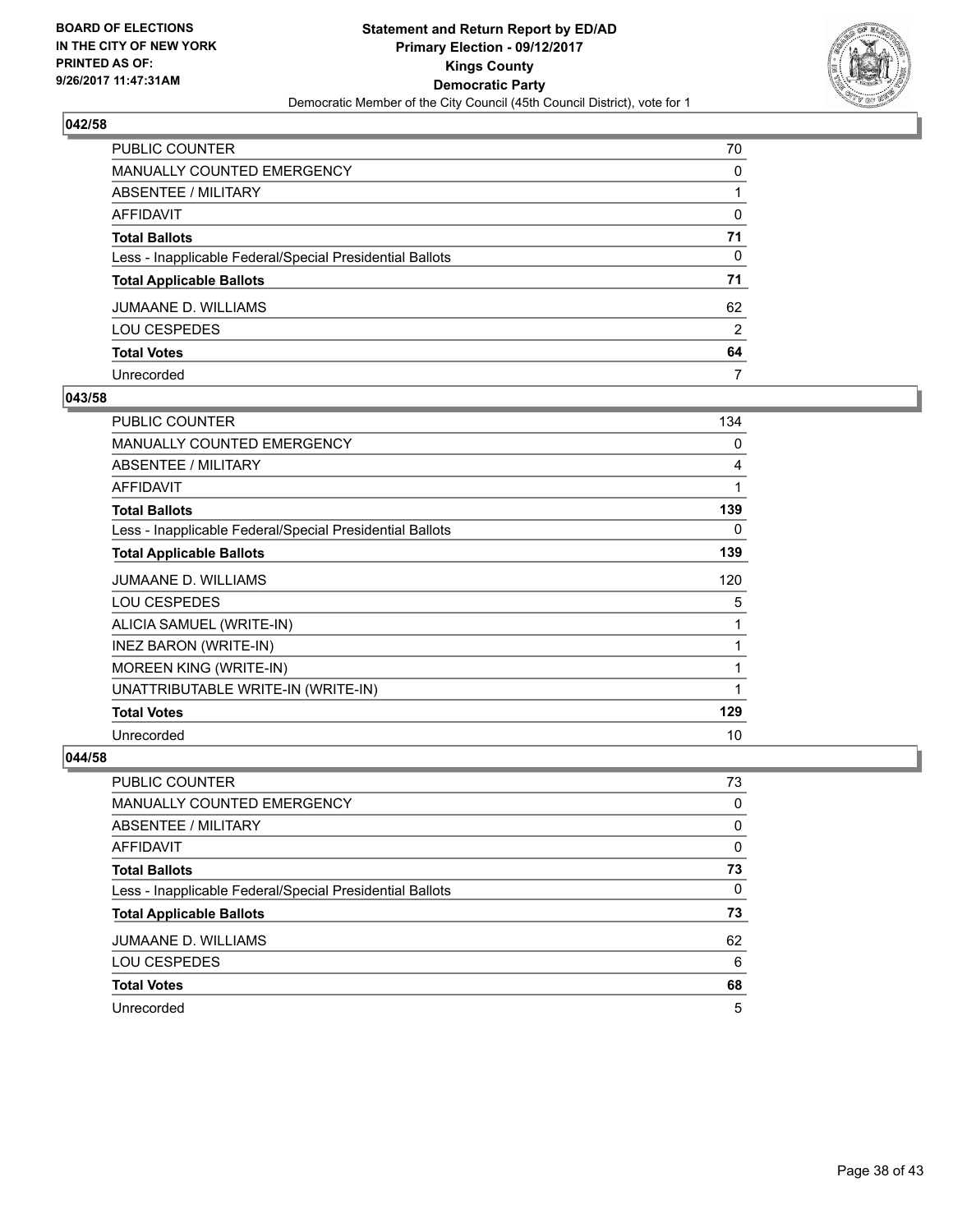

| PUBLIC COUNTER                                           | 116 |
|----------------------------------------------------------|-----|
| <b>MANUALLY COUNTED EMERGENCY</b>                        | 0   |
| <b>ABSENTEE / MILITARY</b>                               | 2   |
| <b>AFFIDAVIT</b>                                         |     |
| <b>Total Ballots</b>                                     | 119 |
| Less - Inapplicable Federal/Special Presidential Ballots | 0   |
| <b>Total Applicable Ballots</b>                          | 119 |
| <b>JUMAANE D. WILLIAMS</b>                               | 99  |
| <b>LOU CESPEDES</b>                                      | 9   |
| <b>Total Votes</b>                                       | 108 |
| Unrecorded                                               | 11  |

#### **050/58**

| <b>PUBLIC COUNTER</b>                                    | 103 |
|----------------------------------------------------------|-----|
| MANUALLY COUNTED EMERGENCY                               | 0   |
| ABSENTEE / MILITARY                                      | 4   |
| AFFIDAVIT                                                | 0   |
| <b>Total Ballots</b>                                     | 107 |
| Less - Inapplicable Federal/Special Presidential Ballots | 0   |
| <b>Total Applicable Ballots</b>                          | 107 |
| <b>JUMAANE D. WILLIAMS</b>                               | 99  |
| <b>LOU CESPEDES</b>                                      | 5   |
| <b>Total Votes</b>                                       | 104 |
| Unrecorded                                               | 3   |

| <b>PUBLIC COUNTER</b>                                    | 129 |
|----------------------------------------------------------|-----|
| <b>MANUALLY COUNTED EMERGENCY</b>                        | 0   |
| ABSENTEE / MILITARY                                      | 0   |
| <b>AFFIDAVIT</b>                                         | 0   |
| <b>Total Ballots</b>                                     | 129 |
| Less - Inapplicable Federal/Special Presidential Ballots | 0   |
| <b>Total Applicable Ballots</b>                          | 129 |
| <b>JUMAANE D. WILLIAMS</b>                               | 112 |
| <b>LOU CESPEDES</b>                                      | 11  |
| <b>Total Votes</b>                                       | 123 |
| Unrecorded                                               | 6   |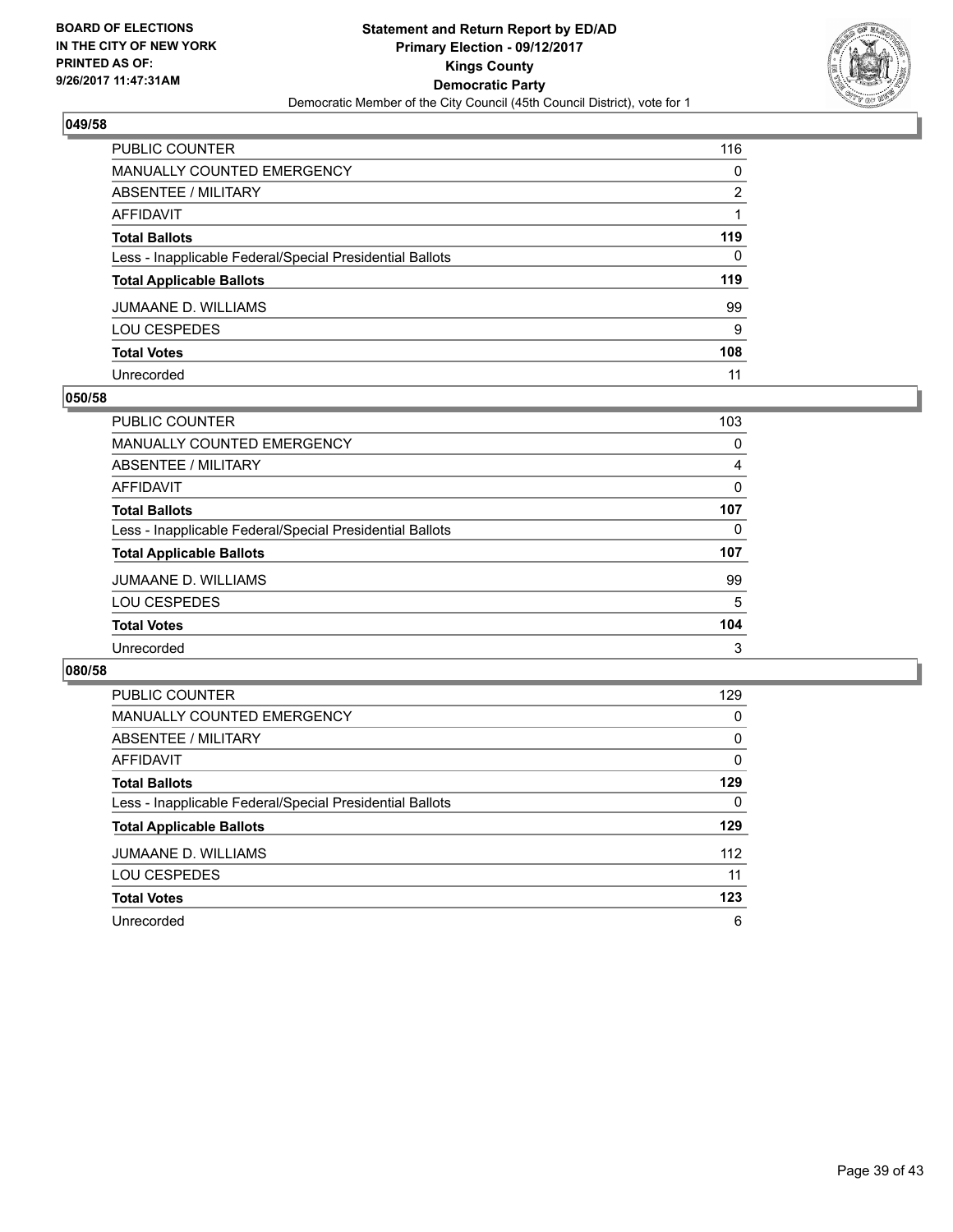

| <b>PUBLIC COUNTER</b>                                    | 71 |
|----------------------------------------------------------|----|
| <b>MANUALLY COUNTED EMERGENCY</b>                        | 0  |
| ABSENTEE / MILITARY                                      | 6  |
| AFFIDAVIT                                                | 0  |
| <b>Total Ballots</b>                                     | 77 |
| Less - Inapplicable Federal/Special Presidential Ballots | 0  |
| <b>Total Applicable Ballots</b>                          | 77 |
| <b>JUMAANE D. WILLIAMS</b>                               | 72 |
| <b>LOU CESPEDES</b>                                      | 3  |
| UNCOUNTED WRITE-IN PER STATUTE (WRITE-IN)                |    |
| <b>Total Votes</b>                                       | 76 |
| Unrecorded                                               |    |

#### **083/58**

| <b>PUBLIC COUNTER</b>                                    | 97       |
|----------------------------------------------------------|----------|
| <b>MANUALLY COUNTED EMERGENCY</b>                        | 0        |
| ABSENTEE / MILITARY                                      | 3        |
| AFFIDAVIT                                                | 0        |
| <b>Total Ballots</b>                                     | 100      |
| Less - Inapplicable Federal/Special Presidential Ballots | $\Omega$ |
| <b>Total Applicable Ballots</b>                          | 100      |
| JUMAANE D. WILLIAMS                                      | 86       |
| <b>LOU CESPEDES</b>                                      | 2        |
| <b>Total Votes</b>                                       | 88       |
| Unrecorded                                               | 12       |

| <b>PUBLIC COUNTER</b>                                    | 110 |
|----------------------------------------------------------|-----|
| MANUALLY COUNTED EMERGENCY                               | 0   |
| ABSENTEE / MILITARY                                      |     |
| AFFIDAVIT                                                | 0   |
| <b>Total Ballots</b>                                     | 111 |
| Less - Inapplicable Federal/Special Presidential Ballots | 0   |
| <b>Total Applicable Ballots</b>                          | 111 |
| <b>JUMAANE D. WILLIAMS</b>                               | 102 |
| <b>LOU CESPEDES</b>                                      | 4   |
| <b>Total Votes</b>                                       | 106 |
| Unrecorded                                               | 5   |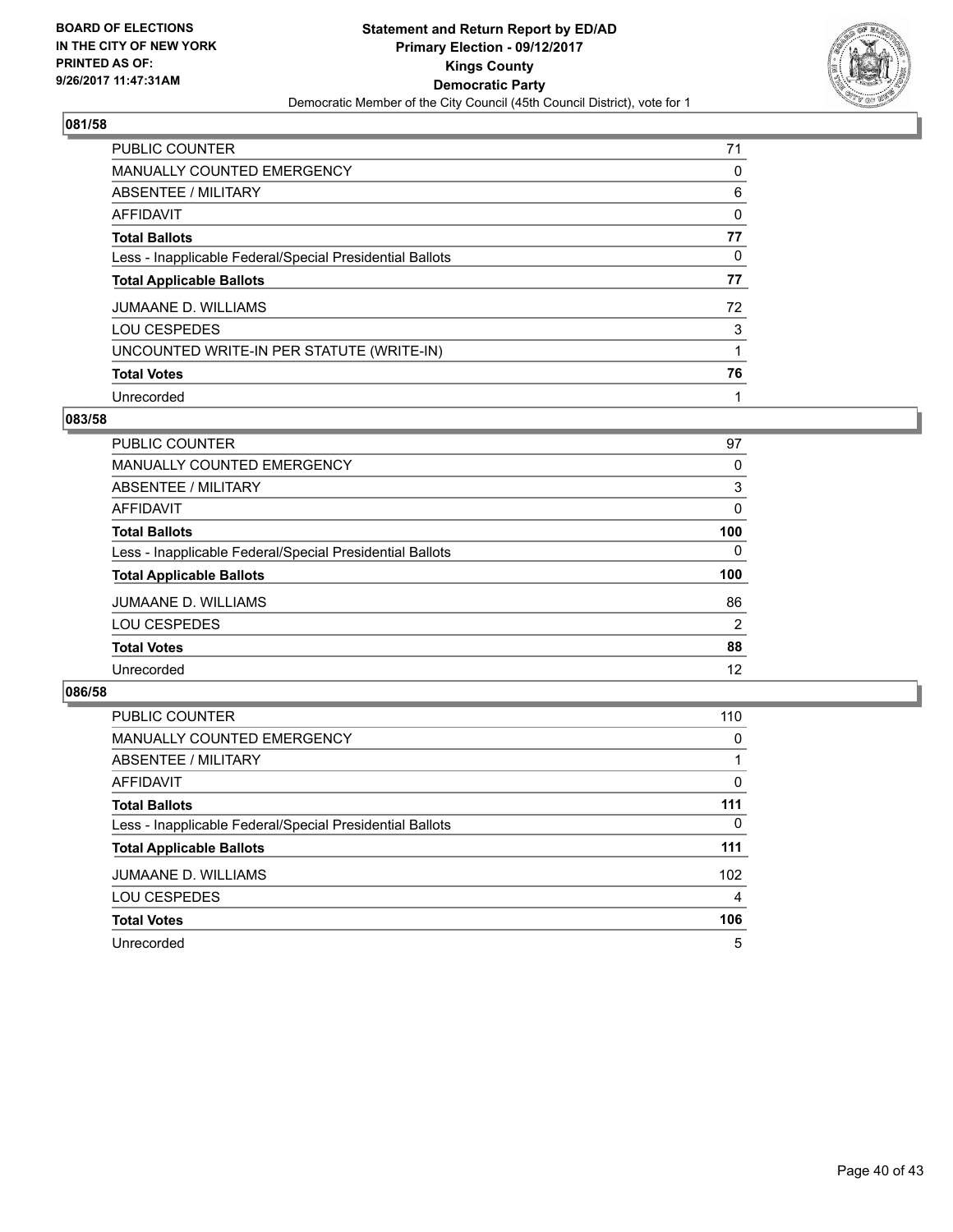

| PUBLIC COUNTER                                           | 55           |
|----------------------------------------------------------|--------------|
| MANUALLY COUNTED EMERGENCY                               | 0            |
| ABSENTEE / MILITARY                                      |              |
| AFFIDAVIT                                                | $\mathbf{0}$ |
| Total Ballots                                            | 56           |
| Less - Inapplicable Federal/Special Presidential Ballots | $\mathbf{0}$ |
| <b>Total Applicable Ballots</b>                          | 56           |
| JUMAANE D. WILLIAMS                                      | 43           |
| LOU CESPEDES                                             | 4            |
| <b>Total Votes</b>                                       | 47           |
| Unrecorded                                               | 9            |

## **003/59**

| PUBLIC COUNTER                                           | 55 |
|----------------------------------------------------------|----|
| <b>MANUALLY COUNTED EMERGENCY</b>                        | 0  |
| ABSENTEE / MILITARY                                      |    |
| AFFIDAVIT                                                | 2  |
| <b>Total Ballots</b>                                     | 58 |
| Less - Inapplicable Federal/Special Presidential Ballots | 0  |
| <b>Total Applicable Ballots</b>                          | 58 |
| <b>JUMAANE D. WILLIAMS</b>                               | 47 |
| <b>LOU CESPEDES</b>                                      | 2  |
| UNATTRIBUTABLE WRITE-IN (WRITE-IN)                       |    |
| <b>Total Votes</b>                                       | 50 |
| Unrecorded                                               | 8  |

| <b>PUBLIC COUNTER</b>                                    | 95 |
|----------------------------------------------------------|----|
| <b>MANUALLY COUNTED EMERGENCY</b>                        | 0  |
| ABSENTEE / MILITARY                                      | 0  |
| AFFIDAVIT                                                | 0  |
| <b>Total Ballots</b>                                     | 95 |
| Less - Inapplicable Federal/Special Presidential Ballots | 0  |
| <b>Total Applicable Ballots</b>                          | 95 |
| <b>JUMAANE D. WILLIAMS</b>                               | 78 |
| <b>LOU CESPEDES</b>                                      | 6  |
| <b>Total Votes</b>                                       | 84 |
| Unrecorded                                               | 11 |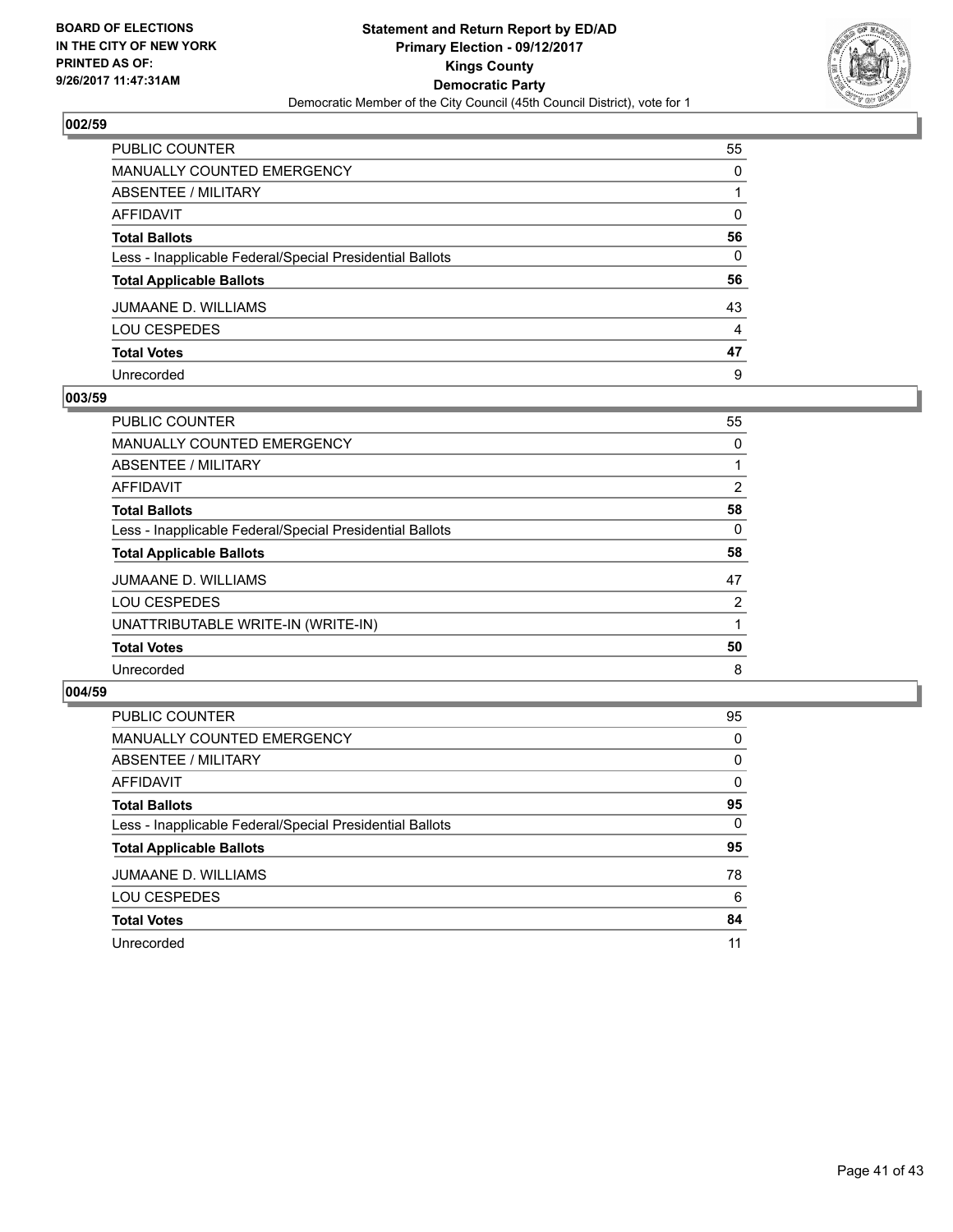

| PUBLIC COUNTER                                           | 25 |
|----------------------------------------------------------|----|
| MANUALLY COUNTED EMERGENCY                               | 0  |
| ABSENTEE / MILITARY                                      | 0  |
| AFFIDAVIT                                                | 0  |
| Total Ballots                                            | 25 |
| Less - Inapplicable Federal/Special Presidential Ballots | 0  |
| <b>Total Applicable Ballots</b>                          | 25 |
| JUMAANE D. WILLIAMS                                      | 20 |
| LOU CESPEDES                                             |    |
| <b>Total Votes</b>                                       | 21 |
| Unrecorded                                               | 4  |

## **023/59**

| <b>PUBLIC COUNTER</b>                                    | 57 |
|----------------------------------------------------------|----|
| <b>MANUALLY COUNTED EMERGENCY</b>                        | 0  |
| ABSENTEE / MILITARY                                      |    |
| AFFIDAVIT                                                | 0  |
| <b>Total Ballots</b>                                     | 58 |
| Less - Inapplicable Federal/Special Presidential Ballots | 0  |
| <b>Total Applicable Ballots</b>                          | 58 |
| JUMAANE D. WILLIAMS                                      | 46 |
| <b>LOU CESPEDES</b>                                      | 7  |
| ERNEST EMMANUEL (WRITE-IN)                               |    |
| <b>Total Votes</b>                                       | 54 |
| Unrecorded                                               | 4  |

| <b>PUBLIC COUNTER</b>                                    | 0 |
|----------------------------------------------------------|---|
| MANUALLY COUNTED EMERGENCY                               | 0 |
| ABSENTEE / MILITARY                                      | 0 |
| AFFIDAVIT                                                | 0 |
| <b>Total Ballots</b>                                     | 0 |
| Less - Inapplicable Federal/Special Presidential Ballots | 0 |
| <b>Total Applicable Ballots</b>                          | 0 |
| JUMAANE D. WILLIAMS                                      | 0 |
| <b>LOU CESPEDES</b>                                      | 0 |
| <b>Total Votes</b>                                       | 0 |